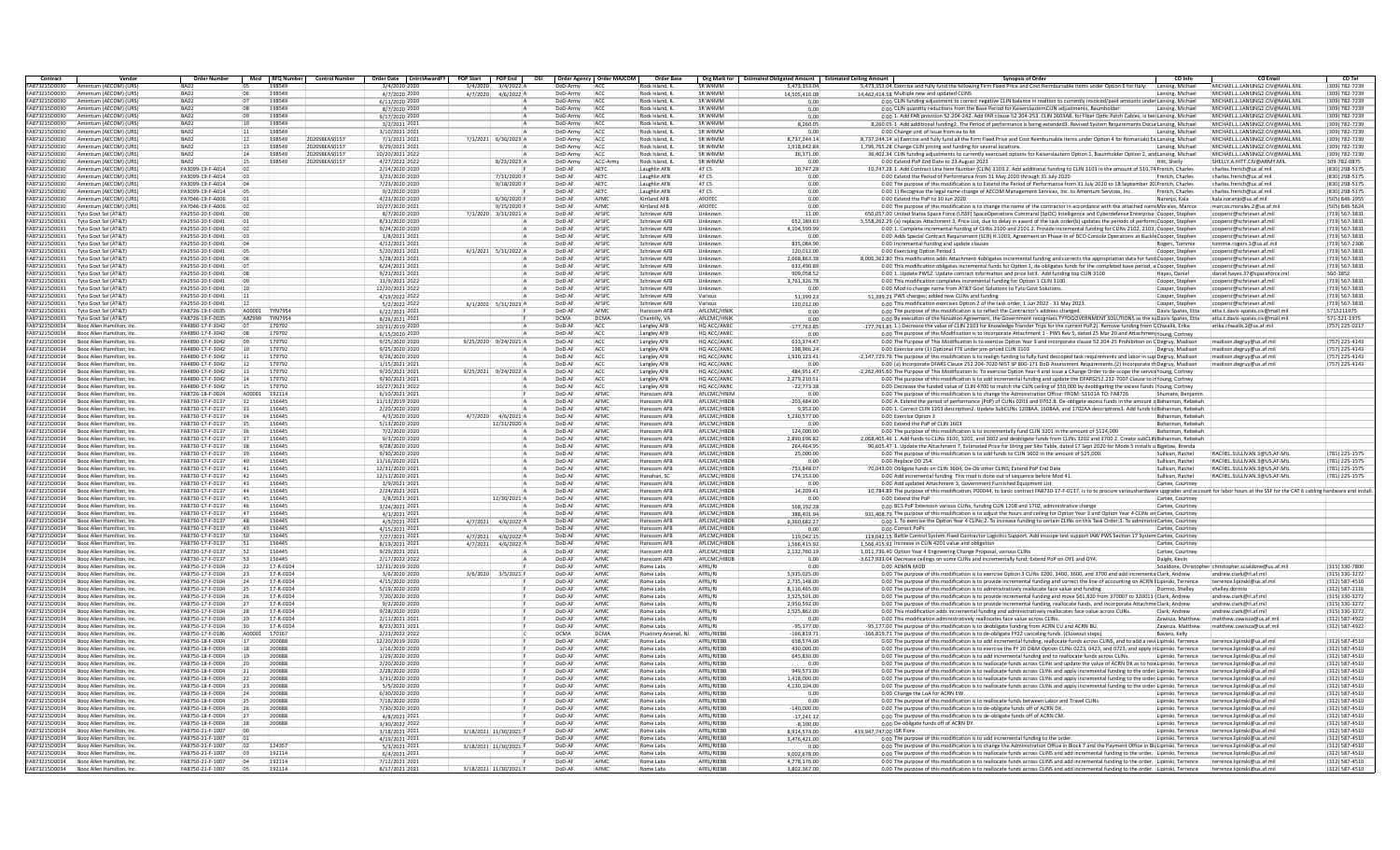| Contract                              | Vendor                                                                     | <b>Order Number</b>                  | Mod RFO Number               | Control Number   Order Date   CntrctAwardFY   POP Start   POP End |                            |                      | OSI Order Agency Order MAJCOM | Order Base                           |                                | Org Mark for Estimated Obligated Amount Estimated Ceiling Amount | <b>Synopsis of Order</b><br>CO Info<br>CO Email                                                                                                                                                                                                                                                                                              | CO Tel                           |
|---------------------------------------|----------------------------------------------------------------------------|--------------------------------------|------------------------------|-------------------------------------------------------------------|----------------------------|----------------------|-------------------------------|--------------------------------------|--------------------------------|------------------------------------------------------------------|----------------------------------------------------------------------------------------------------------------------------------------------------------------------------------------------------------------------------------------------------------------------------------------------------------------------------------------------|----------------------------------|
| A873215D0034                          | Booz Allen Hamilton, In                                                    | FA8750-21-F-1007                     | 192114                       | 9/9/2021 202:                                                     | 3/18/2021 11/30/202        | DoD-AF               | AFM                           |                                      | <b>AFRI /RIFRE</b>             | 1.689.854.0                                                      | 0.00 Eeallocate funds across CLINS, apply incremental funding, and reallocate funds between travel and labor on AC Lip<br>inski, Terrence<br>nce lininski@us af mil                                                                                                                                                                          | 12) 587-4510                     |
| <b>EAR73215D0034</b>                  | Booz Allen Hamilton, In                                                    | FA8750-21-F-1007                     | 192114                       | 9/27/2021 202:                                                    |                            | DoD-AF               | AFMO                          | Rome Labs                            | AFRI /RIFRF                    | 3.599.951.0                                                      | 0.00 Reallocate funds across CLINS, apply incremental funding, and to reallocate funds between travel and labor on Lipinski, Terrence<br>terrence.lipinski@us.af.mi                                                                                                                                                                          | (312) 587-4510                   |
| A873215D0034                          | Booz Allen Hamilton, Inc                                                   | FA8750-21-F-1007                     | 192114                       | 10/20/2021 2023                                                   |                            | DoD-Al               | AFMO                          | Rome Labs                            | AFRL/RIEBE                     | 0.0                                                              | 0.00 Update payment instructions<br>Lipinski, Terrence<br>terrence.lipinski@us.af.mi                                                                                                                                                                                                                                                         | (312) 587-4510                   |
| FA873215D0034                         | Booz Allen Hamilton, Inc.                                                  | FA8750-21-F-1007                     | 192114                       | 1/14/2022 2022                                                    | 1/14/2022 1/13/2023 A      | DoD-AP               | AFMO                          | Rome Labs                            | AFRL/RIEBB                     | 4,467,641.00                                                     | 0.00 Exercise the FY 22 O&M Option 01 CLINs 3213, 3613, and 3713, and apply incremental funding to the Task Ord Lipinski, Terrence<br>terrence.lipinski@us.af.mil                                                                                                                                                                            | (312) 587-4510                   |
| FA873215D0034                         | Booz Allen Hamilton, Inc.                                                  | FA8750-21-F-1007                     | 10<br>192114<br>192114       | 2/3/2022 2022                                                     |                            | DoD-AF<br>DoD-AF     | AFMC                          | Rome Labs                            | AFRI /RIFRR                    | 1.905.644.00                                                     | 0.00 Provide incremental funding<br>Lininski, Terrence<br>terrence lininski@us af mil                                                                                                                                                                                                                                                        | (312) 587-4510                   |
| FA873215D0034<br>FA873215D0034        | Booz Allen Hamilton, Inc.<br>Booz Allen Hamilton, Inc.                     | FA8750-21-F-1007<br>FA8750-21-F-1007 | 12<br>192114                 | 2/17/2022 202:<br>3/1/2022 202                                    |                            | DoD-Al               | AFMO<br>AFMO                  | Rome Labs<br>Rome Labs               | AFRL/RIEBE<br>AFRI /RIFRF      | 86,000.00<br>5.179.328.00                                        | 0.00 The purpose of this modification is to provide incremental funding<br>Lipinski, Terrence<br>terrence.lipinski@us.af.mi<br>0.00 The purpose of this modification is to provide incremental funding<br>Lipinski, Terrence<br>terrence.lipinski@us.af.mi                                                                                   | (312) 587-4510<br>(312) 587-4510 |
| A873215D0034                          | Booz Allen Hamilton, Inc                                                   | FA8750-21-F-1007                     | 192114<br>13                 | 3/17/2022 2022                                                    |                            | DoD-Al               | AFMO                          | Rome Labs                            | AFRL/RIEBE                     | 5.143.591.00                                                     | 0.00 The purpose of this modification is to provide incremental funding<br>Lipinski, Terrence<br>terrence.lipinski@us.af.mi                                                                                                                                                                                                                  | (312) 587-4510                   |
| FA873215D0034                         | Booz Allen Hamilton, Inc.                                                  | FA8750-21-F-1007                     | 14<br>192114                 | 3/22/2022 2022                                                    |                            | DoD-AF               | AFMC                          | Rome Labs                            | AFRL/RIEBB                     | $-60,000.00$                                                     | 0.00 Update the amount obligated to ACRN ED<br>Lipinski, Terrence<br>terrence.lipinski@us.af.mil                                                                                                                                                                                                                                             | (312) 587-4510                   |
| FA873215D0034                         | Booz Allen Hamilton, Inc.                                                  | FA8750-21-F-1007                     | AR7999<br>192114             | 11/1/2021 2022                                                    |                            | <b>DCMA</b>          | DCMA                          | Fort Lee, VA                         | AFRI /RIFRR                    | 0.00                                                             | 0.00 The purpose of this modification is to implement a Fiscal StationNumber (FSN) change and associated appropri Strong, Jeffrey<br>jeffrey.strong4.civ@mail.mil                                                                                                                                                                            | (607) 751-4543                   |
| FA873215D0034                         | Booz Allen Hamilton, Inc.                                                  | FA8750-21-F-1009                     |                              | 6/24/2021 202:                                                    | 6/24/2021 5/14/2025 A      | DoD-AL               | AFMO                          | Rome Labs                            | AFRL/RIOLSO                    | 895.407.00                                                       | 76.652.124.00 ENTERPRISE DEVELOPMENT & SOLUTIONS INTEGRATION<br>ROMAN.ZHUK@US.AF.MIL<br>Zhuk, Roman                                                                                                                                                                                                                                          | 3153302321                       |
| FA873215D0034                         | Booz Allen Hamilton, Inc.                                                  | FA8750-21-F-1009                     |                              | 7/20/2021 202:                                                    |                            | DoD-Al               | AFMO                          | Rome Labs                            | AFRI /RIOI SC                  | 1.786.172.00                                                     | 0.00 The purpose of this modification is to provide incremental funding and incorporate Attachment No. 6 Special PiClark, Andrew<br>andrew.clark@rl.af.mil                                                                                                                                                                                   | (315) 330-3272                   |
| A873215D0034                          | Booz Allen Hamilton, Inc                                                   | FA8750-21-F-1009                     |                              | 7/20/2021 2021                                                    | 6/24/2021 11/30/2025 A     | DoD-Al               | AFMO                          | Rome Labs                            | AFRL/RIOLSO                    | 3,432,525.00                                                     | 0.00 Provide incremental funding<br>terrence.lipinski@us.af.m<br>Lipinski, Terrence                                                                                                                                                                                                                                                          | (312) 587-4510                   |
| FA873215D0034                         | Booz Allen Hamilton, Inc.                                                  | FA8750-21-F-1009                     |                              | 11/3/2021 2023                                                    |                            | DoD-AF               | AFMO                          | Rome Labs                            | AFRL/RIOLSO                    | 0.00                                                             | 0.00 Incorporate Revision No. 1 to the Attachment No. 3, Identifications and Assertions<br>Lipinski, Terrence<br>terrence.lipinski@us.af.mi                                                                                                                                                                                                  | (312) 587-4510                   |
| FA873215D0034                         | Booz Allen Hamilton, Inc.                                                  | FA8750-21-F-1009                     |                              | 11/19/2021 2022                                                   |                            | DoD-AF               | AFMC                          | Rome Labs                            | AFRI /RIOLSC                   | 0.00                                                             | 0.00 Change admin office in Block 7 and the Payment Office in Block 15 of the DD Form 1155<br>Lipinski, Terrence<br>terrence lininski@us af mil                                                                                                                                                                                              | (312) 587-4510                   |
| FA873215D0034                         | Booz Allen Hamilton, Inc.                                                  | FA8750-21-F-1009                     |                              | 12/14/2021 2022                                                   |                            | DoD-AP               | AFMO                          | Rome Labs                            | AFRL/RIOLSO                    | 6,542,485.00                                                     | 0.00 The purpose of this modification is to provide incremental fundin<br>Lipinski, Terrence<br>terrence.lipinski@us.af.mi                                                                                                                                                                                                                   | (312) 587-4510                   |
| FA873215D0034                         | Booz Allen Hamilton, Inc.                                                  | FA8750-21-F-1009                     |                              | 1/6/2022 202                                                      |                            | DoD-Al               | AFMO                          | Rome Labs                            | AFRI /RIOI SC                  | 3.592.064.00                                                     | 0.00 The purpose of this modification is to provide incremental funding<br>Lipinski, Terrence<br>terrence.lipinski@us.af.mi                                                                                                                                                                                                                  | (312) 587-4510                   |
| A873215D0034                          | Booz Allen Hamilton, Inc                                                   | FA8750-21-F-1009                     |                              | 3/8/2022 2022                                                     |                            | DoD-Al               | AFMO                          | Rome Labs                            | AFRL/RIOLS                     | 3.043.177.00                                                     | 0.00 The purpose of this modification is to provide incremental funding<br>Lipinski, Terrence<br>terrence.lipinski@us.af.mi                                                                                                                                                                                                                  | (312) 587-4510                   |
| FA873215D0034                         | Booz Allen Hamilton, Inc.                                                  | FA8750-21-F-1009                     |                              | 4/22/2022 2023                                                    |                            | DoD-AF               | AFMC                          | Rome Labs                            | AFRL/RIOLSO                    | 2.689.025.00                                                     | 0.00 The purpose of this modification is to provide incremental funding<br>Lipinski, Terrence<br>terrence.lipinski@us.af.mil                                                                                                                                                                                                                 | (312) 587-4510                   |
| FA873215D0034<br>FA873215D0034        | Booz Allen Hamilton, Inc.                                                  | FA8823-17-F-0009<br>FA8823-17-F-0009 | 17-R-0008<br>17-R-0008       | 11/6/2019 2020                                                    |                            | DoD-AF<br>DoD-Al     | AFSPC<br>AFSPC                | Peterson AFR                         | SMC/GPL                        | 0.00                                                             | 0.00 Update Attachment 1<br>Richardson, Andrey                                                                                                                                                                                                                                                                                               |                                  |
| FA873215D0034                         | Booz Allen Hamilton, In<br>Booz Allen Hamilton, In                         | FA8823-17-F-0009                     | 17-R-0008                    | 1/21/2020 2020<br>1/29/2020 2020                                  |                            | DoD-Al               | AFSPC                         | Peterson AFB<br>Peterson AFB         | SMC/GPL<br>SMC/GPL             | 676,596.87                                                       | Richardson, Andrey<br>0.00 Exercise Option Year 3<br>0.00 Add remaining FY20 funds to CLINs 0103, 0603 and 0703.<br>darren.fullo@us.af.mil<br>Fullo, Darren                                                                                                                                                                                  | (719) 526-2795                   |
| A873215D0034                          | Booz Allen Hamilton, Inc                                                   | FA8823-17-F-0009                     | 17-R-0008                    | 1/30/2020 2020                                                    |                            | DoD-Al               | AFSPC                         | Peterson AFB                         | SMC/GPL                        | 2,029,790.60<br>0.00                                             | 0.00 The purpose of this modification is to:Transfer \$31,500 from Travel CLIN 0702 to ODC CLIN 0602<br>darren.fullo@us.af.mil<br>Fullo, Darren                                                                                                                                                                                              | (719) 526-2795                   |
| FA873215D0034                         | Booz Allen Hamilton, Inc.                                                  | FA8823-17-F-0009                     | 17-R-0008                    | 6/25/2020 2020                                                    |                            | DoD-AP               | AFSPC                         | Peterson AFB                         | SMC/GPL                        | 20,002.86                                                        | 20,002.86 The purpose of this modification is to:1. Transfer \$20,500.00 from Travel CLIN 0703 to ODC CLIN 0603.2. Add \$ Woolfolk, Robert<br>robert.woolfolk@us.af.mi                                                                                                                                                                       | (719) 556-2856                   |
| FA873215D0034                         | Booz Allen Hamilton, Inc.                                                  | FA8823-17-F-0009                     | 17-R-0008                    | 8/18/2020 2020                                                    |                            | DoD-AF               | AFSPC                         | Peterson AFR                         | SMC/GPL                        | 0.00                                                             | 0.00 Add FAR Clause 52.204-24 and 52.204-25 Representation Regarding Certain Telecommunications and Video St Woolfolk, Robert<br>robert woolfolk@us.af.mil.                                                                                                                                                                                  | (719) 556-2856                   |
| <b>EA873215D0034</b>                  | Booz Allen Hamilton, In                                                    | FA8823-17-F-0009                     | 17.8.0008                    | 9/25/2020 2020                                                    |                            | DoD-AP               | AFSPC                         | Peterson AFP                         | SMC/GPI                        | 13,437.17                                                        | 13,437.17 Add \$13,437.17 to CLIN 0603 to purchase of yearly maintenace support for Cisco<br>Woolfolk, Robert<br>robert woolfolk@us af mil                                                                                                                                                                                                   | (719) 556-2856                   |
| FA873215D0034                         | Booz Allen Hamilton, In                                                    | FA8823-17-F-0009                     | 17-R-0008                    | 2/1/2021 202                                                      | 2/1/2021 7/31/2021         | DoD-AF               | AFSPC                         | Peterson AFB                         | SMC/GPL                        | 2,545,187.17                                                     | 2,545,187.17 1. Incorporate PWS Revision 22. Establish CLINs 0104, 0604 and 0704 to Extend the Services by 6 months3. Est Buchanan, Matthew<br>matthew.buchanan@us.af.mi                                                                                                                                                                     | (719) 556-2845                   |
| A873215D0034                          | Booz Allen Hamilton, Inc                                                   | FA8823-17-F-0009                     | 17-R-0008<br>18              | 4/26/2021 2021                                                    |                            | DoD-Al               | AFSPC                         | Peterson AFB                         | SMC/GPL                        | 0.01                                                             | 0.01 The purpose of this modification is to fix an administrative error from the previous modification to add \$0.01 tc Buchanan, Matthew matthew buchanan@us.af.mil                                                                                                                                                                         | (719) 556-2845                   |
| FA873215D0034                         | Booz Allen Hamilton, Inc.                                                  | FA8823-17-F-0009                     | 17-R-0008                    | 8/1/2021 202                                                      | 2/1/2021 7/31/2021         | DoD-AP               | AFSPC                         | Peterson AFB                         | SMC/GPL                        | 233,249.31                                                       | 543.120.77 The purpose of this modification is to extend Sustainment and Transition for 30 days with 2 30 day options.<br>Buchanan, Matthew matthew.buchanan@us.af.mi                                                                                                                                                                        | (719) 556-2845                   |
| FA873215D0034                         | Booz Allen Hamilton, Inc.                                                  | FA8823-17-F-0009                     | 20<br>17-R-0008              | 9/1/2021 2021                                                     | 2/1/2021 7/31/2021 F       | DoD-AF               | AFSPC                         | Peterson AFR                         | SMC/GPI                        | 159.368.26                                                       | 4.432.53 The purpose of this modification is to extend Sustainment for 30 days<br>Buchanan, Matthew matthew.buchanan@us.af.mi                                                                                                                                                                                                                | (719) 556-2845                   |
| <b>EA873215D0034</b>                  | Booz Allen Hamilton, In                                                    | ID07170037                           | 7170037                      | 12/12/2019 2020                                                   |                            | GSA                  | GSA - Reg                     | Fort Worth, TX                       | AFPOA/DF                       | 0.00                                                             | 0.00 The purpose of this bilateral, no cost modification is to incorporate clauses and representations for certain prol Goines, Latasha                                                                                                                                                                                                      |                                  |
| FA873215D0034                         | Booz Allen Hamilton, In                                                    | 0101                                 | 143871                       | 11/1/2019 2020                                                    |                            | DoD-A                | ACC                           | ewport News, V.                      | <b>JWAC</b>                    | $-71.147.78$                                                     | obert.b.woodruff2.civ@mail.mil<br>0.00 The purpose of this modification is to deobligate excess FY16 O&M funds<br>Woodruff, Robert                                                                                                                                                                                                           | (540) 284-1450                   |
| FA873215D0034                         | Booz Allen Hamilton, Inc                                                   | 0101                                 | 143871<br>12                 | 1/7/2020 2020                                                     |                            | DoD-Al               | ACC                           | Newport News, VA                     | <b>JWAC</b>                    | 49,000.00                                                        | 0.00 The purpose of this modification is to accept the Cloudbolt SME quote and to fund the effort on F1ATJW9353A\Woodruff, Robert<br>obert.b.woodruff2.civ@mail.mil                                                                                                                                                                          | (540) 284-1450                   |
| FA873215D0034                         | Booz Allen Hamilton, Inc.                                                  | 0101                                 | 143871<br>13                 | 2/12/2020 2020                                                    |                            | DoD-AF               | ACC                           | Newport News, VA                     | <b>JWAC</b>                    | 20,000.00                                                        | 0.00 1.) Clarify CLIN deobligation from modification 11, CLIN 0200, not 0100022.) Correct labor rates to encompass Woodruff, Robert<br>obert.b.woodruff2.civ@mail.mil                                                                                                                                                                        | (540) 284-1450                   |
| FA873215D0034<br><b>EA873215D0034</b> | Booz Allen Hamilton, Inc.                                                  | 0101<br>0101                         | 143871<br>14<br>143871       | 2/27/2020 2020                                                    |                            | DoD-AF<br>DoD-AF     | ACC<br>ACC                    | Newport News, VA                     | <b>IWAC</b>                    | 4.548.351.52                                                     | 2,907,479.67 1.) Accept BAH proposal dated 31 January 2020, SDIMS2.) Insert SDIMS as CLINs 38003.) Increase ceiling of CLI Barva, Steven<br>steven.barva@us.af.mil                                                                                                                                                                           | (540) 653-2075                   |
| FA873215D0034                         | Booz Allen Hamilton, In<br>Booz Allen Hamilton, In                         | 0101                                 | 14387                        | 3/31/2020 2020<br>7/8/2020 2020                                   |                            | DoD-Al               | ACC                           | Newport News, VA<br>Newport News, VA | <b>IWAC</b><br>JWA             | 1.299.144.00<br>53,000.00                                        | 0.00 1.) Exercise option year four 2.) Fund via increment on PR F1ATJW0072AW02 in the amount of \$1.299.144.00. Barya, Steven<br>steven harva@us.af.mi<br>0.00 The purpose of this modification is to add funds from to the SME CLIN 3200<br>Seamon, Johr<br>john.seamon.1@us.af.m                                                           | (540) 653-2075<br>(540) 284-1450 |
| FA873215D0034                         |                                                                            | 0101                                 | 143871                       | 8/24/2020 2020                                                    |                            | DoD-Al               | ACC                           |                                      | JWA                            | $-727,000.00$                                                    | 83,000.00 1.) Add F1ATJW0196AW02 in the amount of \$83k to CLIN 3200 for ESRI SME.2.) Deobligate \$810,000.00 from (Seamon, John<br>john.seamon.1@us.af.m                                                                                                                                                                                    | (540) 284-1450                   |
| FA873215D0034                         | Booz Allen Hamilton, Inc<br>Booz Allen Hamilton, Inc.                      | 0101                                 | 143871<br>18                 | 8/26/2020 2020                                                    |                            | DoD-AF               | ACC                           | Newport News, VA<br>Newport News, VA | <b>JWAC</b>                    | 0.00                                                             | 0.00 The purpose of this modification is to fulfill and finalize negotiated Request for Equitable Adjustment (REA) pay Seamon, John<br>iohn.seamon.1@us.af.m                                                                                                                                                                                 | (540) 284-1450                   |
| FA873215D0034                         | Booz Allen Hamilton, In                                                    | 0101                                 | 143871<br>19                 | 9/1/2020 2020                                                     |                            | DoD-AF               | ACC                           | Langley AFB                          | <b>IWAC</b>                    | 0.00                                                             | 0.00 Realigned funding from SLIN 3101 in the amount of \$100,967.50 to SLIN 4101.<br>Seamon, John<br>iohn.seamon.1@us.af.mi                                                                                                                                                                                                                  | (540) 284-1450                   |
| FA873215D0034                         | Booz Allen Hamilton, In                                                    | 0101                                 | 143871                       | 12/31/2020 2021                                                   |                            | DoD-AP               | ACC                           | Langley AFB                          | <b>IWAC</b>                    | 330,000.00                                                       | 0.00 The purpose of this modification is to add funds on CLIN 4101 via PR: F1ATJW0351AW01<br>Seamon, John<br>iohn.seamon.1@us.af.m                                                                                                                                                                                                           | (540) 284-1450                   |
| FA873215D0034                         | Booz Allen Hamilton, In                                                    | Q101                                 | 14387                        | 2/19/2021 202:                                                    | 10/31/2021 /               | DoD-Al               | ACC                           | Newport News, VA                     | <b>JWAC</b>                    | 0.00                                                             | 0.00 The purpose of this modification is to extend CLIN 4100 period of performance for 2 months from: 31 August 2 Seamon, John<br>john.seamon.1@us.af.m                                                                                                                                                                                      | (540) 284-1450                   |
| FA873215D0034                         | Booz Allen Hamilton, Inc                                                   | 0101                                 | 143871<br>22                 | 3/2/2021 202:                                                     | 10/31/2021 /               | DoD-AF               | ACC                           | Newport News, VA                     | <b>JWAC</b>                    | 0.00                                                             | 0.00 The purpose of this modification is to extend CLIN 4101 and 4200 period of performance for 2 months from: 31 Seamon, John<br>iohn.seamon.1@us.af.m                                                                                                                                                                                      | (540) 284-1450                   |
| FA873215D0034                         | Booz Allen Hamilton, Inc.                                                  | 0101                                 | 143871<br>23                 | 3/5/2021 2021                                                     |                            | DoD-AF               | ACC                           | Newport News, VA                     | <b>JWAC</b>                    | 321,000.00                                                       | 21.000.00 The purpose of this supplemental agreement is to add 3 Subject Matter Experts<br>Seamon, John<br>iohn.seamon.1@us.af.mi                                                                                                                                                                                                            | (540) 284-1450                   |
| FA873215D0034                         | Booz Allen Hamilton, In                                                    | 0101                                 | 143871<br>24                 | $4/7/2021$ 2021                                                   |                            | DoD-AF               | ACC                           | Newport News, VA                     | <b>IWAC</b>                    | 415,000.00                                                       | 0.00 This modification adds incremental funding to CLIN 4101<br>Hertenstein, Charles<br>charles.hertenstein@us.af.mil                                                                                                                                                                                                                        | () 722-8717                      |
| FA873215D0034                         | Booz Allen Hamilton, In                                                    | 0101                                 | 143871                       | 8/5/2021 202:                                                     |                            | DoD-AP               | ACC                           | Newport News, VA                     | <b>JWAC</b>                    | 12,000.00                                                        | 0.00 The purpose of this modification is to add incremental funding in the amount of \$12,000,00 to CLIN 4101. SLIN Seamon, John<br>iohn.seamon.1@us.af.mil                                                                                                                                                                                  | (540) 284-1450                   |
| FA873215D0034                         | Booz Allen Hamilton, In                                                    | Q101                                 | 143871                       | 10/31/2021 2022                                                   | 3/4/2022                   | DoD-AF               | ACC                           | Newport News, VA                     | JWA                            | 0.00                                                             | 0.00 The purpose of this modification is to extend CLIN 4200 period of performance by 4 months for all ESRI work at Hertenstein, Charles<br>charles.hertenstein@us.af.mil                                                                                                                                                                    | $() 722 - 8717$                  |
| FA873215D0035                         | Tyto Athene (Blackhox) (NextiraOne)                                        | 2Y03                                 | 163719<br>05                 | 2/11/2020 2020                                                    | 2/12/2020 2/11/2021        | DoD-ANG              | <b>NGR</b>                    | Arlington, VA                        | ANG CS/CCLCC                   | 74,958.56                                                        | jeremy m goldsmith mil@mail.mi<br>0.00 The Purpose of this modification is to exercise the 3rd option year CLIN 3100.<br>Goldsmith, Jeremy                                                                                                                                                                                                   | (703) 604-8124                   |
| FA873215D0035                         | Tyto Athene (Blackbox) (NextiraOne)                                        | BA02                                 | 174117                       | 12/12/2019 2020                                                   |                            | DoD-Army             | ACC-Army                      | Rock Island, IL                      | Various                        | 0.00                                                             | JOELLE.R.DONOVAN.CIV@MAIL.MIL<br>-318.281.09 Realing funds/value to true up the base year and option year cost<br>Donovan, Joelle                                                                                                                                                                                                            | (309) 782-8582                   |
| FA873215D0035                         | Tyto Athene (Blackbox) (NextiraOne)                                        | BA07                                 | 174117<br>18                 | 2/19/2020 2020                                                    |                            | DoD-Army             | ACC-Arm                       | Rock Island, II                      | Various                        | 375.546.60                                                       | 375,546.60 Changes Fixed Price, to increase the quantity and cost of the Fixed Unit Price (FUP) item Cut and Resurface Con Donovan, Joelle<br>JOELLE.R.DONOVAN.CIV@MAIL.MIL                                                                                                                                                                  | (309) 782-8582                   |
| FA873215D0035<br>FA873215D0035        | Tyto Athene (Blackbox) (NextiraOne<br>Tyto Athene (Blackbox) (NextiraOne   | BA02<br>BA02                         | 174117<br>19<br>20<br>174117 | 2/21/2020 2020                                                    |                            | DoD-Army<br>DoD-Army | ACC-Arm<br>ACC-Arm            | Rock Island, I<br>Rock Island, I     | Various<br>Variou:             | 1.517.016.13                                                     | 0.00 Exercise and Incrementally fund Option Period Two<br>Donovan, Joelle<br>JOELLE, R.DONOVAN, CIV@MAIL.MII<br>1,197,737.81 Modification 14 to FA8732-15-D-0035/BA02 realigned funds in the amount of \$3,734,940.41 of the proposed a Donovan, Joelle<br>JOELLE.R.DONOVAN.CIV@MAIL.MII                                                     | (309) 782-8582<br>(309) 782-8582 |
| FA873215D0035                         | Tyto Athene (Blackhox) (NextiraOne)                                        | BA07                                 | 174117<br>21                 | 3/11/2020 2020<br>5/7/2020 2020                                   |                            | DoD-Army             | ACC-Army                      | Rock Island, II                      | Various                        | 1,197,737.81<br>0.00                                             | IOFITE R DONOVAN CIV@MAIL MIL<br>0.00 1. incorporate the List of Material forCisco Switches2. Incorporate FAR clauses<br>Donovan, Joelle                                                                                                                                                                                                     | (309) 782-8582                   |
| FA873215D0035                         | Tyto Athene (Blackbox) (NextiraOne)                                        | BA02                                 | 174117<br>22                 | 6/5/2020 2020                                                     |                            | DoD-Army             | ACC-Army                      | Rock Island, IL                      | Various                        | 0.00                                                             | JOELLE, R.DONOVAN, CIV@MAIL, MIL<br>0.00 Realign funding in the amount of \$6,400.74<br>Donovan, Joelle                                                                                                                                                                                                                                      | (309) 782-8582                   |
| <b>FA873215D0035</b>                  | Tyto Athene (Blackbox) (NextiraOne)                                        | BA07                                 | 174117<br>23                 | 6/11/2020 2020                                                    | 6/12/2020 12/11/2020 A     | DoD-Army             | ACC-Arm                       | Rock Island, II                      | Various                        | 184.196.26                                                       | 184,196.26 increase the quantity for the 8KVAUPS materials and associated labor for the expansion to B505 Bay2 VTC Bridg Donovan, Joelle<br>JOELLE.R.DONOVAN.CIV@MAIL.MIL                                                                                                                                                                    | (309) 782-8582                   |
| FA873215D0035                         | Tyto Athene (Blackbox) (NextiraOne                                         | BA02                                 | 174117                       | 6/19/2020 2020                                                    | 6/19/2020 2/22/2021 A      | DoD-Army             | ACC-Arm                       | Rock Island, I                       | Various                        | 4.924.903.38                                                     | 0.00 De-scope effort remove funds and utilize funds to fund Option Period Two<br>Donovan, Joelle<br>JOELLE, R.DONOVAN, CIV@MAIL.MII                                                                                                                                                                                                          | (309) 782-8582                   |
| FA873215D0035                         | Tyto Athene (Blackbox) (NextiraOne                                         | BA02                                 | 174117                       | 7/30/2020 2020                                                    |                            | DoD-Army             | ACC-Arm                       | Rock Island, I                       | Variou:                        | 2,904,176.16                                                     | 2.904.176.16 swap Kuwait Camp Airfjan - secondsite phases 2-6 by switching out Bahrain, Afghanistan, and Saudi Arabia loca Donovan, Joelle<br>JOELLE.R.DONOVAN.CIV@MAIL.MII                                                                                                                                                                  | (309) 782-8582                   |
| FA873215D0035                         | Tyto Athene (Blackbox) (NextiraOne)                                        | BA07                                 | 174117                       | 8/21/2020 2020                                                    |                            | DoD-Army             | ACC-Army                      | Rock Island, II                      | Various                        | 0.00                                                             | IOFITE R DONOVAN CIV@MAIL MIL<br>0.00 extend the Period of Performance end dates<br>Donovan, Joelle                                                                                                                                                                                                                                          | (309) 782-8582                   |
| FA873215D0035                         | Tyto Athene (Blackbox) (NextiraOne)                                        | BA02                                 | 174117                       | 9/15/2020 2020                                                    |                            | DoD-Army             | ACC-Army                      | Rock Island, IL                      | Various                        | 12,791.03                                                        | JOELLE, R.DONOVAN, CIV@MAIL, MIL<br>12.791.03 increase the quantity for the 8KVA UPS<br>Donovan, Joelle                                                                                                                                                                                                                                      | (309) 782-8582                   |
| <b>FA873215D0035</b>                  | Tyto Athene (Blackbox) (NextiraOne)                                        | RA07                                 | 174117<br>28                 | 9/22/2020 2020                                                    |                            | DoD-Army             | ACC-Arm                       | Rock Island, II                      | Various                        | 670,920.46                                                       | 670,920.46 (FIS&T) for Phase 2 OSP Dual Homing ADN Bldg 550.<br>JOELLE.R.DONOVAN.CIV@MAIL.MIL<br>Donovan, Joelle                                                                                                                                                                                                                             | (309) 782-8587                   |
| FA873215D0035                         | Tyto Athene (Blackbox) (NextiraOne                                         | BA07                                 | 174117                       | 10/20/2020 2021                                                   |                            | DoD-Army             | ACC-Arm                       | Rock Island, I                       | Various                        | 0.00                                                             | 0.00 Move funding<br>Donovan, Joelle<br>JOELLE.R.DONOVAN.CIV@MAIL.MIL                                                                                                                                                                                                                                                                        | (309) 782-8582                   |
| FA873215D0035                         | Tyto Athene (Blackbox) (NextiraOne                                         | BA02                                 | 174117                       | 10/21/2020 202:                                                   |                            | DoD-Army             | ACC-Arm                       | Rock Island, I                       | Various                        | 0.00                                                             | 0.00 Realign funds<br>Donovan, Joelle<br>JOELLE.R.DONOVAN.CIV@MAIL.MII                                                                                                                                                                                                                                                                       | (309) 782-8582                   |
| FA873215D0035                         | Tyto Athene (Blackbox) (NextiraOne)                                        | BA07                                 | 174117                       | 1/20/2021 202:                                                    | 1/12/2021 1/31/2021 /      | DoD-Army             | ACC-Army                      | Rock Island, II                      | Various                        | 0.00                                                             | IOFITE R DONOVAN CIV@MAIL MIL<br>0.00 Request for Equitable Adjustment (REA)<br>Donovan, Joelle                                                                                                                                                                                                                                              | 309) 782-8582                    |
| FA873215D0035<br><b>FA873215D0035</b> | Tyto Athene (Blackbox) (NextiraOne)                                        | BA02<br>RA07                         | 174117<br>37<br>174117       | 2/18/2021 202:                                                    |                            | DoD-Army             | ACC-Army<br>ACC-Army          | Rock Island, IL                      | Various                        | $-30.201.71$<br>n nr                                             | -30.201.71 1. Exercise Option Period Three2. De-obligate expired 2016 and 2018 funds3. Incrementally fund the Option Pe Thornton. Christine<br>CHRISTINE.M.THORNTONS.CIV@MAIL.MII                                                                                                                                                            | (309) 782-4301<br>(309) 782-4301 |
| FA873215D0035                         | Tyto Athene (Blackbox) (NextiraOne)<br>Tyto Athene (Blackbox) (NextiraOne  | BA02                                 | 33<br>174117                 | 4/22/2021 202<br>6/17/2021 2021                                   | 7/1/2021 7/1/2022 A        | DoD-Army<br>DoD-Army | ACC-Arm                       | Rock Island, II<br>Rock Island, I    | Various<br>Various             | 388.458.23                                                       | CHRISTINE.M.THORNTONS.CIV@MAIL.MIL<br>0.00 Revise the Period of Performance, at no cost to the Governmen<br>Thornton, Christine<br>388,458.23 exercise the option to Survey and Engineer Bahrain Patriot Site V - CAP SET<br>Thornton, Christine<br>CHRISTINE.M.THORNTON5.CIV@MAIL.MII                                                       | 309) 782-4301                    |
| FA873215D0035                         | Tyto Athene (Blackbox) (NextiraOne                                         | BA02                                 | 174117                       | 7/13/2021 2021                                                    |                            | DoD-Army             | ACC-Arm                       | Rock Island, I                       | Various                        | 6,084,900.87                                                     | 6,084,900.87 1) incorporate Engineering Change Request (ECR) dated 23 April 20212. obligate the remaining funding for the (Thornton, Christine<br>CHRISTINE.M.THORNTON5.CIV@MAIL.MII                                                                                                                                                         | 309) 782-4301                    |
| FA873215D0035                         | Tvto Athene (Blackbox) (NextiraOne                                         | BA07                                 | 174117                       | 8/30/2021 202:                                                    | 8/31/2021 8/30/2022 A      | DoD-Army             | ACC-Army                      | Rock Island, II                      | Various                        | 261,903.23                                                       | CHRISTINE M.THORNTONS CIV@MAIL.MIL<br>261.903.23 Exercise the option for the Erbil AFB site Survey and Enginee<br><b>Thornton, Christine</b>                                                                                                                                                                                                 | 309) 782-4301                    |
| FA873215D0035                         | Tyto Athene (Blackbox) (NextiraOne)                                        | BA02                                 | 174117                       | 12/7/2021 2022                                                    |                            | DoD-Army             | ACC-Army                      | Rock Island, IL                      | Various                        | 0.00                                                             | 0.00 Extend the period of performance, at no cost to the government on indicated CLINs<br>Thornton, Christine<br>CHRISTINE.M.THORNTON5.CIV@MAIL.MIL                                                                                                                                                                                          | (309) 782-4301                   |
| <b>FA873215D0035</b>                  | Tvto Athene (Blackbox) (NextiraOne)                                        | RA07                                 | 174117<br>38                 | 1/18/2022 2023                                                    | 1/14/2022 10/31/2022 A     | DoD-Army             | ACC-Arm                       | Rock Island, II                      | Various                        | 5,093,211.41                                                     | 5,093,211.41 Exercise the option for the Joint Training Center NETMOD/ISP Modernization in Jordan<br>CHRISTINE M. THORNTONS CIV@MAIL MIL<br>Thornton, Christine                                                                                                                                                                              | (309) 782-4301                   |
| FA873215D0035                         | Tyto Athene (Blackbox) (NextiraOne                                         | BA02                                 | 174117                       | 2/7/2022 202                                                      |                            | DoD-Army             | ACC-Arm                       | Rock Island, II                      | Various                        | 0.00                                                             | 0.00 Realign funds from CLIN 2201BD to a new established CLIN 0100AN<br>Thornton, Christine<br>CHRISTINE.M.THORNTONS.CIV@MAIL.MII                                                                                                                                                                                                            | (309) 782-4301                   |
| FA873215D0035                         | Tyto Athene (Blackbox) (NextiraOne                                         | BA02                                 | 40<br>17411                  | 2/14/2022 2022                                                    |                            | DoD-Army             | ACC-Army                      | Rock Island, II                      | Various                        | 100,000.00                                                       | 0.00 Exercise Option Period Four<br>Thornton, Christine<br>CHRISTINE.M.THORNTON5.CIV@MAIL.MIL                                                                                                                                                                                                                                                | (309) 782-430                    |
| A873215D0035                          | Tyto Athene (Blackbox) (NextiraOne)                                        | BA07                                 | 174117                       | 4/8/2022 2023                                                     |                            | DoD-Army             | ACC-Army                      | Rock Island, IL                      | Various                        | 0.00                                                             | 0.00 ECP Implementation<br>CHRISTINE.M.THORNTONS.CIV@MAIL.MIL<br>Thornton, Christine                                                                                                                                                                                                                                                         | (309) 782-4301                   |
| FA873215D0035                         | Tyto Athene (Blackbox) (NextiraOne)                                        | FA2550-21-F-0058                     | 00                           | 8/11/2021 2021                                                    | 8/11/2021 10/29/2021 F     | DoD-AF               | US Space Force                | Schriever Space Force Ba 50 CS       |                                | 246.044.76                                                       | 246.044.76 Uperade each location to support Internet Protocol Television (IPTV) expanding requirements and replace end-(Zepeda, Robert                                                                                                                                                                                                       |                                  |
| <b>FA873215D0035</b>                  | Tyto Athene (Blackbox) (NextiraOne)                                        | FA2550-21-F-0058                     |                              | 10/13/2021 2023                                                   | 12/31/2021 F               | DoD-AF               | US Space Force                | Schriever Space Force Ba 50 CS       |                                | 246,044.76                                                       | 246,044.76 Change the delivery date from 29 October 2021 to 31 December 2021<br>Zepeda, Robert                                                                                                                                                                                                                                               |                                  |
| FA873215D0035                         | Tyto Athene (Blackbox) (NextiraOne                                         | FA2550-21-F-0058                     |                              | 12/22/2021 2022                                                   | 4/29/2022                  | DoD-AP               | <b>US Space Force</b>         | Schriever Space Force Ba 50 CS       |                                | 0.00                                                             | 0.00 The purpose of this modification is to extend the period of performance to 29 April 2022<br>Sovern, Robert<br>robert.sovern@us.af.mil                                                                                                                                                                                                   | 560-3763                         |
| FA873215D0035<br>A873215D0035         | Tyto Athene (Blackbox) (NextiraOne)                                        | FA2550-21-F-0058                     | 236538                       | 4/22/2022 2022                                                    | 10/29/2022 A               | DoD-AF<br>DoD-AP     | US Space Force                | Schriever Space Force Ba 50 CS       |                                | 0.00                                                             | 0.00 The purpose of this modification is to extend the period of performance to 29 October 2022<br>Survine, Damor<br>damon.survine@spaceforce.mi                                                                                                                                                                                             | 719-567-3800<br>(850) 883-7452   |
| FA873215D0035                         | Tyto Athene (Blackbox) (NextiraOne)<br>Tyto Athene (Blackbox) (NextiraOne) | FA2823-19-F-A472<br>FA2823-19-F-A472 | in:<br>$n^2$<br>236538       | 3/19/2020 2020<br>6/8/2020 2020                                   | 6/11/2020 F<br>7/30/2020 F | DoD-AF               | AFMO<br>AFMC                  | Eglin AFB<br>Eglin AFB               | <b>96 CEG</b><br><b>96 CEG</b> | 0.00<br>0.00                                                     | 0.00 The purpose of this modification is to extend the final delivery date for a completely installed dispatch console McMillen. Nathan<br>nathan.mcmillen@us.af.mil<br>0.00 The purpose of this modification is to extend the final delivery date for a completely installed dispatch console McMillen. Nathan<br>nathan.mcmillen@us.af.mil | (850) 883-7452                   |
| <b>FA873215D0035</b>                  | Tyto Athene (Blackbox) (NextiraOne)                                        | FA4417-18-F-0403                     |                              | 12/18/2019 2020                                                   |                            | DoD-AF               | AFSOC                         | Hurlburt Field                       | 1 SOCS                         | 0.00                                                             | 0.00 ADMIN MOD<br>McCullough, Stephanie stephanie.mccullough@us.af.mi                                                                                                                                                                                                                                                                        | (850) 884-6613                   |
| FA873215D003                          | Tyto Athene (Blackbox) (NextiraOne                                         | FA4427-20-F-0022                     |                              | 12/13/2019 2020                                                   | 12/13/2019 12/12/2020      | DoD-Al               | AMC.                          | Travis AFR                           | 60 CS                          | 4.115.75                                                         | 20.578.75 Alert III Systems M<br>Wiltz, Eric<br>eric.wiltz@us.af.m                                                                                                                                                                                                                                                                           | (707) 424-2014                   |
| FA873215D0035                         | Tyto Athene (Blackbox) (NextiraOne)                                        | FA4484-20-F-0308                     |                              | 9/29/2020 2020                                                    | 9/29/2020 12/28/2020 F     | DoD-AF               | AMO                           | JB McGuire-Dix-Lak                   | ehur: 305 OSS                  | 30,533.06                                                        | 30.533.06 Contractor will provide, install, and network an additional phone to the Lakehurst Secondary Crash Network<br>Sherwood, Edward<br>edward.sherwood@us.af.m                                                                                                                                                                          |                                  |
| A873215D0035                          | Tyto Athene (Blackbox) (NextiraOne)                                        | FA4664-20-F-0017                     | 323923.                      | 9/30/2020 2020                                                    | 9/30/2020 11/26/2020       | DOD-AFR              | AFR                           | March ARB, CA                        | 452 MSG                        | 114.069.81                                                       | 114.069.81 Security Forces and Fire Joint Emergency Control Cente<br>Dang, Anhtuan<br>anhtuan.dang.1                                                                                                                                                                                                                                         | (951) 655-3724                   |
| FA873215D0035                         | Tyto Athene (Blackbox) (NextiraOne)                                        | FA4664-20-F-0017                     | 323923                       | 1/1/2021 202:                                                     | 3/30/2021 F                | DOD-AFR              | AFR                           | March ARB, CA                        | 452 MSG                        | 0.00                                                             | 0.00 The Purpose of this Modification is to Extend the Period of Performance for the Emergency Control Center Tele Scott, Kelly<br>kelly.scott.8@us.af.mi                                                                                                                                                                                    | (951) 655-4331                   |
| FA873215D0035                         | Tyto Athene (Blackbox) (NextiraOne)                                        | FA4664-20-F-0017                     | 323923.                      | 3/2/2021 202:                                                     | 4/30/2021                  | DOD-AFR              | AFR                           | March ARB, CA                        | 452 MSG                        | 0.00                                                             | 0.00 The Purpose of this Modification is to Extend the Period of Performance for the Emergency Control Center Tele Scott, Kelly<br>kelly.scott.8@us.af.mil                                                                                                                                                                                   | (951) 655-4331                   |
| FA873215D003                          | Tyto Athene (Blackbox) (NextiraOne                                         | FA4800-19-F-A328                     |                              | 10/1/2019 202                                                     |                            | DoD-AF               | ACC                           | Langley AFB                          | McDonald A                     | 0.00                                                             | 0.00 The purpose of this modification is to correct the pay station to DFAS-CO<br>Fry, Marietta<br>marietta.fry@us.af.mi                                                                                                                                                                                                                     | (757) 574-8098                   |
| FA873215D0035                         | Tyto Athene (Blackbox) (NextiraOne)                                        | FA4800-20-F-0132                     |                              | 6/17/2020 2020                                                    | 6/17/2020 2/28/2021 A      | DoD-AF               | ACC                           | Langley AFB                          | 633 CS                         | 228,251.57                                                       | 1,314,745.86 Communication Support Services- P-Phone, PM and Architectural Engineer, and PM and Electrical Engineer.<br>Terrill, Cheste<br>chester.terrill@us.af.mil                                                                                                                                                                         | (757) 764-2922                   |
| A873215D0035                          | Tyto Athene (Blackbox) (NextiraOne                                         | FA4800-20-F-0132                     |                              | 2/28/2021 202:                                                    | 3/1/2021 2/28/2022 A       | DoD-AF               | ACC                           | Langley AFB                          | 633 CS                         | 359.198.76                                                       | 0.00 Exercise and fully fund Option Year 1<br>Terrill, Cheste<br>chester.terrill@us.af.mil                                                                                                                                                                                                                                                   | (757) 764-2922                   |
| FA873215D0035                         | Tyto Athene (Blackbox) (NextiraOne)                                        | FA4800-20-F-0132                     | 174117                       | 3/1/2022 2023                                                     | 3/1/2022 2/28/2023 A       | DoD-AF               | ACC                           | Langley AFB                          | 633 CS                         | 361.888.56                                                       | 0.00 Exercise and fully fund Option Year 02<br>Terrill, Cheste<br>chester.terrill@us.af.mil                                                                                                                                                                                                                                                  | (757) 764-2922                   |
| FA873215D0035                         | Tyto Athene (Blackbox) (NextiraOne)                                        | FA4803-20-F-0100                     |                              | 9/18/2020 2021                                                    | 9/30/2020 4/11/2022 A      | DoD-AF               | USAFCENT                      | Shaw AFB                             | Various                        | 18.919.937.0                                                     | 22,504,273.04 Provide consolidated ELMR and Giant Voice System upgrade across the CENTCOM AOR<br>Floyd, Kelli<br>kelli.floyd@holloman.af.m                                                                                                                                                                                                   | (575) 572-0660                   |
| FA873215D0035                         | Tyto Athene (Blackbox) (NextiraOne                                         | FA4803-20-F-0100                     |                              | 9/30/2021 202:                                                    |                            | DoD-Al               | USAFCENT                      | Shaw AFB                             | Various                        | 1,621,507.45                                                     | 0.00 1. Correct the Period of Performance (PoP) for Option Line Item 0011 & Option Line Item 0012. The PoP will be Ford, Darre<br>darrel.ford.3@us.af.mil                                                                                                                                                                                    | 803-895-9821                     |
| FA873215D0035                         | Tyto Athene (Blackbox) (NextiraOne)                                        | FA4803-20-F-0100                     |                              | 11/16/2021 2022                                                   |                            | DoD-AF               | <b>USAFCENT</b>               | Shaw AFB                             | Various                        | 0.00                                                             | 0.00 Incorporate DFARS Clause 252.223-7999 Ensuring Adequate Covid-19 Safety Protocols for Federal Contractors Hunt, Nancy<br>nancy.hunt@us.af.mil                                                                                                                                                                                           | (803) 895-5349                   |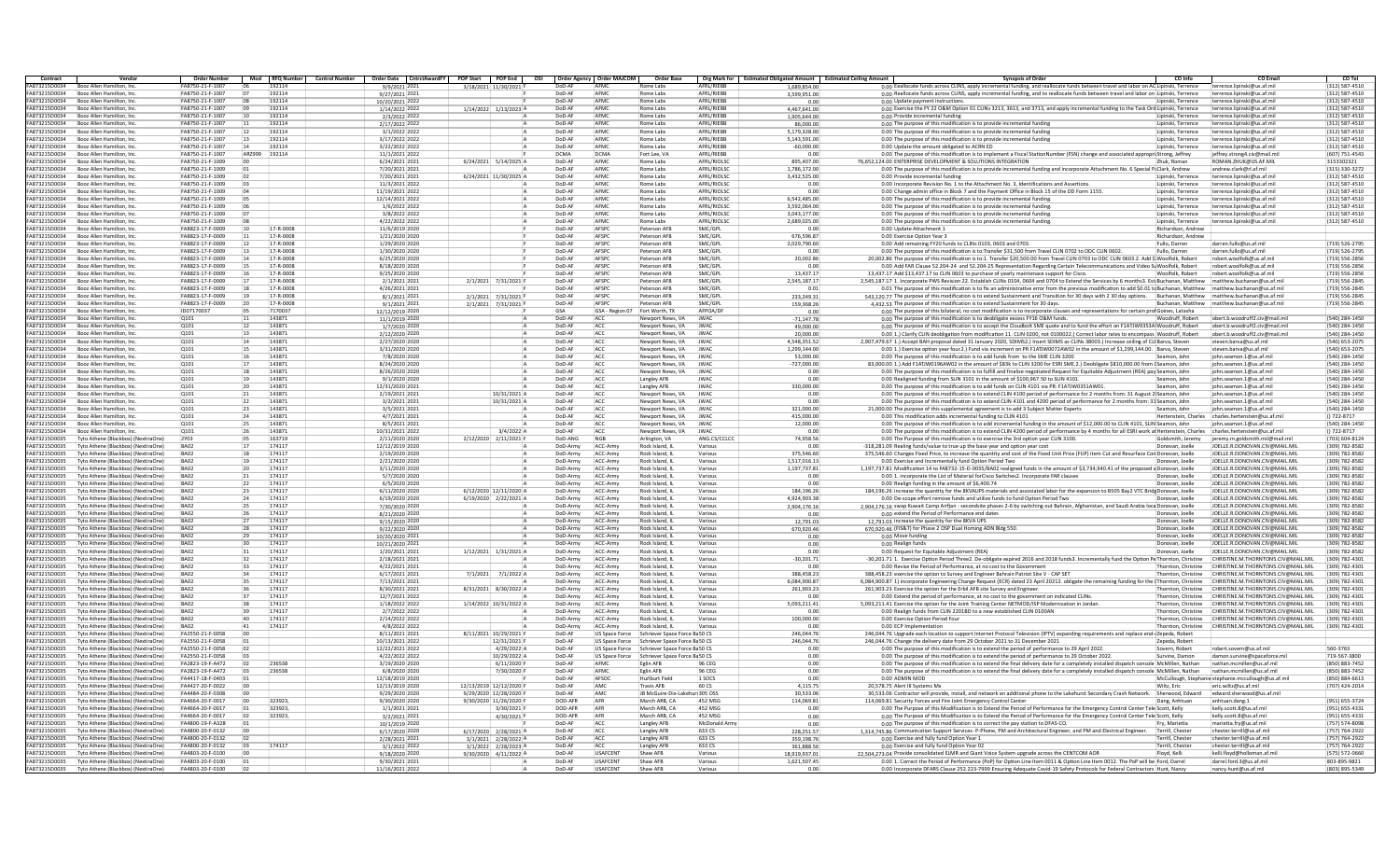| Contract                              | Vendor                                                                    | Order Number                         |                | Mod RFO Number Control Number |                                  | Order Date CntrctAwardFY POP Start POP End OSI Order Agency Order MAJCOM |                      |                      | Order Base                         |                                     | Org Mark for Estimated Obligated Amount Estimated Ceiling Amount | <b>Synopsis of Order</b>                                                                                                                                                              | CO Info                                  | <b>CO Email</b>                                                              | CO Tel                           |
|---------------------------------------|---------------------------------------------------------------------------|--------------------------------------|----------------|-------------------------------|----------------------------------|--------------------------------------------------------------------------|----------------------|----------------------|------------------------------------|-------------------------------------|------------------------------------------------------------------|---------------------------------------------------------------------------------------------------------------------------------------------------------------------------------------|------------------------------------------|------------------------------------------------------------------------------|----------------------------------|
| FA873215D0035                         | Tyto Athene (Blackbox) (NextiraOne                                        | FA4803-20-F-0100                     |                |                               | 3/14/2022 2022                   | 12/31/2022 /                                                             | DoD-AF               | USAFCENT             | Shaw AFB                           |                                     | n nn                                                             | 0.00 The purpose of this modification is to change the delivery date and reallocate funds                                                                                             | Hunt, Nancy                              | nancy.hunt@us.af.mil                                                         | (803) 895-5349                   |
| FA873215D0035                         | Tyto Athene (Blackbox) (NextiraOne)                                       | FA4855-18-F-00C9                     |                |                               | 5/18/2020 2020                   |                                                                          | DoD-AF               | AFSOC                | Cannon AFR                         | 27 SOCES                            | 0.00                                                             | 0.00 The purpose of this modification is to change the vendor's DUNS number and name                                                                                                  | Knight, Robyr                            | ROBYN KNIGHT 1@US AF MIL                                                     | (575) 784-6510                   |
| FA873215D0035<br>FA873215D0035        | Tyto Athene (Blackbox) (NextiraOne<br>Tyto Athene (Blackbox) (NextiraOne) | FA4855-18-F-00C9<br>FA4887-19-F-A163 |                |                               | 2/8/2021 202:<br>8/21/2020 2020  | 2/8/2021 2/22/2021<br>9/30/2020                                          | DoD-A<br>DoD-AF      | AFSOC<br><b>AETC</b> | Cannon AFB<br>Luke AFB, AZ         | 27 SOCES<br>38 CEIG                 | 2,000.00<br>0.00                                                 | 2,000.00 1. Add CLIN 0003 Airbus Workstation Clain<br>0.00 The purpose of this modification is to extend the Period of Performance from 21 August 2020 to 30 September Seifert, David | Knight, Robyr                            | ROBYN.KNIGHT.1@US.AF.M<br>david.seifert.2@us.af.mil                          | (575) 784-6510<br>(623) 856-2791 |
| FA873215D0035                         | Tyto Athene (Blackbox) (NextiraOne)                                       | FA4887-19-F-A163                     |                |                               | 9/28/2020 2020                   | 10/16/2020 F                                                             | DoD-AF               | AETC                 | Luke AFB, AZ                       | 38 CEIG                             | 0.00                                                             | 0.00 The purpose of this modification is to extend the Period of Performance from 30 September 2020 to 16 Octobe Seifert, David                                                       |                                          | david.seifert.2@us.af.mi                                                     | (623) 856-2791                   |
| <b>FA873215D0035</b>                  | Tyto Athene (Blackhox) (NextiraOne                                        | FA5205-20-F-0026                     |                |                               | 3/26/2020 2020                   | 3/26/2020 3/26/2021 B                                                    | DoD-AF               | PACAF                | Misawa AB                          | 35.05                               | 1.094.883.25                                                     | 1.094.883.25 Giant Voice Systems Upgrade, Misawa AB, Japan                                                                                                                            | Shihasaki, Mutsuc                        |                                                                              |                                  |
| FA873215D0035                         | Tyto Athene (Blackbox) (NextiraOne                                        | FA5613-20-F-0257                     | no             |                               | 8/3/2020 2020                    | 8/3/2020 8/2/2021                                                        | DoD-AF               | LISAFF               | Ramstein AB                        | 86.05                               | 866,738.88                                                       | 866.738.88 Fiber Optic installation from Bldg 500 - Bldg 2301 on Ramstein AB                                                                                                          | Phillins, Kelli                          | kelli.phillips.1@us.af.mil                                                   | (314) 489-5284                   |
| FA873215D003                          | Tyto Athene (Blackbox) (NextiraOne                                        | FA5613-20-F-0257                     |                |                               | 7/20/2020 2020                   |                                                                          | DoD-AF               | USAFE                | Ramstein AB                        | 86 CS                               |                                                                  | 0.00 To change the unit of issue from each to lot                                                                                                                                     | Feguer, Diane                            |                                                                              |                                  |
| FA873215D0035                         | Tyto Athene (Blackbox) (NextiraOne)                                       | FA5613-20-F-0257                     |                |                               | 1/13/2021 2021                   |                                                                          | DoD-AF               | USAFE                | Ramstein AB                        | 86 CS                               | 72,389.02                                                        | 72,389.02 To add funding for within scope work to complete work on east, west, and central runs of fiber optic cable.                                                                 | Feguer, Diane                            |                                                                              |                                  |
| FA873215D0035                         | Tyto Athene (Blackbox) (NextiraOne                                        | FA5613-21-F-0456                     |                |                               | 9/1/2021 2021                    | 9/7/2021 12/29/2021 F                                                    | DoD-AF               | USAFE                | Ramstein AB                        | 86 CS                               | 673.520.57                                                       | 673.520.57 Engineer, furnish, install and test (EFI T) two (2) completely diverse paths of new fiber optic cables from B500 (Lindsey, Douglas                                         |                                          | Douglas, Lindsey@us.af.mi                                                    |                                  |
| FA873215D0035                         | Tyto Athene (Blackhox) (NextiraOne                                        | FA5613-21-F-0456                     |                |                               | 1/4/2022 2022                    | 3/31/2022                                                                | DoD-AF               | LISAFF               | Ramstein AB                        | 86.05                               | 0.00                                                             | 0.00 Extend the Period of Performance (PoP) to 31 March 2022 due to unforeseen siteconditions                                                                                         | Lindsey, Douglas                         | Douglas, Lindsey@us.af.mi                                                    |                                  |
| FA873215D0035                         | Tyto Athene (Blackbox) (NextiraOne                                        | FA5613-21-F-0456                     | 02             |                               | 3/31/2022 2022                   | 5/31/2022                                                                | DoD-AF               | LISAFF               | Ramstein AB                        | 86.05                               | 0.00                                                             | 0.00 Extend the end of the period of performance from 31 Mar 22 to 31 May 22 at no cost to the US Government. T Lindsey, Douglas                                                      |                                          | Douglas. Lindsey@us.af.mi                                                    |                                  |
| FA873215D0035                         | Tyto Athene (Blackbox) (NextiraOne                                        | FA8218-20-F-0011                     |                |                               | 1/24/2020 2020                   | 1/27/2020 1/26/2021 F                                                    | DoD-AF               | AFMC                 | Hill AFE                           | AFLCMC/PZZ                          | 6,489,748.08                                                     | 7,586,372.76 Sustainment and Support Services for AF CTS Equipn                                                                                                                       | Rearick, Stephanie                       | stephanie.rearick@us.af.mi                                                   |                                  |
| FA873215D0035                         | Tyto Athene (Blackbox) (NextiraOne)                                       | FA8218-20-F-0011                     |                |                               | 9/30/2020 2020                   |                                                                          | DoD-AF               | AFMC                 | <b>Hill AFB</b>                    | AFLCMC/PZZK                         | 0.00                                                             | 0.00 The purpose of the modification is to include FAR 52.204-25 in full content                                                                                                      | Rearick, Stephanie                       | stephanie.rearick@us.af.mil                                                  |                                  |
| FA873215D0035<br>FA873215D0035        | Tyto Athene (Blackbox) (NextiraOne<br>Tyto Athene (Blackhox) (NextiraOne  | FA8218-20-F-0011<br>FA8218-20-F-0015 |                |                               | 1/20/2021 2021<br>3/5/2020 2020  | 1/27/2021 1/30/2021 F<br>3/16/2020 3/15/2021 F                           | DoD-AF<br>DoD-AF     | AFMC<br>AFMC         | Hill AFB<br><b>Hill AFR</b>        | AFLCMC/PZZK<br>AFI CMC/P77K         | 1.096.624.68<br>2.725.048.04                                     | 0.00 The purpose of the modification is to execrise 2 month option and to fund<br>2.725.048.04 AF E-911 systems software and bardware sustainment for multiple sites                  | Hechler, Miranda<br>Rearick, Stephanie   | miranda.hechler.1@us.af.mi<br>stephanie rearick@us.af.mil                    | 801) 777-1878                    |
| FA873215D0035                         | Tyto Athene (Blackbox) (NextiraOne                                        | FA8218-20-F-0015                     |                |                               | 4/8/2020 2020                    |                                                                          | DoD-AF               | AFMC                 | Hill AFR                           | AFI CMC/P77K                        | 0.00                                                             | 0.00 Admin Mod to correct the Pay DoDAAC information under the WAWF table                                                                                                             | Rearick, Stephanie                       | stephanie.rearick@us.af.mil                                                  |                                  |
| FA873215D0035                         | Tyto Athene (Blackbox) (NextiraOne                                        | FA8218-20-F-0015                     |                |                               | 9/30/2020 2020                   |                                                                          | DoD-AF               | AFMC                 | <b>Hill AFE</b>                    | AFLCMC/PZZK                         | 0.00                                                             | 0.00 The purpose for this modification is to incorporate clause FAR 52.204-25 to the contract                                                                                         | Rearick, Stephanie                       | stephanie.rearick@us.af.mil                                                  |                                  |
| FA873215D0035                         | Tyto Athene (Blackbox) (NextiraOne)                                       | FA8218-21-F-0014                     |                |                               | 3/5/2021 2021                    | 3/16/2021 3/15/2022 A                                                    | DoD-AF               | AFMC                 | Hill AFB                           | Various                             | 2.834.089.04                                                     | 2,834,089.04 Provide E-911 Systems software and hardware sustainment for multiple sites                                                                                               | Hechler, Miranda                         | miranda.hechler.1@us.af.mi                                                   | (801) 777-1878                   |
| <b>FA873215D0035</b>                  | Tyto Athene (Blackhox) (NextiraOne)                                       | FA8218-21-F-0014                     |                |                               | 5/27/2021 2021                   |                                                                          | DoD-AF               | AFMC                 | Hill AFR                           | Various                             | 0.00                                                             | 0.00 The purpose of the modification is to: correct the quantity amount and U/Lunder CLIN 3400 (NSP so not include Hodson, Casey                                                      |                                          | casey hodson@us.af.mil                                                       | (801) 586-2144                   |
| FA873215D0035                         | Tyto Athene (Blackhox) (NextiraOne                                        | FA8218-21-F-0014                     |                |                               | 11/16/2021 2022                  |                                                                          | DoD-AF               | AFMC                 | Hill AFR                           | Various                             | 0.00                                                             | 0.00 The purpose of this modification is to include DFARS clause 252.223-7999 IAW EO 14042. (COVID)                                                                                   | Hodson, Casey                            | casey hodson@us.af.mil.                                                      | (801) 586-2144                   |
| FA873215D0035                         | Tyto Athene (Blackbox) (NextiraOne                                        | FA8218-21-F-0017                     | 100            |                               | 3/23/2021 2021                   | 3/31/2021 3/30/2022 /                                                    | DoD-AF               | AFMO                 | Hill AFR                           | Various                             | 3,445,357.48                                                     | 3,445,357.48 Telephone Management System (TMS) Sustainment                                                                                                                            | Hechler, Miranda                         | miranda.hechler.1@us.af.mi                                                   | (801) 777-1878                   |
| FA873215D0035                         | Tyto Athene (Blackbox) (NextiraOne                                        | FA8218-21-F-0017                     |                |                               | 5/27/2021 2021                   |                                                                          | DoD-A                | AFMO                 | <b>Hill AFE</b>                    | Various                             | 0.00                                                             | 0.00 The purpose of the modification is to: correct the quantity amount and U/I under CLIN 3400 (NSP so not includi Hodson, Casey                                                     |                                          | casey.hodson@us.af.mil                                                       | (801) 586-2144                   |
| FA873215D0035                         | Tyto Athene (Blackbox) (NextiraOne)                                       | FA8218-21-F-0017                     | 02             |                               | 11/16/2021 2022                  |                                                                          | DoD-AF               | AFMC                 | Hill AFB                           | Various                             | 0.00                                                             | 0.00 The purpose of this modification is to include DFARS clause 252.223-7999 IAW EO 14042. (COVID)                                                                                   | Hodson, Casey                            | casey.hodson@us.af.mil                                                       | (801) 586-2144                   |
| FA873215D0035                         | Tyto Athene (Blackhox) (NextiraOne)                                       | FA8218-21-F-0018                     | n              |                               | 3/29/2021 2021                   | 3/31/2021 3/30/2022 A                                                    | DoD-AF               | AFMC                 | <b>Hill AFR</b>                    | Various                             | 5.406.503.28                                                     | 5.406.503.28 Sustainment and Support Services for AF CTS Equipment                                                                                                                    | Hodson, Casey                            | casey hodson@us.af.mil.                                                      | (801) 586-2144                   |
| FA873215D0035                         | Tyto Athene (Blackhox) (NextiraOne                                        | FA8218-21-F-0018                     |                |                               | 5/17/2021 2021                   |                                                                          | DoD-AF               | AFMC                 | Hill AFR                           | Various                             | 0.00                                                             | 0.00 Add Croughton and Fairford to the site list                                                                                                                                      | Hodson, Casey                            | casey hodson@us.af.mil.                                                      | (801) 586-2144                   |
| <b>FA873215D0035</b>                  | Tyto Athene (Blackbox) (NextiraOne                                        | FAR218-21-F-0018                     | n <sub>2</sub> |                               | 9/20/2021 2021                   | 3/31/2021 3/30/2022 /                                                    | DoD-AF               | AFMO                 | Hill AFR                           | Various                             | 50,000.00                                                        | 50,000,00 Add the GFP clauses also to add funds toCLIN 3700                                                                                                                           | Hodson, Casey                            | casey.hodson@us.af.mil                                                       | (801) 586-2144                   |
| FA873215D0035                         | Tyto Athene (Blackbox) (NextiraOne                                        | FA8218-21-F-0018                     |                |                               | 11/16/2021 2022                  |                                                                          | DoD-A                | AFMO                 | <b>Hill AFE</b>                    | Various                             | 0.00                                                             | 0.00 The purpose of this modification is to include DFARS clause 252.223-7999 IAW EO 14042. (COVID)                                                                                   | Hodson, Casev                            | casey.hodson@us.af.mil                                                       | (801) 586-2144                   |
| FA873215D0035                         | Tyto Athene (Blackbox) (NextiraOne)                                       | FA8218-22-F-0018                     |                |                               | 3/9/2022 2022                    | 3/16/2022 3/15/2023 A                                                    | DoD-AF               | AFMC                 | Hill AFB                           | AFLCMC/HBZBI                        | 2,048,135.38                                                     | 2,982,451.87 Enhanced-911 (E-911) Sustainment                                                                                                                                         |                                          | Arguete-Graves, Emma enma.argueta-graves@us.af.mil                           | (801) 586-3360                   |
| FA873215D0035                         | Tyto Athene (Blackhox) (NextiraOne)                                       | FA8218-22-F-0018                     |                |                               | 4/28/2022 2022                   |                                                                          | DoD-AF               | AFMC                 | <b>Hill AFR</b>                    | AFI CMC/HR7RH                       | 26.719.72                                                        | 0.00 Restruture CLIN 4100 and incremental funding                                                                                                                                     |                                          | Arguete-Graves, Emma enma, argueta-graves@us, af.mil                         | (801) 586-3360                   |
| FA873215D0035<br>FA873215D0035        | Tyto Athene (Blackhox) (NextiraOne<br>Tyto Athene (Blackbox) (NextiraOne  | FA8218-22-F-0020<br>FA8218-22-F-0021 | no             |                               | 3/31/2022 2022                   | 3/31/2022 3/30/2023 A                                                    | DoD-AF<br>DoD-AF     | AFMC<br>AFMO         | Hill AFR<br>Hill AFR               | AFI CMC/HR7RH<br>AFI CMC/HR7RH      | 2,048,135.38                                                     | 3.675.000.00 Telephone Managment System (TMS) Sustainmen                                                                                                                              |                                          | Arguete-Graves, Emma enma.argueta-graves@us.af.mil<br>casey.hodson@us.af.mil | (801) 586-3360<br>(801) 586-2144 |
| FA873215D0035                         | Tyto Athene (Blackbox) (NextiraOne                                        | FA9401-19-F-A100                     |                |                               | 3/31/2022 2022<br>1/13/2020 2020 | 3/31/2022 3/30/2023 A                                                    | DoD-AF               | AFMO                 | Kirtland AFB                       | 377 CS/SCXF                         | 6.362.120.52<br>0.00                                             | 7.784.885.56 Air Force Cyber Transport Systems (CTS) Sustainmen<br>0.00 Update the Statement of Work and no additional cost                                                           | Hodson, Casey<br>Slosser, Steven         | steven.slosser@us.af.mil                                                     | (505) 853-4263                   |
| FA873215D0035                         | Tyto Athene (Blackbox) (NextiraOne)                                       | FA9401-19-F-A100                     |                |                               | 4/22/2020 2020                   |                                                                          | DoD-AF               | AFMC                 | Kirtland AFB                       | 38 CEIG                             | 0.00                                                             | 0.00 The purpose of this modification is to:Correct the delivery order DODAAC from F2K3AP to F3YCFA.                                                                                  | Sanchez, Elizabeth                       | elizabeth.sanchez@kirtland.af.mi                                             | (505) 853-7505                   |
| FA873215D0035                         | Tyto Athene (Blackbox) (NextiraOne)                                       | W50571-20-E-0036                     | inn            |                               | 9/17/2020 2020                   | 9/17/2020 12/31/2020 F                                                   | DOD-AFR              | AFR                  | Meridian, MS                       | <b>186 ARW</b>                      | 93.250.35                                                        | 93.250.35                                                                                                                                                                             | Lewis, Donna                             | donna lewis 2@us af.mil                                                      | (601) 484-9836                   |
| FA873215D0038                         | GDIT                                                                      | FA2550-17-F-1078                     |                | 184700                        | 6/21/2021 2021                   |                                                                          | DoD-AF               | AFSPC                | Schriever AFP                      | 50 SCS                              | 0.00                                                             | 0.00 1. Transfer all future procuring responsibility for this contract to USSF Space Acquisition Management Delta (SA Briggs, Melanie                                                 |                                          | melanie.briggs.1@spaceforce.mi                                               | 1945607379                       |
| FA873215D0038                         | GDIT                                                                      | FA2550-19-F-A006                     | 04             |                               | 3/20/2020 2020                   |                                                                          | DoD-AF               | AFSPO                | Schriever AFE                      | 50 SCS                              | 0.00                                                             | 0.00 The purpose of this modificationis to:1. Add updated PWS dated, 17 Sep 19.2. Add updated DD Form 254 dated Rogers, Tommie                                                        |                                          | tommie.rogers.1@us.af.mil                                                    | (719) 567-2306                   |
| FA873215D0038                         | GDIT                                                                      | FA2550-19-F-A006                     |                |                               | 3/6/2020 2020                    | 3/30/2020 9/29/2020 F                                                    | DoD-AF               | AFSPC                | Schriever AFE                      | 50 SCS                              | 1,693,328.40                                                     | 0.00 1. Unilaterally exercise option 2 2. Fully fund option 2 in the amount of \$1,693,328.40.                                                                                        | Rogers, Tommie                           | tommie.rogers.1@us.af.mi                                                     | (719) 567-2306                   |
| FA873215D0038                         | GDIT                                                                      | FA2550-19-F-A006                     |                |                               | 3/6/2020 2020                    |                                                                          | DoD-AF               | AFSPC                | Schriever AFB                      | 50 SCS                              | 0.00                                                             | 0.00 Correct the line of accounting for the following CLINS: 2101, 2601, 2701                                                                                                         | Rogers, Tommie                           | tommie.rogers.1@us.af.mi                                                     | (719) 567-2306                   |
| FA873215D0038                         | GDIT                                                                      | FA2550-19-F-A006                     |                |                               | 9/9/2020 2020                    | 9/30/2020 11/30/2020 F                                                   | DoD-AF               | AFSPC                | Schriever AFF                      | 50.505                              | 559.442.80                                                       | 0.00 The purpose of this modification is to extend the task order for two months, 30 Sep 2020 - 30 Nov 2020, and to Cooper, Stephen                                                   |                                          | coopersr@schriever.af.mil                                                    | (719) 567-3831                   |
| <b>FA873215D0038</b>                  | GDIT                                                                      | FA2550-19-F-A006                     |                |                               | 10/8/2020 202:                   |                                                                          | DoD-AF               | AFSPC                | Schriever AFF                      | 50.505                              | 0.00                                                             | 0.00 Undate PWS                                                                                                                                                                       | Cooper, Stephen                          | coopersr@schriever.af.mil                                                    | (719) 567-3831                   |
| FA873215D0038                         | GDIT                                                                      | FA4417-18-F-0337                     |                |                               | 10/8/2019 2020                   |                                                                          | DoD-AF               | AFSOC                | Hurlburt Field                     | 39 IOS                              | 0.00                                                             | -35,071.69 The purpose of this modification is to deobligate funds.                                                                                                                   | Capik, Jesse                             | jesse.capik@us.af.mil                                                        | (850) 884-2169                   |
| FA873215D0038                         | GDIT                                                                      | FA4417-18-F-0337                     |                |                               | 11/19/2019 2020                  |                                                                          | DoD-AF               | AFSOC                | Hurlburt Field                     | 39 IOS                              | $-0.01$                                                          | 0.00 This modification will deobligate funds in the total amount of \$.01.                                                                                                            |                                          | McCullough, Stephanie stephanie.mccullough@us.af.mi                          | (850) 884-6613                   |
| FA873215D0038                         | GDIT                                                                      | FA8051-18-F-0045                     |                |                               | 10/23/2019 2020                  |                                                                          | DoD-AF               | AETC                 | <b>Tyndall AFB</b>                 | AFCEC/COM                           | 0.00                                                             | 0.00 1). Approve terms of Request for Equitable Adjustment submitted by GDIT2). Incorporate FAR Clause 52.204-25 Rogiano. Anthony                                                     |                                          | anthony.rogiano.1@us.af.mil                                                  | (850) 283-6841                   |
| FA873215D0038                         | GDIT                                                                      | FA8051-18-F-0045                     |                |                               | 1/30/2020 2020                   | 1/23/2020 8/19/2020 A                                                    | DoD-AF               | AETC                 | <b>Tyndall AFB</b>                 | AFCEC/COM                           | 123.257.61                                                       | 185,863.56 1. Expedite the execution of all Performance Work Statement (PWS) requirements at Misawa AB2. Add CLIN 11 Rogiano, Anthony                                                 |                                          | anthony.rogiano.1@us.af.mi                                                   | (850) 283-6841                   |
| FA873215D0038                         | GDIT                                                                      | FA8051-18-F-0045                     |                |                               | 3/31/2020 2020                   |                                                                          | DoD-AF               | AETC                 | <b>Tyndall AFB</b>                 | AFCEC/COM                           | 0.00                                                             | 0.00 1. Expedite the execution of all Performance Work Statement (PWS)requirements at Spangdahlem AB, German Rogiano, Anthony                                                         |                                          | anthony.rogiano.1@us.af.mi                                                   | (850) 283-6841                   |
| FA873215D0038                         | GDIT                                                                      | FA8051-18-F-0045                     |                |                               | 5/18/2020 2020                   |                                                                          | DoD-AF               | AETC                 | <b>Tyndall AFB</b>                 | AFCEC/COM                           | 4.296.087.80                                                     | 4.296.087.80 The purpose of this modification is to increase the ceiling and add funding to the task order (TO) in the amount Ely, Flavic                                             |                                          | flavio.ely@us.af.mil                                                         | (702) 652-8385                   |
| FA873215D0038                         | GDIT                                                                      | FA8051-18-F-0045                     | 12             |                               | 6/19/2020 2020                   | 8/20/2020 8/19/2021 A                                                    | DoD-AF               | AETC                 | <b>Tyndall AFR</b>                 | AFCEC/COM                           | 27,686,482.20                                                    | 288,988.36 1. Exercise option year (OY) 2 and to fully fund OY 2 in the amount of \$27,686,482.20.2. SubCLIN 3100AE (AFR(Ely, Flavio                                                  |                                          | flavio elv@us af mil                                                         | (702) 652-8385                   |
| FA873215D0038                         | GDIT                                                                      | FA8051-18-F-0045                     | 13             | 143871                        | 8/11/2021 2021                   | 8/20/2021 8/19/2022 A                                                    | DoD-AF               | AETC                 | <b>Tyndall AFB</b>                 | AFCEC/COM                           | 33.481.156.56                                                    | 1.077.522.12 Exercise and fully obligate funding for all Option Year Three (OY3) CLINs/SLINscurrently on NETCENTS-2 Contrac Ely. Flavio                                               |                                          | flavio.elv@us.af.mil                                                         | (702) 652-8385                   |
| <b>FA873215D0038</b>                  | GDIT<br>GDIT                                                              | FA8218-18-F-0059                     |                |                               | 8/19/2020 2020                   | 11/1/2020 F                                                              | DoD-AF<br>DoD-AF     | AFMC<br>AFMO         | Hill AFR<br>Hill AFR               | Various<br>AFLCMC/PZZK              | 0.00<br>0.00                                                     | 0.00 The purpose of the modification is to extend the Period of Performance for CLIN 1100AC. Also will incorporatin Rearick, Stephanie                                                |                                          | stephanie.rearick@us.af.mil                                                  |                                  |
| FA873215D0038<br>FA873215D0038        | GDIT                                                                      | FA8218-19-F-0005<br>FA8218-19-F-0055 |                |                               | 2/4/2020 2020                    |                                                                          | DoD-AF               | AFMO                 | Hill AFR                           | Various                             |                                                                  | 0.00 1. Change Block 7From: DCMA Boston, S2206ATo: Department of Air Force, FA8218<br>0.00 Exercise Option period 1                                                                   | Rearick, Stephanie<br>Rearick, Stephanie | stephanie.rearick@us.af.mil<br>stephanie.rearick@us.af.mil                   |                                  |
| FA873215D0038                         | GDIT                                                                      | FA8218-19-F-0055                     |                |                               | 7/13/2020 2020<br>8/19/2020 2020 | 7/31/2020 3/30/2021                                                      | DoD-AF               | AFMC                 | Hill AFB                           | Various                             | 2,011,355.12<br>n.nn                                             | 0.00 The purpose for this modification is to incorporate clause FAR 52.204-25 in full content to the contract.Contrac Rearick, Stephanie                                              |                                          | stephanie.rearick@us.af.mil                                                  |                                  |
| FA873215D0038                         | GDIT                                                                      | FA8307-17-F-0011                     |                |                               | 3/11/2020 2020                   | 3/23/2020 4/22/2020 F                                                    | DoD-AF               | AFMC                 | San Antonio. TX                    | AFLCMC/HNCY                         | 0.00                                                             | 69.108.98 The purpose of this modification is to incorporate clause 52.217-8. Option to Extend Services into the contract. Leos. Tommy                                                |                                          | tommy.leos@us.af.mil                                                         |                                  |
| <b>FA873215D0038</b>                  | GDIT                                                                      | FA8307-17-F-0011                     |                |                               | 3/24/2020 2020                   | $3/24/2020$ $4/23/2020$ F                                                | DoD-AF               | AFMC                 | San Antonio, TX                    | AFLOMO/HNOV                         | 34,554.49                                                        | 0.00 The purpose of this modification is to exercise the Option to Extend Services                                                                                                    | Leos, Tommy                              | tommy.leos@us.af.mil                                                         |                                  |
| FA873215D0038                         | GDIT                                                                      | FA8307-17-F-0011                     |                |                               | 4/24/2020 2020                   | 4/24/2020 5/23/2020 F                                                    | DoD-AF               | AFMO                 | San Antonio, TX                    | AFLCMC/HNCY                         | 0.00                                                             | 0.00 The purpose of this modification is to exercise the Option to Extend Services from 24 Apr 2020 - 23 May 2020. Leos, Tommy                                                        |                                          | tommy.leos@us.af.mi                                                          |                                  |
| FA873215D0038                         | GDIT                                                                      | FA9401-18-F-DM06                     |                |                               | 1/1/2020 2020                    | 1/1/2020 12/31/2020 /                                                    | DoD-AF               | AFMO                 | Kirtland AFB                       | 795 CTS                             | 4,564,301.32                                                     | 4,500.00 1.) Exercise Option Year 22.) Add incremental funding3.) Remove from CLINs 2601, 2602 and 2603 (Products M Lingad, Eric                                                      |                                          | eric.lingad@hurlburt.af.mi                                                   | (850) 884-5608                   |
| FA873215D0038                         | GDIT                                                                      | FA9401-18-F-DM06                     | $_{22}$        |                               | 1/17/2020 2020                   |                                                                          | DoD-AF               | AFMC                 | Kirtland AFB                       | 795 CTS                             | 1.598.529.48                                                     | 0.00 The purpose of this modification is to provide incremental funding to the following CLINS: CLIN 210202 and 26(Lingad, Eric                                                       |                                          | eric.lingad@hurlburt.af.mi                                                   | (850) 884-5608                   |
| FA873215D0038                         | GDIT                                                                      | FA9401-18-F-DM06                     | 23             |                               | 2/20/2020 2020                   |                                                                          | DoD-AF               | AFMC                 | Kirtland AFB                       | 795 CTS                             | 0.00                                                             | 0.00 The purpose of this no cost modification is to incorporate IDE PWS Rev 4 dated 20 Feb 2020 into the contract. Lingad, Eric                                                       |                                          | eric.lingad@hurlburt.af.mi                                                   | (850) 884-5608                   |
| <b>FA873215D0038</b>                  | GDIT                                                                      | FA9401-18-F-DM06                     | 24             |                               | 2/28/2020 2020                   |                                                                          | DoD-AF               | AFMC                 | Kirtland AFR                       | 705 CTS                             | 21.649.00                                                        | 0.00 The purpose of this unilateral modification is to add incremental funding in support of RESILIENT SHIELD 20. Lingad, Eric                                                        |                                          | eric.lingad@hurlburt.af.mil                                                  | (850) 884-5608                   |
| FA873215D0038                         | GDIT                                                                      | FA9401-18-F-DM06                     |                |                               | 4/3/2020 2020                    |                                                                          | DoD-AF               | AFMO                 | Kirtland AFB                       | 705 CTS                             | 525,929.00                                                       | 15,329.00 The purpose of this unilateral modification is to add incremental funding.                                                                                                  | Lingad, Eri                              | eric.lingad@hurlburt.af.mi                                                   | (850) 884-5608                   |
| FA873215D0038                         | GDIT                                                                      | FA9401-18-F-DM06                     |                |                               | 5/12/2020 2020                   |                                                                          | DoD-A                | AFMO                 | Kirtland AFB                       | 705 CTS                             | 225,000.00                                                       | 0.00 The purpose of this unilateral modification is to add incremental funding.                                                                                                       | Lingad, Eric                             | eric.lingad@hurlburt.af.mi                                                   | (850) 884-5608                   |
| FA873215D0038                         | GDIT                                                                      | FA9401-18-F-DM06                     |                |                               | 9/15/2020 2020                   |                                                                          | DoD-AF               | AFMC                 | Kirtland AFB                       | 705 CTS                             | 211.985.48                                                       | 225,632.24 1. Incorporate PWS Revision 52. Add FAR 52.204-243. Change Unit of Issue of CLIN 21014. Incrementally fund (Lingad, Eric                                                   |                                          | eric.lingad@hurlburt.af.mi                                                   | (850) 884-5608                   |
| FA873215D0038                         | GDIT                                                                      | FA9401-18-F-DM06                     | 28             |                               | 9/25/2020 2020                   |                                                                          | DoD-AF               | AFMC                 | Kirtland AFB                       | 705 CTS                             | 144,351.00                                                       | 0.00 The purpose of this unilateral modification is to add incremental funding.                                                                                                       | Lingad, Eric                             | eric.lingad@hurlburt.af.mi                                                   | (850) 884-5608                   |
| FA873215D0038                         | GDIT                                                                      | FA9401-18-F-DM06                     |                |                               | 1/1/2021 2021                    | 1/1/2021 12/31/2021 A                                                    | DoD-AF<br>DoD-AF     | ACC<br>AFMO          | Langley AFB                        | 705 CTS                             | 2.946.237.48                                                     | 20,000.00 The purpose of this unilateral modification is to Exercise Option 3 and incrementally fund                                                                                  | Lingad, Eric                             | eric.lingad@hurlburt.af.mil                                                  | (850) 884-5608                   |
| FA873215D0038<br>FA873215D0038        | GDIT<br>GDIT                                                              | FA9401-18-F-DM06<br>FA9401-18-F-DM06 |                |                               | 12/14/2020 202:                  | 1/1/2021 12/31/2021 /                                                    | DoD-A                | ACC                  | Kirtland AFB                       | 705 CTS<br>705 CTS                  | 13,000.00<br>3.332.133.00                                        | 0.00 The purpose of this unilateral modification is to add incremental funding<br>0.00 The purpose of this bilateral modification is to de-obligate funds and add incremental funding | Lingad, Eric                             | eric.lingad@hurlburt.af.mi                                                   | (850) 884-5608<br>(850) 884-5608 |
| FA873215D0038                         | GDIT                                                                      | FA9401-18-F-DM06                     | 32             |                               | 1/14/2021 2021<br>7/26/2021 2021 |                                                                          | DoD-AF               | ACC                  | Langley AFB                        | 705 CTS                             | 675,500.00                                                       | 0.00 The purpose of this unilateral modification is to add incremental funding.                                                                                                       | Lingad, Eric<br>Lingad, Eric             | eric.lingad@hurlburt.af.mi<br>eric.lingad@hurlburt.af.mi                     | (850) 884-5608                   |
| <b>FA873215D0038</b>                  | GDIT                                                                      | FA9401-18-F-DM06                     | 133            |                               | 9/27/2021 2021                   |                                                                          | DoD-AF               | ACC                  | Langley AFB<br>Langley AFB         | 705 CTS                             | 327,800,00                                                       | 0.00 The purpose of this unilateral modification is to add incremental funding                                                                                                        | Lingad, Eric                             | eric.lingad@hurlburt.af.mi                                                   | (850) 884-5608                   |
| FA873215D0038                         | GDIT                                                                      | FA9401-18-F-DM06                     |                |                               | 9/29/2021 2021                   |                                                                          | DoD-AF               | ACC                  | Langley AFB                        | 705 CTS                             | 72,494.00                                                        | 0.00 The purpose of this unilateral modification is to add incremental funding.                                                                                                       | Lingad, Eric                             | eric.lingad@hurlburt.af.mil                                                  | (850) 884-5608                   |
| FA873215D0038                         | GDIT                                                                      | FA9401-18-F-DM06                     |                |                               | 10/20/2021 2022                  |                                                                          | DoD-AF               | ACC                  | Langley AFB                        | 705 CTS                             | 0.00                                                             | 0.00 Incorporate DFARS Clause 252.223-7999, Ensuring Adequate COVID-19 Safety Protocols for Federal Contra                                                                            | s Lingad, Eric                           | eric.lingad@hurlburt.af.mi                                                   | (850) 884-5608                   |
| FA873215D0038                         | GDIT                                                                      | FA9401-18-F-DM06                     |                |                               | 11/22/2021 2022                  | 1/1/2022 12/31/2022 /                                                    | DoD-A                | ACC                  | Langley AFB                        | 705 CTS                             | 2.829.366.04                                                     | 0.00 The purpose of this unilateral modification is to exercise option 04 and incrementally fund                                                                                      | Lingad, Eric                             | eric.lingad@hurlburt.af.mi                                                   | (850) 884-5608                   |
| FA873215D0038                         | GDIT                                                                      | FA9401-18-F-DM06                     |                |                               | 12/21/2021 2022                  |                                                                          | DoD-AF               | ACC                  | Langley AFB                        | 705 CTS                             | 1.408.000.00                                                     | 0.00 The purpose of this bilateral modification is to add and remove funds due to a line of accounting change                                                                         | Lingad, Eric                             | eric.lingad@hurlburt.af.mi                                                   | (850) 884-5608                   |
| FA873215D0038                         | GDIT                                                                      | FA9401-18-F-DM06                     |                |                               | 1/24/2022 2022                   |                                                                          | DoD-AF               | ACC                  | Langley AFB                        | 705 CTS                             | 506.803.79                                                       | 0.00 The purpose of this unilateral modification is to add incremental funding                                                                                                        | Lingad, Eric                             | eric.lingad@hurlburt.af.mi                                                   | (850) 884-5608                   |
| FA873215D0038                         | GDIT                                                                      | FA9401-18-F-DM06                     |                |                               | 3/25/2022 2022                   |                                                                          | DoD-AF               | ACC                  | Langley AFB                        | 705 CTS                             | 1,509,042.05                                                     | 0.00 The purpose of this unilateral modification is to add incremental funding.                                                                                                       | Lingad, Eric                             | eric.lingad@hurlburt.af.mil                                                  | (850) 884-5608                   |
| FA873215D0038                         | GDIT                                                                      | W52P1J-19-F-0765                     |                |                               | 2/20/2020 2020                   |                                                                          | DoD-Army             | ACC-Army             | Rock Island, I                     | Fort Shafter, H                     | 0.00                                                             | 0.00 1. Change the Period of Performance dates of the Base Task and Optional Task One2. The Period of Performan                                                                       | nce Luchsinger, Bryar                    | BRYAN.G.LUCHSINGER.CIV@MAIL.MI                                               | (309) 782-1550                   |
| FA873215D0038                         | GDIT                                                                      | W52P1J-19-F-0765                     |                |                               | 4/27/2020 2020                   |                                                                          | DoD-Army             | ACC-Army             | Rock Island, I                     | Fort Shafter, H                     | $-633.695.84$                                                    | -1,430,721.95 ECP changes                                                                                                                                                             | Luchsinger, Bryan                        | BRYAN.G.LUCHSINGER.CIV@MAIL.MII                                              | (309) 782-1550                   |
| FA873215D0038                         | GDIT                                                                      | W52P1J-19-F-0765                     |                |                               | 5/21/2020 2020                   |                                                                          | DoD-Army             | ACC-Army             | Rock Island, IL                    | Fort Shafter, HI                    | 633.695.84                                                       | 163.084.06 Incorporate ECP changes                                                                                                                                                    | Luchsinger, Bryan                        | BRYAN.G.LUCHSINGER.CIV@MAIL.MIL                                              | (309) 782-1550                   |
| FA873215D0038                         | GDIT                                                                      | W52P1I-19-F-0765                     |                |                               | 7/2/2020 2020                    |                                                                          | DoD-Army             | ACC-Army             | Rock Island, II                    | Fort Shafter, HI                    | 0.00                                                             | 0.00 Realign funding                                                                                                                                                                  | Luchsinger, Bryan                        | BRYAN G.I UCHSINGER CIV@MAIL MIL                                             | (309) 782-1550                   |
| FA873215D0038                         | GDIT                                                                      | W52P1J-19-F-0765                     |                |                               | 8/11/2020 2020                   |                                                                          | DoD-Army             | ACC-Army             | Rock Island, I                     | Fort Shafter, H                     | 0.00                                                             | 172,549.54 Incorporate ECP changes                                                                                                                                                    | Luchsinger, Bryan                        | BRYAN.G.LUCHSINGER.CIV@MAIL.MII                                              | (309) 782-1550                   |
| FA873215D0038                         | GDIT                                                                      | W52P1J-19-F-0765                     |                |                               | 9/17/2020 2020                   |                                                                          | DoD-Army             | ACC-Army             | Rock Island, I                     | Fort Shafter, H                     | 613.413.49                                                       | 250.680.84 CLIN and ECP changes                                                                                                                                                       | Luchsinger, Bryar                        | BRYAN.G.LUCHSINGER.CIV@MAIL.MII                                              | (309) 782-1550                   |
| FA873215D0038                         | GDIT                                                                      | W52P1J-19-F-0765                     |                |                               | 9/18/2020 2020                   |                                                                          | DoD-Army             | ACC-Army             | Rock Island, IL                    | Fort Shafter, H                     | 0.00                                                             | 0.00 To implement Section 889 and incorporate Clause 52.204-25                                                                                                                        | Luchsinger, Bryan                        | BRYAN.G.LUCHSINGER.CIV@MAIL.MIL                                              | (309) 782-1550                   |
| <b>FA873215D0038</b><br>FA873215D0038 | GDIT<br>GDIT                                                              | W52P1I-19-F-0765<br>W52P1I-19-F-0765 | n8             |                               | 3/3/2021 2021<br>4/8/2021 2021   | 3/3/2021 9/24/2023 A                                                     | DoD-Army             | ACC-Army<br>ACC-Army | Rock Island, II<br>Rock Island, II | Fort Shafter, HI<br>Fort Shafter, H | 20 491 538 72                                                    | 4.103.332.01.1. Exercise and fully fund Optional Task Two2. Exercise and fully fund Optional Task Three                                                                               | Vanhyfte, Troy                           | TROY R VANHYFTF CIV@MAIL MIL<br>TROY R VANHYFTF CIV@MAIL MIL                 | (309) 782-1702<br>(309) 782-1702 |
|                                       | GDIT                                                                      |                                      |                |                               |                                  |                                                                          | DoD-Army             |                      |                                    |                                     | 0.00                                                             | 0.00 Update LoAs                                                                                                                                                                      | Vanhyfte, Troy                           |                                                                              |                                  |
| FA873215D0038<br>FA873215D0038        | GDIT                                                                      | W52P1J-19-F-0765<br>W52P1J-19-F-0765 |                |                               | 4/8/2021 202:<br>1/21/2022 2022  |                                                                          | DoD-Army<br>DoD-Army | ACC-Army<br>ACC-Army | Rock Island, I<br>Rock Island, IL  | Fort Shafter, H<br>Fort Shafter, H  | 207,065.12<br>172,707.33                                         | 207,065.12 Incorporate and fund ECPs<br>172,707.33 Request for Equitable Adjustment                                                                                                   | Rasdon, Kaitlir<br>Rasdon, Kaitlin       | kaitlin.h.rasdon.civ@mail.mil<br>kaitlin.h.rasdon.civ@mail.mi                | 309-782-8220<br>309-782-8220     |
| FA873215D0038                         | GDIT                                                                      | W52P1J-19-F-0765                     | 12             |                               | 4/21/2022 2022                   |                                                                          | DoD-Army             | ACC-Army             | Rock Island, IL                    | Fort Shafter, H                     | 181.449.57                                                       | 181.449.57 Incorporate Change Proposals                                                                                                                                               | Rasdon, Kaitlin                          | kaitlin.h.rasdon.civ@mail.mil                                                | 309-782-8220                     |
| FA873215D0038                         | GDIT                                                                      | W52P1I-20-E-0009                     | nn             |                               | 10/25/2019 2020                  | 10/25/2019 3/20/2020 A                                                   | DoD-Army             | ACC-Army             | Rock Island, II                    | Various                             | 875.698.63                                                       | 875.698.63 Time Division Multiplexing (TDM) Decommissioning Capability Set                                                                                                            | Luchsinger, Brvan                        | <b>BRYAN G.I UCHSINGER CIV@MAIL MIL</b>                                      | (309) 782-1550                   |
| FA873215D0038                         | GDIT                                                                      | W52P1J-20-F-0009                     |                |                               | 1/6/2020 2020                    |                                                                          | DoD-Army             | ACC-Arm              | Rock Island, I                     | Various                             | 302.041.13                                                       | 302.041.13 REALIGNMENT OF VALUE AND FUNDING                                                                                                                                           | Luchsinger, Bryar                        | <b>BRYAN G.I UCHSINGER CIV@MAIL MIL</b>                                      | (309) 782-1550                   |
| FA873215D0038                         | GDIT                                                                      | W52P1J-20-F-0009                     |                |                               | 3/12/2020 2020                   | 3/16/2020 10/15/2020 /                                                   | DoD-Army             | ACC-Army             | Rock Island, I                     | Various                             | 1,238,715.09                                                     | 1,238,715.09 The Government hereby exercises Option CLIN 1200 for Survey & Design at three (3) sites (Ft Stewart, JBLE, an Luchsinger, Bryan                                          |                                          | BRYAN.G.LUCHSINGER.CIV@MAIL.MI                                               | (309) 782-1550                   |
| FA873215D0038                         | GDIT                                                                      | W52P1J-20-F-0009                     |                |                               | 6/1/2020 2020                    |                                                                          | DoD-Army             | ACC-Army             | Rock Island, IL                    | Various                             | 539.305.02                                                       | 539,305.02 The purpose of Modification is to exercise the option for Fort Gordon Survey and Design and to implement Engi Luchsinger, Bryan                                            |                                          | BRYAN.G.LUCHSINGER.CIV@MAIL.MII                                              | (309) 782-1550                   |
| FA873215D0038                         | GDIT                                                                      | W52P1J-20-F-0009                     |                |                               | 9/3/2020 2020                    |                                                                          | DoD-Army             | ACC-Army             | Rock Island, IL                    | Various                             | 0.00                                                             | 0.00 implement Sec 899 and incorporate Clause 52.204-25 dated Aug 2020 for Does Not. Also included in section J ELuchsinger, Bryan                                                    |                                          | BRYAN.G.LUCHSINGER.CIV@MAIL.MIL                                              | (309) 782-1550                   |
|                                       |                                                                           |                                      |                |                               |                                  |                                                                          |                      |                      |                                    |                                     |                                                                  |                                                                                                                                                                                       |                                          |                                                                              |                                  |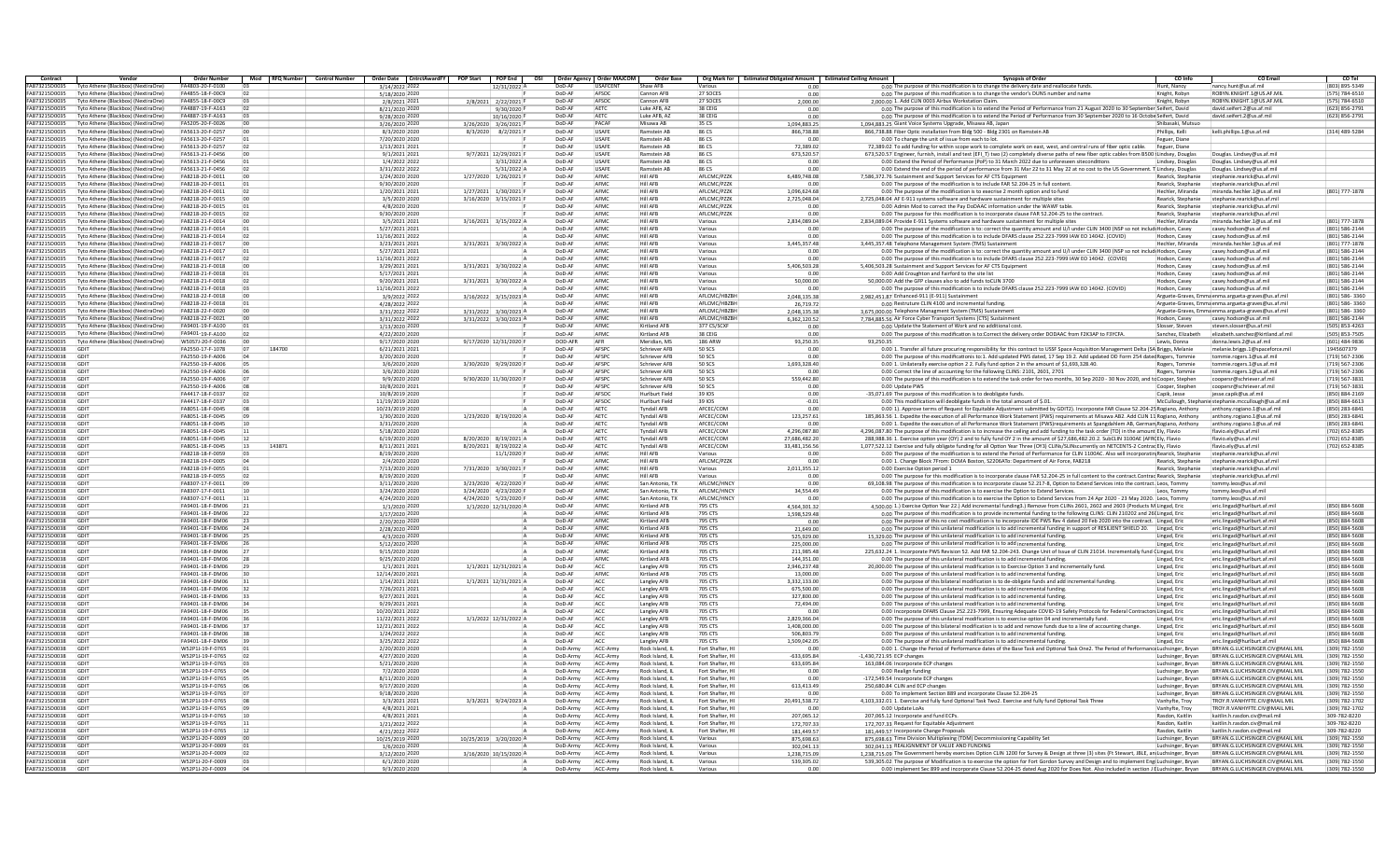| Contract                       | Vendor                                               |                                      | <b>Order Number</b>   | Mod RFQ Number Control Number | Order Date CntrctAwardFY POP Start POP End |                          | OSI                  | Order Agency Order MAJCOM | Order Base                       |                             | Org Mark for Estimated Obligated Amount Estimated Ceiling Amount | CO Info<br>CO Emai<br><b>Synopsis of Order</b>                                                                                                                                                                         | CO Tel         |
|--------------------------------|------------------------------------------------------|--------------------------------------|-----------------------|-------------------------------|--------------------------------------------|--------------------------|----------------------|---------------------------|----------------------------------|-----------------------------|------------------------------------------------------------------|------------------------------------------------------------------------------------------------------------------------------------------------------------------------------------------------------------------------|----------------|
| A873215D0038                   | GDI                                                  | W52P1J-20-F-0009                     |                       |                               | 9/18/2020 2020                             |                          | JoD-Armγ             | ACC-Army                  | Rock Island, IL                  | Various                     | 8,221,448.48                                                     | BRYAN.G.LUCHSINGER.CIV@MAIL.MI<br>8.221.448.48<br>Luchsinger, Bryan                                                                                                                                                    | (309) 782-1550 |
| A873215D0038                   | GDIT                                                 | W52P1J-20-F-0009                     |                       |                               | 9/29/2020 2020                             |                          | DoD-Army             | ACC-Army                  | Rock Island, IL                  | Various                     | 16.586.604.45                                                    | 16,586,604,45 FP ProposalFTBragg 20200902<br>BRYAN.G.LUCHSINGER.CIV@MAIL.MIL<br>Luchsinger, Bryan                                                                                                                      | (309) 782-1550 |
| FA873215D0038                  | GDIT                                                 | W52P1J-20-F-0009                     |                       |                               | 9/30/2020 2020                             |                          | DoD-Army             | ACC-Arm                   | Rock Island, IL                  | Various                     | 2.150.428.96                                                     | 2,150,428.96 To add funding to CLIN 1101AA for Materials at Ft. Drum and exercised new CLINS 1100AA, 1100AB, 1102AA, 1 Luchsinger, Bryan<br>BRYAN.G.LUCHSINGER.CIV@MAIL.MIL<br>(309) 782-1550                          |                |
| FA873215D0038                  | GDIT                                                 | W52P1J-20-F-0009                     | <b>n</b> <sub>8</sub> |                               | 1/22/2021 2021                             |                          | DoD-Army             | ACC-Army                  | Rock Island, I                   | Various                     | 523.351.20                                                       | 523,351.20 The purpose of Modification is to exercise the option for Fort Campbell Survey & Design and Travel, provide ad Vanhyfte, Troy<br>TROY.R.VANHYFTE.CIV@MAIL.MII                                               | (309) 782-1702 |
| A873215D0038                   | GDIT                                                 | W52P1J-20-F-0009                     |                       |                               | 4/16/2021 2021                             |                          | DoD-Army             | ACC-Army                  | Rock Island, IL                  | Various                     | 403,293.84                                                       | 403.293.84 Obligate additional funding and Revise the period of performance<br>TROY.R.VANHYFTE.CIV@MAIL.MIL<br>Vanhyfte, Trov                                                                                          | (309) 782-1702 |
| FA873215D0038                  | GDIT                                                 | W52P1J-20-F-0009                     | 10                    | 174117                        | 6/14/2021 2021                             |                          | DoD-Army             | ACC-Army                  | Rock Island, IL                  | Various                     | 0.00                                                             | 0.00 1. To incorporate Engineering Change Proposal (ECP) 05 titled "Additional FFP Menu Items"2. To incorporate Pe(Vanhyfte, Troy<br>TROY.R.VANHYFTE.CIV@MAIL.MIL<br>(309) 782-1702                                    |                |
| FA873215D0038                  | GDIT                                                 | W52P1J-20-F-0009                     | 11                    | 174117                        | 7/26/2021 2021                             |                          | DoD-Army             | ACC-Army                  | Rock Island, I                   | Various                     | 0.00                                                             | 0.00 OP 01:1. Adjust period of performance on CLINs 1100AA, 1102AA, 1700AA, 1700AK and 2200AC.2. Realign fun Rasdon, Kaitlin<br>309-782-8220<br>kaitlin.h.rasdon.civ@mail.mil                                          |                |
| <b>EA873215D0038</b>           | GDIT                                                 | W52P1J-20-F-0009                     | 12                    | 174117                        | 8/30/2021 2021                             | 8/30/2021 4/30/2022 A    | DoD-Army             | ACC-Arm                   | Rock Island, I                   | Various                     | 16.545.940.62                                                    | 16,545,940.62 Exercise options for Implementation at Ft. Stewart, Ft. McCoy and Joint Base Langley-Eustis<br>309-782-8220<br>Rasdon, Kaitlin<br>kaitlin.h.rasdon.civ@mail.mi                                           |                |
| FA873215D0038                  | GDIT                                                 | W52P1J-20-F-0009                     | 13                    | 174117                        | 9/21/2021 202                              |                          | DoD-Army             | ACC-Army                  | Rock Island,                     | Various                     | 13,663,127.37                                                    | 13,663,127.37 Exercise options for Implementation at Ft. Campbell, Ft. Gordon<br>Rasdon, Kaitlin<br>kaitlin.h.rasdon.civ@mail.mi<br>309-782-8220                                                                       |                |
| A873215D0038                   | GDIT                                                 | W52P1J-20-F-0009                     | 14                    | 174117                        | 10/21/2021 2022                            | 10/21/2021               | DoD-Army             | ACC-Army                  | Rock Island, IL                  | Various                     | 341.510.69                                                       | 341,510.69 Adjust the period of performance on Travel CLINS 1700AD, 1700AE, 1700AF and 1700AG at Ft. Stewart, and Ft. Rasdon, Kaitlin<br>kaitlin.h.rasdon.civ@mail.mi                                                  | 309-782-8220   |
| FA873215D0038                  | GDIT                                                 | W52P1J-20-F-0009                     |                       | 174117                        | 11/1/2021 2022                             |                          | DoD-Army             | ACC-Army                  | Rock Island, IL                  | Various                     | 328.407.49                                                       | 316.843.38 Exercise Option for Survey & Design Ft. JacksonIdentify Period of Performance Ft. JacksonObligate funds for Sur Rasdon, Kaitlin<br>309-782-8220<br>kaitlin.h.rasdon.civ@mail.mi                             |                |
| FA873215D0038                  | GDIT                                                 | W52P1J-20-F-0009                     | 16                    | 174117                        | 1/24/2022 2022                             |                          | DoD-Army             | ACC-Army                  | Rock Island, I                   | Various                     | $-372.592.72$                                                    | 309-782-8220<br>0.00 Descope two CLINS and change the PoP end date for Ft Drum and Ft Rucker.<br>Rasdon, Kaitlin<br>kaitlin.h.rasdon.civ@mail.mi                                                                       |                |
| FA873215D0038                  | GDIT                                                 | W52P1J-20-F-0009                     | 17                    | 174117                        | 2/10/2022 2022                             |                          | DoD-Army             | ACC-Arm                   | Rock Island, I                   | Various                     | $-451.148.27$                                                    | 309-782-8220<br>0.00 Deobligate excess funds from Ft. Riley and Ft. Knox contract line item numbers as a result of the Stop Work Orc Rasdon, Kaitlin<br>kaitlin.h.rasdon.civ@mail.mi                                   |                |
| FA873215D0038                  | GDIT                                                 | W52P1J-20-F-0009                     | 18                    | 174117                        | 3/17/2022 2022                             |                          | DoD-Army             | ACC-Army                  | Rock Island, I                   | Various                     | 1,302,000.00                                                     | 1,015,000.00 Deobligate excess funds from Ft. Riley and Ft. Knox contract line item numbers as a result of the Stop Work Orc Rasdon, Kaitlin<br>kaitlin.h.rasdon.civ@mail.mi<br>309-782-8220                           |                |
| FA873215D0038                  | GDIT                                                 | W52P1I-20-F-0009                     | 19                    | 174117                        | 3/30/2022 2022                             |                          | DoD-Army             | ACC-Army                  | Rock Island, IL                  | Various                     | 0.00                                                             | 25.000.00 Incorporate Engineering Change Proposal (ECP) 0006 titled GDIT ECP6 Jabber 3.10.22 as an additional item list Rasdon, Kaitlin<br>kaitlin h.rasdon civ@mail.mi                                                | 309-782-8220   |
| FA873215D0039                  | Peraton, Inc. (Harris IT Services Corp.)             | FA4610-19-F-A054                     | 01                    |                               | 10/21/2019 2020                            | 11/30/2019 F             | DoD-AF               | AFSPC                     | Vandenberg AFE                   | 30 SCS                      | 0.00                                                             | 0.00 purpose of this no cost modification is to extend the Period of Performance (PoP).<br>Mills, Darla<br>darla.mills@us.af.mil<br>(805) 606-4692                                                                     |                |
| FA873215D0039                  | Peraton, Inc. (Harris IT Services Corn.)             | FA4814-17-F-AT04                     | 02                    | 181799                        | 3/19/2020 2020                             | 5/18/2020 F              | DoD-AF               | AMC                       | MacDill AFR                      | 6.05/50                     | 0.00                                                             | 0.00 The purpose of this modification is to:1. Allow the contractor to continue corrective actions based on COR obse Terranova. Michae                                                                                 |                |
| FA873215D0039                  | Peraton, Inc. (Harris IT Services Corp.)             | FA4814-17-F-AT04                     | 03                    | 181799                        | 4/9/2020 2020                              |                          | DoD-AF               | AMC                       | MacDill AFB                      | 6 CS/S                      | 0.00                                                             | 0.00 The purpose of this bilateral modification is to recognize a Novation Agreement and Change-of-NameAgreemen Terranova, Michae                                                                                      |                |
| FA873215D0039                  | Peraton, Inc. (Harris IT Services Corp.)             | FA4814-17-F-AT04                     | 04                    | 181799                        | 5/18/2020 2020                             | 8/16/2020 F              | DoD-AF               | AMC                       | MacDill AFB                      | 6 CS/S                      | 0.00                                                             | 0.00 Extend period of performance from 18 May 2020 to 16 August 2020<br>Terranova, Michae                                                                                                                              |                |
| FA873215D0039                  | Peraton, Inc. (Harris IT Services Corp.)             | FA4814-17-F-AT04                     | 05                    | 181799                        | 8/11/2020 2020                             | 12/14/2020 F             | DoD-AF               | AMC                       | MacDill AFB                      | 6 CS/SC                     | 0.00                                                             | 0.00 Extend period of performance from 16 August 2020 to 14 Dec 2020<br>Terranova, Michae                                                                                                                              |                |
| FA873215D0039                  | Peraton, Inc. (Harris IT Services Corp.)             | RS01                                 |                       |                               | 7/1/2020 2020                              |                          | DoD-AF               | AFMC                      | Hanscom AFE                      | AFLCMC/HNID                 | $-46.142.92$                                                     | 0.00 The purpose of this modification is to de obligate unexpended excess funds of\$46,142.92 at risk of cancellation Ware, Rita<br>Rita.Ware@dcma.mil                                                                 | (757) 527-4628 |
| FA873215D0039                  | Peraton, Inc. (Harris IT Services Corp.)             | RS01                                 | 1B                    | 184700                        | 5/5/2021 2021                              |                          | DoD-AF               | AFMO                      | Hanscom AFF                      | AFI CMC/HNID                | $-106.771.47$                                                    | 0.00 The purpose of this modification is to deobligate unexpended excess funds<br>june.r.wilson4.civ@mail.mi<br>7575274667<br>Wilson, June                                                                             |                |
| FA873215D003                   | Peraton, Inc. (Harris IT Services Corp.)             |                                      |                       | 184700                        | 8/24/2021 202                              |                          | <b>DCMA</b>          | <b>DCMA</b>               | Fort Eustis, V/                  | AFLCMC/HNID                 | $-11,863.50$                                                     | 0.00 This Bilateral Close Out Modification<br>Babcock, Eri                                                                                                                                                             |                |
| FA873215D0039                  | Peraton, Inc. (Harris IT Services Corp.)             | RS02                                 |                       | 135725                        | 1/20/2022 2022                             |                          | DoD-AF               | AFMO                      | Hanscom AFE                      | Various                     | $-11.975.72$                                                     | 234.465.00 This Bilateral Close Out Modification<br>Babcock, Erin                                                                                                                                                      |                |
| FA873215D0039                  | Peraton, Inc. (Harris IT Services Corp.)             | TF01                                 |                       | 132484                        | 1/17/2020 2020                             |                          | DoD-AF               | AFMC                      | <b>Tinker AFB</b>                | 38 CEG                      | $-29.839.32$                                                     | 0.00 The purpose of this modification is to deobligate excess funds<br>Smith, Maurice<br>terry.smith.33@us.af.mil                                                                                                      | (405) 734-7367 |
| FA873215D0039                  | Peraton, Inc. (Harris IT Services Corn.)             | W91RUS-19-F-0115                     | 01                    | 220968                        | 6/1/2020 2020                              | 6/1/2020 5/31/2021 A     | DoD-AF               | ACC.                      | IRER AK                          | 59th Signal RN              | 2.595.620.36                                                     | 0.00 The nurnose of this modification is to exercise Ontion Year 1<br>Arciniega, Lorraine<br>lorraine i arciniega civ@mail.mil<br>() 538-6334                                                                          |                |
| FA873215D0039                  | Peraton, Inc. (Harris IT Services Corp.)             | W91RUS-19-F-0115                     | loz.                  | 220968                        | 5/14/2020 2020                             |                          | DoD-AF               | ACC                       | IRFR. AK                         | 59th Signal BN              | 0.00                                                             | 0.00 The purpsoe of this modification is to update the Performance Work Stateent in Section C.<br>0538-6334<br>Arciniega, Lorraine<br>lorraine.i.arciniega.civ@mail.mil                                                |                |
| FA873215D003                   | Peraton, Inc. (Harris IT Services Corp.)             | W91RUS-19-F-0115                     |                       | 220968                        | 6/1/2021 202                               | $6/1/2021$ $5/31/2022$   | DoD-AR               | ACC                       | JBER, AK                         | 59th Signal BN              | 1,104,936.00                                                     | 0.00 The purpose of modification P00003 is to exercise Option Year 2 and update contact information<br>Arciniega, Lorraine<br>lorraine.i.arciniega.civ@mail.mil<br>$()$ 538-6334                                       |                |
| FA873215D0039                  | Peraton, Inc. (Harris IT Services Corp.)             | W91RUS-19-F-0115                     |                       | 220968                        | 5/21/2021 2021                             |                          | DoD-AR               | ACC                       | JBER, AK                         | 59th Signal BN              | 0.0                                                              | 0.00 The purpose of this modification to the Order No. cited in Block 10A, is as follows:14.1 To incorporate a revised Hammonds, Audrey<br>audrey.c.hammonds.civ@mail.mil<br>5205387456                                |                |
| FA873215D0039                  | Peraton, Inc. (Harris IT Services Corp.)             | W91RUS-19-F-0115                     | 05                    | 220968                        | 6/29/2021 2021                             |                          | DoD-AF               | ACC                       | JBER, AK                         | 59th Signal BN              | 1.529.410.16                                                     | 5205387456<br>0.00 Apply funding to the Order.Change POC at Block 7<br>Hammonds, Audrey audrey.c.hammonds.civ@mail.mil                                                                                                 |                |
| FA873215D0040                  | Perspecta (HP Ent Srvcs)                             | FA8726-19-F-0030                     | n3                    | 203032                        | 12/13/2019 2020                            |                          | DoD-AF               | AFMC                      | Hanscom AFF                      | AFI CMC/HNID                | 274,381.00                                                       | 274,381.00<br>Snahija, Sheras                                                                                                                                                                                          |                |
| FA873215D0040                  | Perspecta (HP Ent Srycs)                             | FA8726-19-F-0030                     | 04                    | 203032                        | 2/13/2020 2020                             |                          | DoD-AF               | AFMO                      | Hanscom AFE                      | AFI CMC/HNID                | 9,272,071.00                                                     | 0.00 Enterprise Logging option exercise, clin descriptions and attachments<br>Pekunece, Stev                                                                                                                           |                |
| A873215D004                    | Perspecta (HP Ent Srvcs)                             | FA8726-19-F-0030                     |                       | 203032                        | 3/30/2020 202                              |                          | DoD-AR               | AFMO                      | Hanscom AFI                      | AFLCMC/HNID                 | 148,133.0                                                        | 148,133.00 1. The purpose of the modification is to add additional funding to CLIN 1100AB as a result of the Exabeam Engi Pekunece, Stev                                                                               |                |
| FA873215D0040                  | Perspecta (HP Ent Srycs)                             | FA8726-19-F-0030                     |                       | 203032                        | 4/23/2020 2020                             |                          | DoD-AR               | AFMO                      | Hanscom AFE                      | AFLCMC/HNID                 | 73.697.56                                                        | 0.00 1. Fund \$ 73.697.56 to CLIN 1301AA for Task Requirements Notice (TRN) 1Update descriptive data only on CLIN Pekunece, Steve                                                                                      |                |
|                                |                                                      |                                      |                       |                               |                                            |                          |                      | AFMC                      |                                  |                             |                                                                  |                                                                                                                                                                                                                        |                |
| FA873215D0040<br>FA873215D0040 | Perspecta (HP Ent Srvcs)<br>Perspecta (HP Ent Srvcs) | FA8726-19-F-0030<br>FA8726-19-F-0030 | 08<br>n <sub>c</sub>  | 203032<br>203032              | 6/19/2020 2020<br>6/29/2020 2020           |                          | DoD-AF<br>DoD-AF     | AFMC                      | Hanscom AFE<br>Hanscom AFR       | AFLCMC/HNID<br>AFI CMC/HNID | 2.542.640.92<br>5.271.923.88                                     | 2.542.640.92 1. Update subCLIN 1100AB. Authority to Operate (ATO), descriptive data 2. Establish and fund new subCLIN 11 (Pekunece, Steve                                                                              |                |
| FA873215D0040                  |                                                      |                                      |                       | 203032                        |                                            |                          | DoD-AF               | AFMO                      |                                  |                             |                                                                  | -5.556.898.12 Year 1 Product Support subCLINs are re-priced from \$10.828.822.00 by (\$5.556.898.12) to \$5.271.923.88 to reflect the de-coupline of SIPR from the bundled software                                    |                |
|                                | Perspecta (HP Ent Srvcs)                             | FA8726-19-F-0030                     | 10                    |                               | 9/2/2020 2020                              |                          |                      |                           | Hanscom AFE                      | AFLCMC/HNID                 | 111,788.42                                                       | 111,788.42 The purpose of this modification is to obligate the approved Request for Equitable Adjustment funds to settle p Woodson, Janice<br>janice.woodson@gunter.af.mi                                              | (334) 416-6116 |
| A873215D004                    | Perspecta (HP Ent Srycs)                             | FA8726-19-F-0030                     | 11                    | 203032                        | 9/7/2021 202                               |                          | DoD-A                | AFMO                      | Hanscom AFI                      | AFLCMC/HNID                 | $-3,474,726.47$                                                  | 0.00 The purpose of this modification is to de-obligate Unliquidated Obligation (ULO) funds in excess of those require Ashley, Richard                                                                                 |                |
| FA873215D0040                  | Perspecta (HP Ent Srvcs)                             | FA8726-19-F-0030                     | 12                    | 203032                        | 9/21/2021 2021                             |                          | DoD-AR               | AFMO                      | Hanscom AFB                      | AFLCMC/HNID                 | 0.00                                                             | 0.00 The purpose of this modification is to re-align obligated funds required to settle estimated termination costs foi Ashley, Richard                                                                                |                |
| FA873215D0040                  | Perspecta (HP Ent Srvcs)                             | FA8726-19-F-0098                     | <b>07</b>             |                               | 2/5/2020 2020                              | 2/5/2020 2/4/2022 /      | DoD-AF               | AFMC                      | Hanscom AFF                      | AFI CMC/HNIB                | 5.801.995.00                                                     | 0.00 SIPRNet Modernization Ontion Exercise<br>Matthews, Nicholas<br>nicholas matthews 1@us af mil                                                                                                                      | (719) 556-0232 |
| FA873215D0040                  | Perspecta (HP Ent Srvcs)                             | FA8726-19-F-0098                     | in a                  |                               | 4/2/2020 2020                              |                          | DoD-AF               | AFMC                      | Hanscom AFF                      | AFI CMC/HNIB                | 19.158.089.00                                                    | 0.00 The purpose of this modification (P00003) to Task Order (DO) FA8726-19-F-0098 is to exercise and fundOption Anderson, Kiel<br>kiel anderson@us af mil<br>(781) 225-1050                                           |                |
| FA873215D0040                  | Perspecta (HP Ent Srvcs)                             | FA8726-19-F-0098                     | 04                    |                               | 6/25/2020 2020                             |                          | DoD-AF               | AFMO                      | Hanscom AFE                      | AFI CMC/HNIB                | 0.00                                                             | 0.00 Admin change:<br>Anderson, Kiel<br>kiel.anderson@us.af.mil                                                                                                                                                        | (781) 225-1050 |
| A873215D004                    | Perspecta (HP Ent Srycs)                             | FA8726-19-F-0098                     |                       |                               | 7/17/2020 2020                             | 7/20/2020 1/19/2021 A    | DoD-A                | AFMO                      | Hanscom AFI                      | AFLCMC/HNIB                 | 1,916,645.00                                                     | 0.00 The purpose of this modification is to exercise and fund Option SubCLIN 1113AA<br>(781) 225-1050<br>Anderson, Kie<br>kiel.anderson@us.af.mil                                                                      |                |
| FA873215D0040                  | Perspecta (HP Ent Srvcs)                             | FA8726-19-F-0098                     |                       |                               | 9/18/2020 2020                             |                          | DoD-AF               | AFMC                      | Hanscom AFE                      | AFLCMC/HNIB                 | 0.00                                                             | 326,163.06 1) Exercise Option Year 1 CLINs 1601 and 17012) Incorporate mandatory provision FAR 52.204-243) Reflect the Anderson, Kiel<br>(781) 225-1050<br>kiel.anderson@us.af.mil                                     |                |
| FA873215D0040                  | Perspecta (HP Ent Srvcs)                             | FA8726-19-F-0098                     |                       |                               | 11/12/2020 202                             |                          | DoD-AF               | AFMC                      | Hanscom AFF                      | AFI CMC/HNIB                | 0.00                                                             | 0.00 Administrative office revision<br>kiel anderson@us af mil<br>(781) 225-1050<br>Anderson, Kiel                                                                                                                     |                |
| FA873215D0040                  | Perspecta (HP Ent Srvcs)                             | FA8726-19-F-0098                     |                       |                               | 3/12/2021 2021                             | 3/15/2021<br>9/9/2021    | DoD-AF               | AFMC                      | Hanscom AFF                      | AFLCMC/HNIB                 | 1.965.789.00                                                     | 0.00 1) Exercise and fund Option SubCLIN 1114AA2) Make administrative changes to the Performance Work Stater<br>(781) 225-1050<br>mr Anderson, Kiel<br>kiel.anderson@us.af.mil                                         |                |
| FA873215D0040                  | Perspecta (HP Ent Srvcs)                             | FA8726-19-F-0098                     | 09                    | 124357                        | 4/29/2021 2021                             | 3/15/2021<br>9/9/2021    | DoD-AF               | AFMO                      | Hanscom AFE                      | AFI CMC/HNIB                | 41.024.564.00                                                    | 0.00 This modification exercises previously priced and evaluated options)<br>Anderson, Kiel<br>kiel.anderson@us.af.mil                                                                                                 | (781) 225-1050 |
| A873215D004                    | Perspecta (HP Ent Srvcs)                             | FA8726-19-F-0098                     | 10                    | 124357                        | 6/28/2021 2021                             |                          | DoD-AR               | AFMO                      | Hanscom AFE                      | AFLCMC/HNIB                 | 2,456,679.00                                                     | 0.00 This modification exercises previously priced and evaluated options)<br>Anderson, Kiel<br>kiel.anderson@us.af.mil                                                                                                 | (781) 225-1050 |
| FA873215D0040                  | Perspecta (HP Ent Srvcs)                             | FA8726-19-F-0098                     | 11                    | 124357                        | 1/10/2022 2022                             |                          | DoD-AF               | AFMC                      | Hanscom AFE                      | AFLCMC/HNIB                 | 0.00                                                             | 0.00 Update PWS, TRD, and CDRL<br>alexandra.townsend@us.af.m<br>781-225-4845<br>Townsend. Alexandra                                                                                                                    |                |
| FA873215D0040                  | Perspecta (HP Ent Srycs)                             | FA8726-19-F-0098                     | 12                    | 124357                        | 9/17/2021 2021                             |                          | DoD-AF               | AFMO                      | Hanscom AFB                      | AFI CMC/HNIB                | 1.810.587.79                                                     | 0.00 Travel and ODC Option Exercise<br>Townsend. Alexandra alexandra.townsend@us.af.mi<br>781-225-4845                                                                                                                 |                |
| FA873215D0040                  | Perspecta (HP Ent Srvcs)                             | FA8726-19-F-0098                     | 13                    | 124357                        | 11/9/2021 2022                             |                          | DoD-AF               | <b>AFMO</b>               | Hanscom AFF                      | AFLCMC/HNIB                 | 2.209.202.00                                                     | 0.00 The purpose of modification P00013 to Task Order FA8726-19-F-0098 is to exercise previously priced and evalu Townsend, Alexandra alexandra.townsend@us.af.mil<br>781-225-4845                                     |                |
| FA873215D0040                  | Perspecta (HP Ent Srvcs)                             | FA8726-19-F-0098                     | 14                    | 124357                        | 12/23/2021 2022                            |                          | DoD-AF               | AFMO                      | Hanscom AFE                      | AFLCMC/HNIB                 | 4.720.791.00                                                     | 0.00 Option Exercise, WAWF Clause POC Update<br>Townsend, Alexandra alexandra.townsend@us.af.mi                                                                                                                        | 781-225-4845   |
| A873215D0040                   | Perspecta (HP Ent Srycs)                             | FA8726-19-F-0098                     | 16                    | 124357                        | 3/29/2022 2022                             |                          | DoD-AR               | AFMO                      | Hanscom AFE                      | AFLCMC/HNIB                 | 3,740,039.00                                                     | 0.00 Exercise previously priced and evaluated option<br>Townsend, Alexandra<br>alexandra.townsend@us.af.mi                                                                                                             | 781-225-4845   |
| FA873215D0042                  | CACI ISS, Inc.                                       | RA01                                 | 23                    |                               | 11/12/2019 2020                            |                          | DoD-Army             | ARM <sup>1</sup>          | Rock Island II                   | USA Jt Munition             | 0.00                                                             | BRYAN.G.LUCHSINGER.CIV@MAIL.MI<br>0.00 Realign funding<br>(309) 782-1550<br>Luchsinger, Brvan                                                                                                                          |                |
| FA873215D0042                  | CACLISS, Inc.                                        | BA01                                 | 24                    |                               | 12/6/2019 2020                             |                          |                      | ARMY                      | Rock Island II                   | <b>USA It Munition</b>      | 386.189.04                                                       | 386,189.04 VALUE AND FUNDING ADDED<br>BRYAN G LUCHSINGER CIV@MAIL MIL<br>(309) 782-1550                                                                                                                                |                |
| FA873215D0042                  | CACI ISS, Inc.                                       | RA01                                 |                       |                               | 1/29/2020 2020                             |                          | DoD-Army<br>DoD-Army | <b>ARMY</b>               | Rock Island II                   | <b>USA It Munition</b>      | 0.00                                                             | Luchsinger, Bryan<br>BRYAN G LUCHSINGER CIV@MAIL MIL<br>(309) 782-1550<br>0.00<br>Luchsinger, Bryan                                                                                                                    |                |
| FA873215D0042                  | CACI ISS, Inc                                        | BA01                                 |                       | W52P1J17RNMDR                 | 4/17/2020 2020                             |                          | DoD-Army             | ARM)                      | Rock Island II                   | <b>USA Jt Munition</b>      | 8,212,510.08                                                     | 8,212,510.08 Incorporate LGS Innovations LLC's Engineering Change Proposals (ECPs) 39 OKINAWA AAS SITES Revision 1 and Luchsinger, Bryan<br>BRYAN.G.LUCHSINGER.CIV@MAIL.MIL                                            | (309) 782-1550 |
| A873215D0042                   |                                                      | BA01                                 | 127                   | <b>W52P1I17RNMD</b>           | 4/30/2020 2020                             |                          |                      | <b>ARM</b>                |                                  | <b>USA It Munition</b>      | 0.00                                                             | 0.00 Incorporate LGS Innovations LLC's Engineering Change Proposals (ECPs) 36, 42, 47, 48<br>BRYAN G LUCHSINGER CIV@MAIL MIL                                                                                           | (309) 782-1550 |
| FA873215D0042                  | CACI ISS, Inc<br>CACI ISS, Inc.                      | BA01                                 | 28                    | W52P1J17RNMDR                 | 6/4/2020 2020                              |                          | DoD-Army<br>DoD-Army | ARM <sup>1</sup>          | Rock Island II<br>Rock Island II | USA Jt Munition             | 2.900.000.00                                                     | Luchsinger, Bryan<br>2.900.000.00 1. Incorporate the following newly CLINs 0300-03102. Realign funding to the newly established CLINs and reque Luchsinger. Bryan<br>BRYAN.G.LUCHSINGER.CIV@MAIL.MIL<br>(309) 782-1550 |                |
| FA873215D0042                  |                                                      | RA01                                 |                       | W52P1117RNMDR                 |                                            |                          |                      | ARM)                      |                                  | <b>USA It Munition</b>      |                                                                  |                                                                                                                                                                                                                        |                |
|                                | CACI ISS, Inc.                                       |                                      | 29                    |                               | 7/24/2020 2020                             |                          | DoD-Army             | <b>ARMY</b>               | Rock Island II                   |                             | 507.571.46                                                       | 507,571.46 Incorporate LGS Innovations LLC's Engineering Change Proposals (ECPs) 50, 51, and 53 as Attachments 48, 49 a Luchsinger, Bryan<br>BRYAN.G.LUCHSINGER.CIV@MAIL.MIL                                           | (309) 782-1550 |
| FA873215D0042                  | CACI ISS, Inc                                        | BA01<br>BA01                         |                       | <b>W52P1I17RNMDR</b>          | 9/11/2020 2020                             |                          | DoD-Army             | ARM)                      | Rock Island II                   | USA Jt Munition             | 9.100.000.00                                                     | 9,100,000.00 Incorporate LGS Innovations LLC's Engineering Change Proposals (ECPs) 34 JAPAN AAS SITES, 35 KOREA AAS SITE Luchsinger, Bryan<br>BRYAN.G.LUCHSINGER.CIV@MAIL.MIL                                          | (309) 782-1550 |
| FA873215D0042                  | CACI ISS, Inc                                        |                                      |                       | W52P1J17RNMDF                 | 10/8/2020 2021                             |                          | DoD-Army             |                           | Rock Island II                   | <b>USA Jt Munition</b>      | 0.00                                                             | 0.00 To implement Section 889 and incorporate Clause 52.204-25 dated Aug 2020 for Does Not. Also included as Att Luchsinger, Bryan<br>BRYAN.G.LUCHSINGER.CIV@MAIL.MIL                                                  | (309) 782-1550 |
| A873215D0042                   | CACI ISS, Inc.                                       | BA01                                 | 32                    | W52P1I17RNMD                  | 1/15/2021 2021                             | 12/18/2022 A             | DoD-Army             | <b>ARM</b>                | Rock Island II                   | USA Jt Munition             | 334.089.61                                                       | TROY R VANHYFTF CIV@MAIL MIL<br>334,089.61 Incorporate LGS Innovations LLC's Engineering Change Proposal (ECP) 58 into the delivery order<br>Vanhyfte, Troy                                                            | (309) 782-1702 |
| FA873215D0042                  | CACI ISS, Inc.                                       | BA01                                 | 33                    | W52P1J17RNMDF                 | 8/10/2021 2021                             |                          | DoD-Army             | <b>ARM</b>                | Rock Island II                   | USA Jt Munition             | 0.00                                                             | 112,349.00 Incorporate Engineering Change Proposals 61, 62 and 65<br>Rasdon, Kaitlin<br>kaitlin.h.rasdon.civ@mail.mil<br>309-782-8220                                                                                  |                |
| FA873215D0042                  | CACI ISS, Inc.                                       | RA01                                 | 34                    | <b>W52P1I17RNMDE</b>          | 9/24/2021 2021                             |                          | DoD-Army             | <b>ARMY</b>               | Rock Island II                   | <b>USA It Munition</b>      | 34,599,155.76                                                    | 34,599,155.76 To issue an Unpriced Change Order (UCO) to CACI Inc. (LGS LLC.) for the incorporation of Engineering Change P(Rasdon, Kaitlin<br>309-782-8220<br>kaitlin.h.rasdon.civ@mail.mi                            |                |
| FA873215D0042                  | CACI ISS, Inc                                        | BA01                                 |                       | W52P1J17RNMDF                 | 12/9/2021 2022                             |                          | DoD-Army             | ARMY                      | Rock Island II                   | <b>USA Jt Munition</b>      | 0.00                                                             | 309-782-8220<br>0.00 Establish new CLINs and re-align funding<br>Rasdon, Kaitlin<br>kaitlin.h.rasdon.civ@mail.mi                                                                                                       |                |
| FA873215D0042                  | CACI ISS, Inc                                        | BA01                                 |                       | W52P1J17RNMD                  | 2/22/2022 2022                             |                          | DoD-Army             | <b>ARM</b>                | Rock Island II                   | <b>USA Jt Munition</b>      | 12,374,704.66                                                    | 12.374.704.66 Establish new CLINs and re-align funding<br>Rasdon, Kaitlin<br>kaitlin.h.rasdon.civ@mail.mi<br>309-782-8220                                                                                              |                |
| A873215D0042                   | CACI ISS, Inc.                                       | BA01                                 |                       | W52P1J17RNMD                  | 4/25/2022 2022                             | 6/30/2023 A              | DoD-Army             | <b>ARM</b>                | Rock Island IL                   | USA Jt Munition             | 0.00                                                             | 309-782-8220<br>1.059.152.09 Re-align funding and chg PoP End dates<br>Rasdon, Kaitlin<br>kaitlin.h.rasdon.civ@mail.mi                                                                                                 |                |
| FA873215D0042                  | CACI ISS, Inc.                                       | F401                                 |                       |                               | 12/23/2019 2020                            |                          | DoD-Army             | ACC                       | Yongsan, Korea                   | 607 ACOMS                   | 0.00                                                             | 0.00 The Purpose of this modification is to change the LOA from FY 17 to FY 18 - CORRECTION ALREADY MADE IN M Mosley, Anthony<br>anthony.s.mosley@mail.mil                                                             |                |
| FA873215D0042                  | CACI ISS, Inc                                        | W52P1J-20-F-0218                     |                       |                               | 4/3/2020 2020                              | 4/3/2020<br>$4/2/2025$ A | DoD-Army             | US Army                   | Rock Island, IL                  | USA Pacific                 | 2,700,000.00                                                     | 2,700,000.00 Pacific Outside Plant - Overseas (PAC OSP-O) Infrastructure Capability Set<br>JOELLE, R.DONOVAN, CIV@MAIL.MIL<br>Donovan, Joelle                                                                          | (309) 782-8582 |
| FA873215D0042                  | CACI ISS, Inc                                        | W52P1J-20-F-0218                     |                       |                               | 10/2/2020 2021                             |                          | DoD-Army             | US Army                   | Rock Island,                     | <b>USA Pacific</b>          | 0.00                                                             | 0.00 1. In accordance with Section 889(a)(1)(B) of the John S. McCain National Defense Authorization Act for Fiscal \Donovan, Joell<br>JOELLE, R.DONOVAN, CIV@MAIL, MIL                                                | (309) 782-8582 |
| FA873215D0042                  | CACI ISS, Inc.                                       | W52P1J-20-F-0218                     | 02                    |                               | 2/22/2021 2021                             |                          | DoD-Army             | US Army                   | Rock Island, I                   | <b>USA Pacific</b>          | 3,600,000.00                                                     | 3,600,000.00 incorporate Engineering Change Proposal (ECP) 001<br>Thornton, Christine<br>CHRISTINE.M.THORNTONS.CIV@MAIL.MI                                                                                             | (309) 782-4301 |
| FA873215D0042                  | CACI ISS, Inc.                                       | W52P1J-20-F-0218                     | in3                   | 17-R-0008                     | 6/10/2021 2021                             | 6/10/2021<br>4/2/2025 A  | DoD-Army             | US Army                   | Rock Island, IL                  | USA Pacific                 | 1.951.283.40                                                     | 1.951.283.40 exercise Management, Engineering, and Installation Support (MEIS) for Alaska and Kwaiale<br>CHRISTINE.M.THORNTONS.CIV@MAIL.MIL<br>Thornton, Christine                                                     | (309) 782-4301 |
| FA873215D0042                  | CACLISS, Inc.                                        | W52P1I-20-F-0218                     |                       | 17-R-0008                     | 12/6/2021 2022                             |                          | DoD-Army             | US Army                   | Rock Island, II                  | <b>USA Pacific</b>          | 0.00                                                             | 0.00 Add clause 252.223-7999, Ensuring Adequate COVID-19 Safety Protocols for Federal Contractors (Deviatin 202 Thornton, Christine<br>CHRISTINE M.THORNTONS CIV@MAIL MIL                                              | (309) 782-4301 |
| FA873215D0042                  | CACI ISS, Inc                                        | W52P1J-20-F-0218                     |                       | 17-R-0008                     | 3/10/2022 2022                             |                          | DoD-Army             | US Army                   | Rock Island, I                   | USA Pacific                 | 1.969.797.93                                                     | 1,969,797.93 Engineering Change Proposal (ECP) 002 to Furnish, Install, Secure, and Test (FIS&T) the solution provided by the Thornton, Christine<br>CHRISTINE.M.THORNTONS.CIV@MAIL.MIL                                | (309) 782-4301 |
| FA873215D004                   | CACI ISS, Inc                                        | W52P1J-20-F-0218                     |                       | 17-R-0008                     | 3/28/2022 2022                             |                          | DoD-Army             | US Army                   | Rock Island,                     | <b>USA Pacific</b>          | 253,472.97                                                       | 253,472.97 Additional funding for Ft Chafter site ECP<br>Thornton, Christine<br>CHRISTINE.M.THORNTON5.CIV@MAIL.MIL                                                                                                     | (309) 782-4301 |
| FA873215D0043                  | Leidos Innovations Corp (Lockhheed                   | FA7014-18-F-3042                     | 14                    |                               | 10/31/2019 2020                            |                          | DoD-AF               | ACC                       | Andrews AFE                      | 844 CG/SCC                  | 0.00                                                             | 0.00 The Purpose of This Modification Is: 1) Recognize the approved "Name Change and Recognition of Corporate CoGrosselin, Collette                                                                                    |                |
| FA873215D0043                  | Leidos Innovations Corp (Lockhheed)                  | FA7014-18-F-3042                     | 15                    |                               | 11/15/2019 2020                            |                          | DoD-AF               | ACC                       | Andrews AFE                      | 844 CG/SCO                  | 3.278.344.45                                                     | 861.869.00 1) Realien of \$845.393.00 labor work from CLIN 1012 to CLIN 10112) Incorporate ABIDES Support under CLIN 1 Grosselin, Collette                                                                             |                |
| FA873215D0043                  | Leidos Innovations Corp (Lockhheed)                  | FA7014-18-F-3042                     |                       |                               | 12/12/2019 2020                            |                          | DoD-AF               | ACC                       | <b>Andrews AFR</b>               | 844 CG/SCO                  | 560,000.00                                                       | 320,000.00 Increase the value and funding of CLIN 1011 due to an overrun, Funding to CLIN 1012.<br>Grosselin, Collette                                                                                                 |                |
| FA873215D0043                  | Leidos Innovations Corp (Lockhheed)                  | FA7014-18-F-3042                     |                       |                               | 12/26/2019 2020                            |                          | DoD-AF               | ACC                       | Andrews AFE                      | 844 CG/SCC                  | 16,668,216.00                                                    | 25,052,351.00 Increase the value and funding for CLIN 1011 due to overruns. Incrementally fund CLIN 1012. Ext POP and add Grosselin, Colletto                                                                          |                |
| FA873215D0043                  | Leidos Innovations Corp (Lockhheed                   | FA7014-18-F-3042                     |                       |                               | 2/21/2020 2020                             |                          | DoD-AF               | ACC                       | Andrews AFE                      | 844 CG/SCO                  | 1.551.652.00                                                     | 0.00 1. Incrementally fund2. Change the PoP for CLIN 1200<br>Grosselin, Colletti                                                                                                                                       |                |
| A873215D0043                   | Leidos Innovations Corp (Lockhheed)                  | FA7014-18-F-3042                     | 19                    |                               | 3/11/2020 2020                             |                          | DoD-AR               | AFDW                      | Andrews AFE                      | 844 CG/SCO                  | $-737.530.00$                                                    | 2,170,986.00 1) De-Obligate excess funding per Financial Management Review dated 25 Feb 20202) Add funding for Site B pr Grosselin, Collette                                                                           |                |
| FA873215D0043                  | Leidos Innovations Corp (Lockhheed)                  | FA7014-18-F-3042                     | 20                    |                               | 3/13/2020 2020                             | 4/1/2020 6/30/2020 F     | DoD-AF               | AFDW                      | Andrews AFE                      | 844 CG/SCO                  | 21,882,019.00                                                    | 15,917,019.00 Exercise Option Period Task Order is extended by three (3) months with a period of performance starting 1 Apr Grosselin, Collette                                                                        |                |
| FA873215D0043                  | Leidos Innovations Corp (Lockhheed)                  | FA7014-18-F-3042                     | 21                    |                               | 4/1/2020 2020                              |                          | DoD-AF               | AFDW                      | <b>Andrews AFR</b>               | 844 CG/SCO                  | 0.00                                                             | 0.00 The Purpose of This Modification Is Change the Unit of Issue and Quantity for CLINS 2010, 2011, 2012, 2013, 2(Grosselin, Collette                                                                                 |                |
| FA873215D004                   | Leidos Innovations Corp (Lockhheed                   | FA7014-18-F-3042                     |                       |                               | 6/4/2020 2020                              | 6/30/2020 F              | DoD-AF               | AFDW                      | Andrews AFE                      | 844 CG/SCQ                  | 7,274,000.00                                                     | 7,274,000.00 De-obligate excess funding per Financial Management Review dated 26 May 2020 and Correct the period of pe Grosselin, Collett                                                                              |                |
| A873215D004                    | Leidos Innovations Corp (Lockhheed                   | FA7014-18-F-3042                     | 23                    |                               | 6/24/2020 2020                             | 11/30/2020               | DoD-AF               | AFDW                      | Andrews AFE                      | 844 CG/SCO                  | 2.384.940.00                                                     | 2.384.940.00 1. Extend the Period of Performance (POP) for Site B CLINS 2016 and 20322. Extend the POP for CLIN 12003. In Grosselin, Colletti                                                                          |                |
| FA873215D0043                  | Leidos Innovations Corp (Lockhheed)                  | FA7014-18-F-3042                     | 24                    |                               | 6/30/2020 2020                             |                          | DoD-AR               | AFDW                      | Andrews AFE                      | 844 CG/SCO                  | 0.00                                                             | 0.00 The purpose of this modification is to extend the period of performance for CLIN 2012 for 3 months, end date cJohnson, De-Leashawn                                                                                | (202) 767-8046 |
| FA873215D0043                  | Leidos Innovations Corp (Lockhheed)                  | FA7014-18-F-3042                     | 25                    |                               | $9/1/2020$ 2020                            | 9/30/2020                | DoD-AF               | AFDW                      | <b>Andrews AFR</b>               | 844 CG/SCO                  | $-4.240.174.84$                                                  | 0.00 To execute a NO COST extension on CLIN 2012 AND to de-obligate excess funding concerning 2010, 2011, 2012 Stills, Berlinda<br>berlinda stills 3@us af mil                                                         | (240) 612-6200 |
| FA873215D0043                  | Leidos Innovations Corp (Lockhheed                   | FA7014-18-F-3042                     |                       |                               | 11/6/2020 2021                             | 1/29/2021                | DoD-AF               | AFDW                      | <b>Andrews AFR</b>               | 844 CG/SCO                  | 0.00                                                             | 0.00 To extend the period of performance end date on CLIN 2016. Site B Project (Labor Only), from 30 November 20 Stills, Berlinda<br>berlinda.stills.3@us.af.mil                                                       | (240) 612-6200 |
| FA873215D004                   | Leidos Innovations Corp (Lockhheed)                  | FA7014-18-F-3042                     | 27                    |                               | 1/29/2021 202                              | 3/31/2021                | DoD-AF               | AFDW                      | Andrews AFE                      | 844 CG/SCQ                  | 0.00                                                             | Stills, Berlinda<br>berlinda.stills.3@us.af.mil                                                                                                                                                                        | (240) 612-6200 |
| FA873215D0043                  | Leidos Innovations Corp (Lockhheed)                  | FA8730-22-F-0015                     |                       |                               | 10/27/2021 2022                            | 10/27/2021 12/27/2023 A  | DoD-AF               | AFMO                      | Hanscom AFI                      | AFLCMC/HBDE                 | 21,353,788.00                                                    | 0.00 The purpose of this modification is to extend CLIN 2016 (2106) period of performance for two (2) months<br>43.636.037.00 Procurement of Wide Area Surveillance S2 Full Rate Production<br>Bigelow, Brenda         |                |
| FA873215D0043                  |                                                      | FA8730-22-F-0015                     |                       |                               |                                            |                          | DoD-AF               | AFMC                      | Hanscom AFB                      | AFLCMC/HBDB                 |                                                                  | 0.00 Change the admin of invoicing payments responsibility from DCMA to the Procuring Contracting Officer (PCO). Bigelow, Brenda                                                                                       |                |
|                                | Leidos Innovations Corp (Lockhheed)                  |                                      |                       |                               | 11/29/2021 2022                            |                          |                      |                           |                                  |                             | 0.00                                                             |                                                                                                                                                                                                                        |                |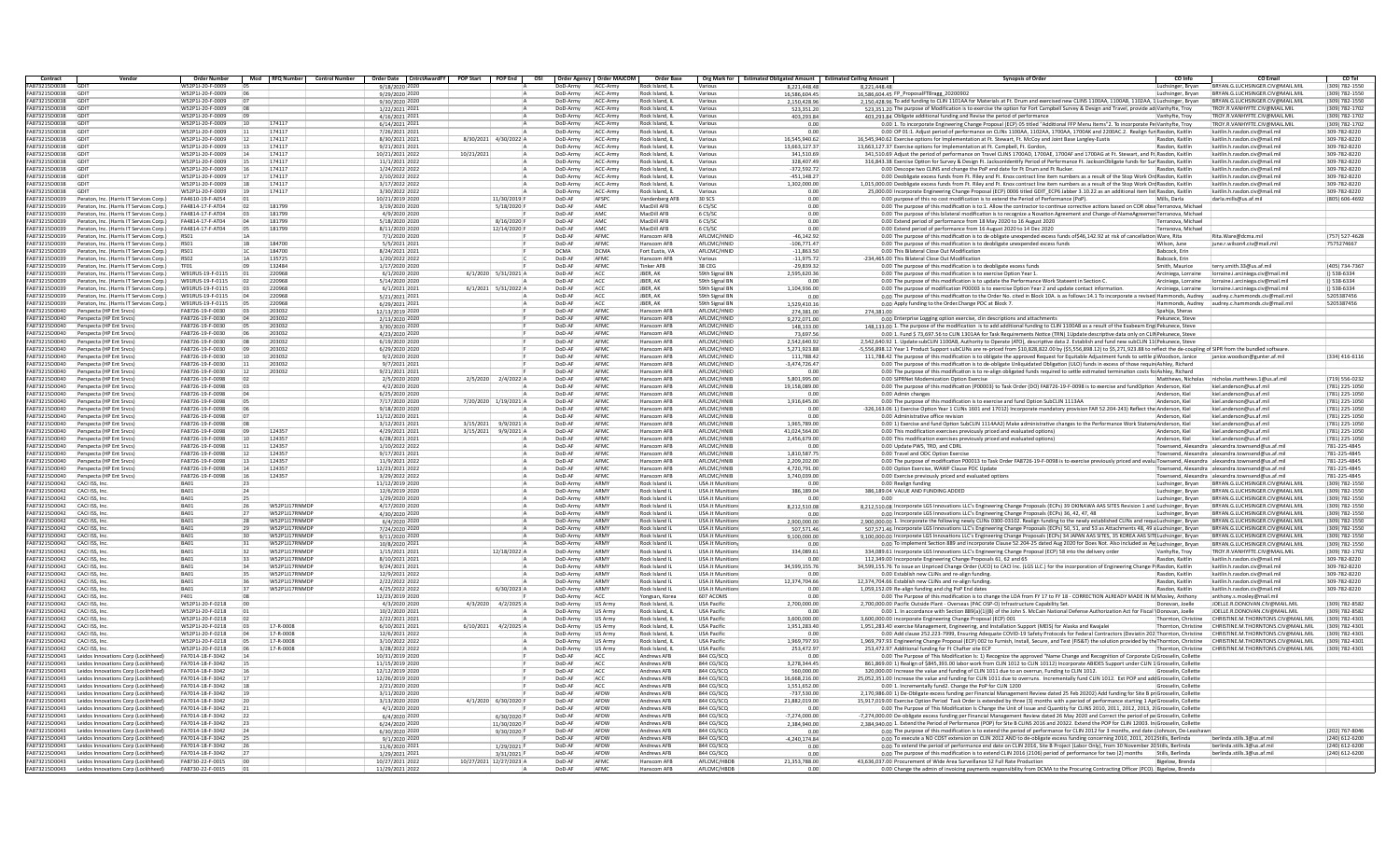| Contract                       | Vendor                                    | Order Number                         |                |                        | Mod RFQ Number Control Number   Order Date CntrctAwardFY POP Start   POP End   OSI   Order Agency   Order MAJCOM |                         |                      |                     | Order Base                                                       |                                 | Org Mark for   Estimated Obligated Amount   Estimated Ceiling Amount |              | <b>Synopsis of Order</b>                                                                                                                                                                                                                                                      | CO Info                                  | <b>CO Email</b>                                                                                         | CO Tel                           |
|--------------------------------|-------------------------------------------|--------------------------------------|----------------|------------------------|------------------------------------------------------------------------------------------------------------------|-------------------------|----------------------|---------------------|------------------------------------------------------------------|---------------------------------|----------------------------------------------------------------------|--------------|-------------------------------------------------------------------------------------------------------------------------------------------------------------------------------------------------------------------------------------------------------------------------------|------------------------------------------|---------------------------------------------------------------------------------------------------------|----------------------------------|
| FA873215D0043                  | Leidos Innovations Corp (Lockhheed        | FA8730-22-F-0015                     |                |                        | 2/4/2022 2022                                                                                                    |                         | $D \cap D - \Delta$  | <b>AFM</b>          | Hanscom AFB                                                      | AFLCMC/HRDB                     | n nn                                                                 |              | 0.00 1. Change the Administered By (SF30 Block 7) on the contract to FA87302. Change admin DoDAAC in WAWF to Bigelow. Brenda                                                                                                                                                  |                                          |                                                                                                         |                                  |
| FA873215D0043                  | Leidos Innovations Corp (Lockhheed)       | FA8730-22-F-0015                     |                |                        | 3/9/2022 2022                                                                                                    |                         | DoD-AF               | AFMO                | Hanscom AFR                                                      | AFI CMC/HRDP                    | 22,282,249.00                                                        |              | 0.00 1. Execute option CLINs: 4110AA, 4110AB, 4110AC, 4210, 4211, 4212, 4411, 4610 and 47102. Extend the Peria Deluca, Nicholas                                                                                                                                               |                                          | nicholas.deluca.1@us.af.mil                                                                             | (781) 225-9459                   |
| FA873215D0044                  | CACI ISS, Inc.                            | FA4890-21-F-0010                     |                |                        | 10/20/2020 202                                                                                                   | 3/1/2021 2/28/2022 A    | DoD-Al               | ACC                 | Langley AFB                                                      | AFCENT/A6                       | 70.094.5                                                             |              | 160.253.096.10 USAFCENT NOSC IT Support Services                                                                                                                                                                                                                              | Adams, Michae                            | michael.adams.106@us.af.m                                                                               | (757) 225-5804                   |
| FA873215D0044                  | CACI ISS, Inc.                            | FA4890-21-F-0010                     |                |                        | 2/26/2021 2021                                                                                                   |                         | DoD-AF               | ACC                 | Langley AFB                                                      | AFCENT/A6                       | 30,204,653.65                                                        |              | 1.65 1. Reduce CLIN 3101 per unit price2. Add funding3. Incorporate DFARS Clause 252.204-70204. Replace Attachm Krewinghaus, Michael michael.krewinghaus@us.af.mil                                                                                                            |                                          |                                                                                                         | (757) 764-5259                   |
| FA873215D0044                  | CACLISS, Inc.                             | FA4890-21-F-0010                     | n <sub>2</sub> | 17-R-0008              | 11/5/2021 2022                                                                                                   |                         | DoD-AF               | ACC                 | Langley AFB                                                      | AFCENT/AF                       | 0.00                                                                 |              | 0.00 Incorporate DFARS Clause 252.223-7999. Ensuring Adequate COVID-19 Safety Protocols for Federal Contractors Krewinghaus, Michael michael.krewinghaus@us.af.mil                                                                                                            |                                          |                                                                                                         | (757) 764-5259                   |
| FA873215D0044<br>FA873215D0044 | CACI ISS, Inc.<br>CACI ISS, Inc           | FA4890-21-F-0010<br>FA4890-21-F-0010 |                | 17-R-0008<br>17-R-0008 | 1/15/2022 2022<br>3/1/2022 2022                                                                                  |                         | DoD-Al<br>DoD-AP     | ACC<br>ACC          | Langley AFB                                                      | AFCENT/AF<br>AFCENT/A6          | 208.939.20                                                           |              | -1,323,281.60 Exercise Optional CLINs 3102, 3104, and 3105 with a start date of 15 January 2022.<br>-0.12 Exercise Option Period 01 for a period of performance of 01 March 2022 through 28February 2023                                                                      |                                          | Krewinghaus, Michael michael.krewinghaus@us.af.mil<br>Krewinghaus, Michael michael.krewinghaus@us.af.mi | (757) 764-5259<br>(757) 764-5259 |
| FA873215D0044                  | CACI ISS, Inc.                            | FA4890-21-F-0010                     |                | 17-R-0008              | 4/27/2022 2022                                                                                                   | 3/1/2022 2/28/2023 A    | DoD-AF               | ACC                 | Langley AFB                                                      | AFCENT/A6                       | 35,568,708.56                                                        |              | 0.00 Incorporate PWS Revision 2 dated 18 April 2022.                                                                                                                                                                                                                          |                                          | Krewinghaus, Michael michael.krewinghaus@us.af.mil                                                      | (757) 764-5259                   |
| FA873215D0044                  | CACI ISS, Inc.                            | FA8750-19-F-1000                     |                |                        | 11/21/2019 2020                                                                                                  |                         | DoD-AP               | AFMC                | Langley AFB<br>Rome Labs                                         | AFRL/RIEBB                      | 0.01<br>17.787.640.00                                                |              | 0.00 The purpose of this modification is to add incremental funding                                                                                                                                                                                                           | Lipinski, Terrence                       | terrence.lipinski@us.af.mil                                                                             | (312) 587-4510                   |
| <b>FA873215D0044</b>           | CACI ISS, Inc.                            | FA8750-19-F-1000                     |                |                        | 1/10/2020 2020                                                                                                   |                         | DoD-AF               | AFMO                | Rome Labs                                                        | <b>AFRI /RIFRR</b>              | 0.00                                                                 |              | 0.00 Add revised DD254 to the task order                                                                                                                                                                                                                                      | Clark, Andrew                            | andrew.clark@rl.af.mil                                                                                  | (315) 330-3272                   |
| FA873215D0044                  | CACI ISS, Inc                             | FA8750-19-F-1000                     |                |                        | 1/31/2020 2020                                                                                                   | 1/31/2020 1/30/2021 A   | DoD-A                | AFMO                | Rome Labs                                                        | AFRL/RIEBB                      | 4.976.896.00                                                         |              | 0.00 The purpose of this modification is to exercise the FY20 O&M Option and addincremental funding to the order. Lipinski, Terrence                                                                                                                                          |                                          | terrence.lipinski@us.af.m                                                                               | (312) 587-4510                   |
| FA873215D0044                  | CACI ISS, Inc.                            | FA8750-19-F-1000                     |                |                        | 2/21/2020 2020                                                                                                   |                         | DoD-AF               | AFMO                | Rome Labs                                                        | AFRL/RIEBB                      | 4,897,000.00                                                         |              | 0.00 The purpose of this modification is to add incremental funding and to add Special Payment Instructions to Secti Lipinski, Terrence                                                                                                                                       |                                          | terrence.lipinski@us.af.mi                                                                              | (312) 587-4510                   |
| FA873215D0044                  | CACI ISS, Inc.                            | FA8750-19-F-1000                     |                |                        | 3/9/2020 2020                                                                                                    |                         | DoD-AF               | AFMO                | Rome Labs                                                        | AFRL/RIEBB                      | 0.00                                                                 |              | 0.00 Add DD Form 254                                                                                                                                                                                                                                                          | Lipinski, Terrence                       | terrence.lipinski@us.af.mi                                                                              | (312) 587-4510                   |
| FA873215D0044                  | CACLISS, Inc.                             | FA8750-19-F-1000                     |                |                        | 4/22/2020 2020                                                                                                   |                         | DoD-AF               | AFMC                | Rome Labs                                                        | AFRI /RIFRA                     | 9.808.829.00                                                         |              | 0.00 The purpose of this modification is to add incremental funding and to revise the Line of Accounting for ACRN BELipinski. Terrence                                                                                                                                        |                                          | terrence lininski@us.af.mi                                                                              | (312) 587-4510                   |
| FA873215D0044                  | CACI ISS, Inc.                            | FA8750-19-F-1000                     |                |                        | 5/28/2020 2020                                                                                                   |                         | DoD-AP               | AFMO                | Rome Labs                                                        | AFRL/RIEBB                      | 38,830,251.00                                                        |              | 0.00 The purpose of this modification is to add incremental funding, revise the Line of Accounting for ACRN BW, ince Lipinski, Terrence                                                                                                                                       |                                          | terrence.lipinski@us.af.mi                                                                              | (312) 587-4510                   |
| FA873215D0044                  | CACI ISS, Inc.                            | FA8750-19-F-1000                     |                |                        | 7/8/2020 2020                                                                                                    |                         | DoD-Al               | AFMO                | Rome Labs                                                        | AFRL/RIEBE                      | 6.239.832.00                                                         |              | 0.00 The purpose of this modification is to add incremental funding to the order                                                                                                                                                                                              | Clark, Andrew                            | andrew.clark@rl.af.mil                                                                                  | (315) 330-3272                   |
| FA873215D0044                  | CACI ISS, Inc.                            | FA8750-19-F-1000                     |                |                        | 7/29/2020 2020                                                                                                   | 7/29/2020 7/28/2021 A   | DoD-Al               | AFMC                | Rome Labs                                                        | AFRL/RIEBB                      | 13.308.664.00                                                        |              | 0.00 The purpose of this modification is to provide incremental funding, reallocate funds across CLINs, and create CL Lipinski, Terrence                                                                                                                                      |                                          | terrence.lipinski@us.af.mi                                                                              | (312) 587-4510                   |
| FA873215D0044                  | CACLISS, Inc.                             | FA8750-19-F-1000                     |                |                        | 8/6/2020 2020                                                                                                    |                         | DoD-AF               | AFMO                | Rome Labs                                                        | AFRI /RIFRA                     | $-515.000.00$                                                        |              | 0.00 The purpose of this modification is to de-obligate funds off of ACRN BT.                                                                                                                                                                                                 | Lipinski, Terrence                       | terrence.lipinski@us.af.mi                                                                              | (312) 587-4510                   |
| <b>FA873215D0044</b>           | CACI ISS, Inc.                            | FA8750-19-F-1000                     |                |                        | 9/2/2020 2020                                                                                                    |                         | DoD-AF               | AFMO                | Rome Labs                                                        | AFRL/RIEBB                      | 7,741,185.00                                                         |              | 0.00 The purpose of this modification is to re-allocate funds, add incremental funding and incorporate DD254 DoD CLipinski, Terrence                                                                                                                                          |                                          | terrence.lipinski@us.af.mi                                                                              | (312) 587-4510                   |
| FA873215D0044                  | CACI ISS, Inc.                            | FA8750-19-F-1000                     |                |                        | 9/24/2020 2020                                                                                                   |                         | DoD-AF               | AFMO                | Rome Labs                                                        | AFRL/RIEBE                      | 21.760.692.00                                                        |              | 0.00 The purpose of this modification is to re-allocate funds, revise an existing line of accounting for ACRN CX, and a Lipinski, Terrence                                                                                                                                    |                                          | terrence.lipinski@us.af.mi                                                                              | (312) 587-4510                   |
| FA873215D0044                  | CACI ISS, Inc.                            | FA8750-19-F-1000                     |                |                        | 11/19/2020 2021                                                                                                  |                         | DoD-AF               | AFMO                | Rome Labs                                                        | AFRI /RIFRA                     | 553,488.00                                                           |              | 0.00 incremental funding                                                                                                                                                                                                                                                      | Lipinski, Terrence                       | terrence.lipinski@us.af.mil                                                                             | (312) 587-4510                   |
| FA873215D0044                  | CACI ISS, Inc.                            | FA8750-19-F-1000                     |                |                        | 12/18/2020 2021                                                                                                  |                         | DoD-A                | AFMC                | Rome Labs                                                        | AFRL/RIEBB                      | 9,854,598.00                                                         |              | 0.00 The purpose of this modification is to add incremental funding to the order                                                                                                                                                                                              | Lipinski, Terrence                       | terrence.lipinski@us.af.mi                                                                              | (312) 587-4510                   |
| FA873215D0044                  | CACI ISS, Inc.                            | FA8750-19-F-1000                     |                |                        | 1/11/2021 202                                                                                                    |                         | DoD-AF               | AFMO                | Rome Labs                                                        | AFRI /RIFRR                     | 0.00                                                                 |              | 0.00 The purpose of this modification is to reallocate funds between Travel and Labor CLINS                                                                                                                                                                                   | Lipinski, Terrence                       | terrence.lipinski@us.af.mi                                                                              | (312) 587-4510                   |
| FA873215D0044                  | CACI ISS, Inc.                            | FA8750-19-F-1000                     |                |                        | 2/5/2021 2021                                                                                                    | 2/5/2021<br>2/4/2022 A  | DoD-AP               | AFMO                | Rome Labs                                                        | AFRL/RIEBB                      | 9.672.304.00                                                         |              | 0.00 The purpose of this modification is to exercise the FY21 O&M Option CLINs (2223, 2423, 2623, 2723) and add i Lipinski, Terrence                                                                                                                                          |                                          | errence.lipinski@us.af.mi                                                                               | (312) 587-4510                   |
| FA873215D0044                  | CACI ISS, Inc.                            | FA8750-19-F-1000                     |                |                        | 3/16/2021 2021                                                                                                   |                         | DoD-AF               | AFMC                | Rome Labs                                                        | AFRL/RIEBB                      | 9,873,742.00                                                         |              | 0.00 The purpose of this modification is to add incremental funding to the order.                                                                                                                                                                                             | Lipinski, Terrence                       | terrence.lipinski@us.af.mi                                                                              | (312) 587-4510                   |
| FA873215D0044                  | CACI ISS, Inc.                            | FA8750-19-F-1000                     |                |                        | 4/22/2021 2021                                                                                                   |                         | DoD-AF               | AFMC                | Rome Labs                                                        | AFRL/RIEBB                      | 7.781.662.00                                                         |              | 0.00 The purpose of this modification is to add incremental funding to the task order                                                                                                                                                                                         | Lipinski, Terrence                       | terrence.lipinski@us.af.mi                                                                              | (312) 587-4510                   |
| FA873215D0044                  | CACLISS, Inc.                             | FA8750-19-F-1000                     | 121            | 174117                 | 6/16/2021 2021                                                                                                   |                         | DoD-AF               | AFMC                | Rome Labs                                                        | AFRI /RIFRA                     | 0.00                                                                 |              | 0.00 The purpose of this modification is to reallocate funding among CLINS                                                                                                                                                                                                    | Lipinski, Terrence                       | terrence lininski@us.af.mi                                                                              | (312) 587-4510                   |
| FA873215D0044                  | CACI ISS, Inc.                            | FA8750-19-F-1000                     |                | 174117                 | 6/21/2021 202                                                                                                    |                         | DoD-AF               | AFMO                | Rome Labs                                                        | AFRL/RIEBE                      | 44,592,326.00                                                        |              | 0.00 The purpose of this modification is to reallocate funding among CLINS and addincremental funding to the order Lipinski, Terrence                                                                                                                                         |                                          | terrence.lipinski@us.af.mi                                                                              | (312) 587-4510                   |
| FA873215D0044                  | CACI ISS, Inc.                            | FA8750-19-F-1000                     |                | 174117                 | 7/15/2021 2021                                                                                                   |                         | DoD-Al               | AFMO                | Rome Labs                                                        | AFRL/RIEBE                      |                                                                      |              | 0.00 Add attachment                                                                                                                                                                                                                                                           | Lipinski, Terrence                       | terrence.lipinski@us.af.mi                                                                              | (312) 587-4510                   |
| FA873215D0044                  | CACI ISS, Inc.                            | FA8750-19-F-1000                     |                | 174117                 | 8/2/2021 2021                                                                                                    | 2/5/2021 2/4/2022 A     | DoD-AF               | AFMC                | Rome Labs                                                        | AFRL/RIEBB                      | 2.876.479.00                                                         |              | 0.00 The purpose of this modification is to provide incremental funding, reallocate funds across CLINS, create CLINs Lipinski, Terrence                                                                                                                                       |                                          | terrence.lipinski@us.af.mi                                                                              | (312) 587-4510                   |
| FA873215D0044<br>FA873215D0044 | CACLISS, Inc.                             | FA8750-19-F-1000                     |                | 174117<br>174117       | 8/27/2021 2021                                                                                                   | 2/5/2021 2/4/2022 A     | DoD-AF<br>DoD-AF     | AFMC<br>AFMO        | Rome Labs<br>Rome Labs                                           | AFRI /RIFRA<br>AFRI /RIFRA      | 39.177.537.00                                                        |              | 0.00 Provide incremental funding and to reallocate funds across CLINS.                                                                                                                                                                                                        | Lipinski, Terrence                       | terrence.lipinski@us.af.mi                                                                              | (312) 587-4510                   |
|                                | CACI ISS, Inc                             | FA8750-19-F-1000                     |                |                        | 9/23/2021 2021                                                                                                   |                         |                      |                     |                                                                  |                                 | 8,458,587.00                                                         |              | 0.00 Provide incremental funding and to reallocate funds across CLINS                                                                                                                                                                                                         | Lipinski, Terrence                       | terrence.lipinski@us.af.mi                                                                              | (312) 587-4510                   |
| FA873215D0044<br>FA873215D0044 | CACI ISS, Inc.                            | FA8750-19-F-1000<br>FA8750-19-F-1000 |                | 174117<br>174117       | 9/23/2021 2021<br>9/24/2021 2021                                                                                 |                         | DoD-Al<br>DoD-Al     | AFMO<br>AFMC        | Rome Labs                                                        | AFRL/RIEBE<br>AFRI /RIFRR       | 135,320.00<br>0.00                                                   |              | 0.00 The purpose of this modification is to provide incremental funding to reallocate funds across CLINS, and to corr Lipinski, Terrence<br>0.00 he purpose of this modification is to correct the total funded amount on ACRN HG to \$1,459,160,00.                          |                                          | terrence.lipinski@us.af.mi                                                                              | (312) 587-4510<br>(312) 587-4510 |
| FA873215D0044                  | CACI ISS, Inc.<br>CACLISS, Inc.           | FA8750-19-F-1000                     |                | 174117                 | 9/29/2021 2021                                                                                                   |                         | DoD-AF               | AFMC                | Rome Labs<br>Rome Labs                                           | AFRI /RIFRA                     |                                                                      |              |                                                                                                                                                                                                                                                                               | Lipinski, Terrence                       | terrence.lipinski@us.af.mil<br>terrence lininski@us.af.mi                                               |                                  |
| FA873215D0044                  | CACI ISS, Inc.                            | FA8750-19-F-1000                     | 79             | 174117                 |                                                                                                                  |                         | DoD-AF               | AFMO                | Rome Labs                                                        | AFRI /RIFRR                     | 49.434.00<br>0.00                                                    |              | 0.00 The purpose of this modification is to add incremental funding and to reallocate funds across CLINs.                                                                                                                                                                     | Lipinski, Terrence                       |                                                                                                         | (312) 587-4510<br>(312) 587-4510 |
| FA873215D0044                  | CACI ISS, Inc.                            | FA8750-19-F-1000                     |                | 174117                 | 11/5/2021 2022<br>12/1/2021 2022                                                                                 |                         | DoD-A                | AFMO                | Rome Labs                                                        | AFRL/RIEBB                      | 13,472,597.00                                                        |              | 0.00 Incorporate DD Form 254<br>4.645.015.00 Incorporate DD Form 254                                                                                                                                                                                                          | Lipinski, Terrence<br>Lipinski, Terrence | terrence.lipinski@us.af.mi<br>errence.lipinski@us.af.mi                                                 | (312) 587-4510                   |
| FA873215D0044                  | CACI ISS, Inc.                            | FA8750-19-F-1000                     | 32             | 174117                 | 12/2/2021 2022                                                                                                   |                         | DoD-AP               | AFMO                | Rome Labs                                                        | AFRL/RIEBB                      | 0.00                                                                 |              | 0.00 Correct the LOA for ACRN KA specifically the JON number                                                                                                                                                                                                                  | Lipinski, Terrence                       | terrence.lipinski@us.af.mi                                                                              | (312) 587-4510                   |
| FA873215D0044                  | CACI ISS, Inc.                            | FA8750-19-F-1000                     | 33             | 174117                 | 12/9/2021 2022                                                                                                   |                         | DoD-AF               | AFMC                | Rome Labs                                                        | AFRL/RIEBB                      | 0.00                                                                 |              | 0.00 Incorporate Amendment No. 2 to Attachment No. 2 AFRL/RI PWS Supplemental requirements                                                                                                                                                                                    | Lipinski, Terrence                       | terrence.lipinski@us.af.mil                                                                             | (312) 587-4510                   |
| FA873215D0044                  | CACI ISS, Inc.                            | FA8750-19-F-1000                     |                | 174117                 | 2/1/2022 2022                                                                                                    | 3/1/2022 2/28/2023 A    | DoD-AF               | AFMC                | Rome Labs                                                        | AFRI /RIFRR                     | 5.417.735.00                                                         |              | 0.00 Exercise the FY22 O&M Option CLINs (2233, 2433, 2633, 2733), add incremental funding to the order, and add Lipinski, Terrence                                                                                                                                            |                                          | terrence.lipinski@us.af.mi                                                                              | (312) 587-4510                   |
| FA873215D0044                  | CACI ISS, Inc.                            | FA8750-19-F-1000                     |                | 174117                 | 2/24/2022 202                                                                                                    |                         | DoD-AF               | AFMO                | Rome Labs                                                        | AFRL/RIEBB                      | 12,591,512.00                                                        |              | 0.00 Add incremental funding and to reallocate funds across CLINs.                                                                                                                                                                                                            | Lipinski, Terrence                       | terrence.lipinski@us.af.mi                                                                              | (312) 587-4510                   |
| FA873215D0044                  | CACI ISS, Inc.                            | FA8750-19-F-1000                     |                | 174117                 | 4/13/2022 2022                                                                                                   |                         | DoD-Al               | AFMO                | Rome Labs                                                        | AFRL/RIEBB                      | 4.842.792.00                                                         |              | 61,673,861.00 Increase the order face value and obligate funds                                                                                                                                                                                                                | Lipinski, Terrence                       | terrence.lipinski@us.af.mi                                                                              | (312) 587-4510                   |
| FA873215D0044                  | CACI ISS, Inc.                            | FA8750-19-F-1000                     | 37             | 174117                 | 4/28/2022 2022                                                                                                   |                         | DoD-AF               | AFMC                | Rome Labs                                                        | AFRL/RIEBB                      | 11.819.119.00                                                        |              | 0.00 Add incremental funding, reallocate funds across CLINs, and to correct ACRN LC Line of Accounting.                                                                                                                                                                       | Lipinski, Terrence                       | terrence.lipinski@us.af.mil                                                                             | (312) 587-4510                   |
| FA873215D0044                  | CACLISS, Inc.                             | FA8750-19-F-1000                     | AR7999         |                        | 6/12/2020 2020                                                                                                   |                         | DoD-AF               | AFMC                | Rome Labs                                                        | AFRI /RIFRA                     | 0.00                                                                 |              | 0.00 Contractor name change to CACI NSS, LLC                                                                                                                                                                                                                                  | Bright, Angela                           | angela.r.bright3.civ@mail.mil                                                                           | (757) 527-4654                   |
| FA873215D0044                  | CACI ISS, Inc.                            | FA8750-20-F-1009                     |                |                        | 7/20/2020 2020                                                                                                   | 7/20/2020 7/16/2021 F   | DoD-AF               | AFMC                | Rome Labs                                                        | AFRL/RIEBB                      | 3,130,822.00                                                         |              | 3,273,638.00 RDT&E HIGH ALTITUDE IMAGERY CLOUDINGEST/IMPACT PROTOTYPI                                                                                                                                                                                                         | Lipinski, Terrence                       | errence.lipinski@us.af.mil                                                                              | (312) 587-4510                   |
| FA873215D0044                  | CACI ISS, Inc.                            | ID07170023                           |                |                        | 10/28/2019 2020                                                                                                  |                         | GSA                  | GSA - Region 07     | Fort Worth, TX                                                   | 90 COS                          | 384,615.38                                                           |              | 0.00 The purpose of this bi-lateral modification is to add incremental funds in the amount of \$384,615.388, MIPR F1 Miller, Kenneth                                                                                                                                          |                                          |                                                                                                         | (817) 850-8341                   |
| FA873215D0044                  | CACI ISS, Inc.                            | ID07170023                           | 30             |                        | 11/6/2019 2020                                                                                                   |                         | GSA                  |                     | GSA - Region 07 Fort Worth, TX                                   | 90,005                          | $-20.040.27$                                                         |              | 0.00 Re-align funds from Option Year 1 to Option Year 2, de-obligate 2018/2019 funds from Option Year 1, andincord Miller, Kenneth                                                                                                                                            |                                          |                                                                                                         | (817) 850-8341                   |
| FA873215D0044                  | CACLISS, Inc.                             | ID07170023                           | 31             |                        | 12/16/2019 2020                                                                                                  |                         | GSA                  |                     | GSA - Region 07 Fort Worth, TX                                   | 90,005                          | 105.769.23                                                           |              | 0.00 The purpose of this bi-lateral modification is to add incremental funds to Option Year 2 in the amount of \$105. Conaway, Caro                                                                                                                                           |                                          |                                                                                                         | (817) 978-7423                   |
| FA873215D0044                  | CACI ISS, Inc.                            | ID07170023                           | 32             |                        | 12/19/2019 2020                                                                                                  |                         | GSA                  |                     | GSA - Region 07 Fort Worth, TX                                   | 90 COS                          | 0.00                                                                 |              | 0.00 The purpose of this bilateral, no cost modification is to incorporate clauses and representations for certain prof Conaway, Caro                                                                                                                                         |                                          |                                                                                                         | (817) 978-7423                   |
| FA873215D0044                  | CACI ISS, Inc.                            | ID07170023                           | 33             |                        | 2/5/2020 2020                                                                                                    |                         | GSA                  |                     | GSA - Region 07 Fort Worth, TX                                   | 90 COS                          | 977.887.50                                                           |              | 0.00 The purpose of this bi-lateral modification is to add incremental funds in the amount of \$977,887.50 , MIPRs F. Conaway, Carol                                                                                                                                          |                                          |                                                                                                         | (817) 978-7423                   |
| FA873215D0044                  | CACI ISS, Inc.                            | ID07170023                           |                |                        | 2/26/2020 2020                                                                                                   |                         | GSA                  |                     | GSA - Region 07 Fort Worth, TX                                   | 90 COS                          | 34.080.77                                                            |              | 0.00 Add incremental funds.                                                                                                                                                                                                                                                   | Conaway, Carol                           |                                                                                                         | (817) 978-7423                   |
| FA873215D0044                  | CACI ISS, Inc.                            | ID07170023                           | 35             |                        | 3/9/2020 2020                                                                                                    |                         | GSA                  |                     | GSA - Region 07 Fort Worth. TX                                   | 90 COS                          | 6,741,634.62                                                         |              | 0.00 Add incremental funds to CLIN 2001                                                                                                                                                                                                                                       | Conaway, Carol                           |                                                                                                         | (817) 978-7423                   |
| FA873215D0044                  | CACI ISS, Inc                             | ID07170023                           | 36             |                        | 3/10/2020 2020                                                                                                   |                         | GSA                  |                     | GSA - Region 07 Fort Worth, TX                                   | 90 COS                          | $-34,080.77$                                                         |              | 0.00 De-ob funds previously obligated in mod 34.                                                                                                                                                                                                                              | Conaway, Carol                           |                                                                                                         | (817) 978-7423                   |
| FA873215D0044                  | CACI ISS, Inc.                            | ID07170023                           |                |                        | 3/23/2020 2020                                                                                                   |                         | GSA                  |                     | GSA - Region 07 Fort Worth, TX                                   | 90 COS                          | 0.00                                                                 |              | 0.00 OY1 Final Invoice summary                                                                                                                                                                                                                                                | Taylor, Nancy                            |                                                                                                         |                                  |
| FA873215D0044                  | CACI ISS, Inc.                            | ID07170023                           | 38             |                        | 6/17/2020 2020                                                                                                   | 7/20/2020 1/19/2021 F   | GSA                  |                     | GSA - Region 07 Fort Worth, TX                                   | 90 COS                          | 3.692.307.69                                                         |              | 11.062.321.88 Extend PoP and fund externsion PoP                                                                                                                                                                                                                              | Conaway, Carol                           |                                                                                                         | (817) 978-7423                   |
| FA873215D0044<br>FA873215D0044 | CACLISS, Inc.<br>CACLISS, Inc.            | ID07170023<br>ID07170023             | 139<br>40      |                        | 6/30/2020 2020                                                                                                   |                         | GSA<br>GSA           |                     | GSA - Region 07 Fort Worth, TX                                   | 90,005<br>90,005                | 0.00                                                                 |              | 0.00 Transfer \$118,100.00 from CLIN 2001A to CLIN 2001                                                                                                                                                                                                                       | Conaway, Carol                           |                                                                                                         | (817) 978-7423                   |
| FA873215D0044                  | CACI ISS, Inc.                            | ID07170023                           | 41             |                        | 7/8/2020 2020<br>8/7/2020 2020                                                                                   |                         | GSA                  |                     | GSA - Region 07 Fort Worth, TX<br>GSA - Region 07 Fort Worth, TX | 90 COS                          | $-33,991.08$<br>0.01                                                 |              | 0.00 Purpose is to de-ob funds from CLIN 2001<br>0.00 Correct the CACI DUNS numb                                                                                                                                                                                              | Conaway, Carol<br>Conaway, Caro          |                                                                                                         | (817) 978-7423<br>(817) 978-7423 |
| FA873215D0044                  | CACI ISS, Inc.                            | ID07170023                           | 42             |                        | 8/19/2020 2020                                                                                                   |                         | GSA                  |                     | GSA - Region 07 Fort Worth, TX                                   | 90 COS                          | 2,530,073.80                                                         |              | 0.00 Add incremental funding to CLIN 3001                                                                                                                                                                                                                                     |                                          |                                                                                                         | (817) 978-7423                   |
| FA873215D0044                  | CACLISS, Inc.                             | ID07170023                           | 43             |                        | 8/25/2020 2020                                                                                                   |                         | GSA                  |                     | GSA - Region 07 Fort Worth, TX                                   | 90,005                          | 0.00                                                                 |              | 0.00 Transfer funds to CLIN 2001                                                                                                                                                                                                                                              | Conaway, Carol<br>Conaway, Carol         |                                                                                                         | (817) 978-7423                   |
| FA873215D0044                  | CACI ISS, Inc.                            | ID07170023                           | 44             |                        | 9/1/2020 2020                                                                                                    |                         | GSA                  |                     | GSA - Region 07 Fort Worth, TX                                   | 90 COS                          | 855,761.54                                                           |              | 0.00 Add incremental funds to CLIN 3001                                                                                                                                                                                                                                       | Conaway, Carol                           |                                                                                                         | (817) 978-7423                   |
| FA873215D0044                  | CACI ISS, Inc.                            | ID07170023                           | 45             |                        | 9/23/2020 2020                                                                                                   | 9/21/2020 1/19/2021 F   | GSA                  |                     | GSA - Region 07 Fort Worth, TX                                   | 90 COS                          | 0.00                                                                 |              | 0.00 The purpose of this modification is to transfer funds in the amount of \$299,263.30 from 3001 Six Month Exten: Conaway, Carol                                                                                                                                            |                                          |                                                                                                         | (817) 978-7423                   |
| FA873215D0044                  | CACI ISS, Inc.                            | ID07170023                           |                |                        | 9/29/2020 2020                                                                                                   |                         | GSA                  |                     | GSA - Region 07 Fort Worth, TX                                   | 90 COS                          | 48,076.92                                                            |              | 0.00 Add incremental funds in the amount of \$48,076.92 to CLIN/Item No 3001 Six Month Extension Time and MateConaway, Carol                                                                                                                                                  |                                          |                                                                                                         | (817) 978-7423                   |
| FA873215D0044                  | CACI ISS, Inc.                            | ID07170023                           |                |                        | 10/14/2020 2021                                                                                                  |                         | GSA                  | GSA - Region 07     | Fort Worth, TX                                                   | 90 COS                          | 0.00                                                                 |              | 0.00 The purpose of this modification is to transfer funds in the amount of \$3.461.538.47 from 2001 Option Year 2 Conaway, Carol                                                                                                                                             |                                          |                                                                                                         | (817) 978-7423                   |
| <b>FA873215D0046</b>           | Peraton Inc. (NGIT                        | FA2550-20-F-0006                     | inn            |                        | 12/6/2019 2020                                                                                                   | 11/30/2019 11/29/2020 A | DoD-AF               | AFRO                | Schriever AFB                                                    | 50 CONS/PKDE                    | 14.00                                                                |              | 777,560.00 The purpose of this procurement is to provide engineering, technical, and training support to DefenseCyberspacCooper, Stephen                                                                                                                                      |                                          | coopersr@schriever.af.mil                                                                               | (719) 567-3831                   |
| FA873215D0046                  | Peraton Inc. (NGIT                        | FA2550-20-F-0006                     |                |                        | 12/19/2019 2020                                                                                                  |                         | DoD-AP               | AFRO                | Schriever AFE                                                    | 50 CONS/PKDE                    | 3,141,406.96                                                         | 2.986.008.96 |                                                                                                                                                                                                                                                                               | Cooper, Stephen                          | oopersr@schriever.af.mil                                                                                | (719) 567-3831                   |
| FA873215D0046                  | Peraton Inc. (NGIT                        | FA2550-20-F-0006                     |                |                        | 1/7/2020 2020                                                                                                    |                         | DoD-Al               | AFRO                | Schriever AFI                                                    | 50 CONS/PKDE                    | 0.00                                                                 |              | 0.00 Replace DD Form 254, dated 20 Jun 19 with DD Form 254 dated 7 Jan 20.                                                                                                                                                                                                    | Rogers, Tommie                           | ommie.rogers.1@us.af.mil                                                                                | (719) 567-2306                   |
| FA873215D0046                  | Peraton Inc. (NGIT                        | FA2550-20-F-0006                     |                |                        | 3/4/2020 2020                                                                                                    |                         | DoD-AF               | AFRO                | Schriever AFE                                                    | 50 CONS/PKDE                    | 0.00                                                                 |              | 0.00 1. Update Phase-In period dates.2. Incorporate Attachment 6: Consideration Agreement.3. Update the WAWF CRogers. Tommie                                                                                                                                                  |                                          | tommie.rogers.1@us.af.mil                                                                               | (719) 567-2306                   |
| FA873215D0046                  | Peraton Inc. (NGIT                        | FA2550-20-F-0006                     |                |                        | 6/2/2020 2020                                                                                                    |                         | DoD-AF               | AFRO                | Schriever AFF                                                    | 50 CONS/PKDE                    | $-20.000.00$                                                         |              | -20.000.00 The purpose of this modification is to deobligate \$20.000.00 from CLIN 2700(0700)                                                                                                                                                                                 | Rogers, Tommie                           | tommie.rogers.1@us.af.mil                                                                               | (719) 567-2306                   |
| FA873215D0046                  | Peraton Inc. (NGIT                        | FA2550-20-F-0006                     |                |                        | 6/23/2020 2020                                                                                                   |                         | DoD-AP               | AFRO                | Schriever AFE                                                    | 50 CONS/PKDE                    | 20,000.00                                                            |              | 20,000.00 The purpose of this modification is to increase and obligate CLIN 2600(0600), Other Direct Costs, by \$20,000.0 Burnham, Angelica                                                                                                                                   |                                          | angellica.burnham@us.af.mi                                                                              | (719) 567-7379                   |
| FA873215D004                   | Peraton Inc. (NGIT                        | FA2550-20-F-0006                     |                |                        | 7/27/2020 2020                                                                                                   |                         | DoD-AF               | AFRC                | Schriever AFI                                                    | 50 CONS/PKDE                    | 0.00                                                                 |              | 8.435.04 The purpose of this modification is relocate position number 33 from Peterson AFB to Buckley AFB.                                                                                                                                                                    | Rogers, Tommie                           | ommie.rogers.1@us.af.mil                                                                                | (719) 567-2306                   |
| FA873215D0046                  | Peraton Inc. (NGIT                        | FA2550-20-F-0006                     |                |                        | 11/19/2020 2021                                                                                                  | 11/30/2020 11/29/2021 A | DoD-AF               | AFRO                | Schriever AFE                                                    | 50 CONS/PKDE                    | 155.512.00                                                           |              | 0.00 The purpose of this modification is to exercise option period 1.                                                                                                                                                                                                         | Cooper, Stephen                          | coopersr@schriever.af.mil                                                                               | (719) 567-3831                   |
| FA873215D0046                  | Peraton Inc. (NGIT)                       | FA2550-20-F-0006                     |                |                        | 11/25/2020 2021                                                                                                  |                         | DoD-AF               | AFRO                | Schriever AFF                                                    | 50 CONS/PKDP                    | 3.035.326.32                                                         |              | 3.074.298.72 Incrementally fund                                                                                                                                                                                                                                               | Rav. William                             | william.rav.11@us.af.mil                                                                                | (719) 567-5759                   |
| FA873215D0046                  | Peraton Inc. (NGIT)                       | FA2550-20-F-0006                     |                |                        | 12/11/2020 2021                                                                                                  |                         | DoD-AF               | AFRO                | Schriever AFF                                                    | 50 CONS/PKDE                    | 38.972.40                                                            |              | 0.00 The purpose of this modification is to incrementally fund CLIN 3100 (1100)                                                                                                                                                                                               | Rogers, Tommie                           | tommie.rogers.1@us.af.mil                                                                               | (719) 567-2306                   |
| FA873215D0046                  | Peraton Inc. (NGIT                        | FA2550-20-F-0006                     |                |                        | 3/5/2021 2021                                                                                                    |                         | DoD-Al               | AFRO                | Schriever AFE                                                    | 50 CONS/PKDE                    | $-81.740.84$                                                         |              | 0.00 1. Deobligate \$40,870.42 from CLIN 21012. Add the following CLINs: 2102, 2103, and 2104.3. Make administra Rogers, Tommie                                                                                                                                               |                                          | :ommie.rogers.1@us.af.mil                                                                               | (719) 567-2306                   |
| A873215D0046                   | Peraton Inc. (NGIT)                       | FA2550-20-F-0006                     |                |                        | 4/23/2021 2021                                                                                                   | 4/26/2021 11/29/2021 A  | DoD-Al               | AFRO                | <b>Schriever AFE</b>                                             | 50 CONS/PKDE                    | 77,541.76                                                            |              | 77,541.76 relocate the training portion of the PWSfrom Schriever to Buckley                                                                                                                                                                                                   | Rogers, Tommie                           | tommie.rogers.1@us.af.mil                                                                               | (719) 567-2306                   |
| FA873215D0046                  | Peraton Inc. (NGIT                        | FA2550-20-F-0006                     |                |                        | 5/7/2021 2021                                                                                                    | 4/26/2021 11/29/2021 A  | DoD-AF               | AFRO                | Schriever AFE                                                    | 50 CONS/PKDE                    | 40.870.42                                                            |              | 0.00 The purpose of this modification is to:1. Provide updated CDRL A1562. Fund CLINs 2102 (0102), 2103(0103), ar Rogers, Tommie                                                                                                                                              |                                          | tommie.rogers.1@us.af.mil                                                                               | (719) 567-2306                   |
| <b>FA873215D0046</b>           | Peraton Inc. (NGIT)                       | FA2550-20-F-0006                     | 13             |                        | 6/24/2021 2021                                                                                                   |                         | DoD-AF               | AFRO                | Schriever AFE                                                    | 50 CONS/PKDP                    | 0.00                                                                 |              | 0.00 This modification changes the Government administrative office from FA2550 50 CONS to FA2518 SAM-D, and (Cooper, Stephen                                                                                                                                                 |                                          | :oopersr@schriever.af.mi                                                                                | (719) 567-3831                   |
| FA873215D0046                  | Peraton Inc. (NGIT                        | FA2550-20-F-0006                     |                |                        | 8/6/2021 202                                                                                                     |                         | DoD-AF               | AFRO                | Schriever AFE                                                    | 50 CONS/PKDE                    | 0.00                                                                 |              | 0.00 1. To change position number 37 from Schriever AFB to both Schriever AFB and Buckley AFB, as needed.2. This (Briggs, Melanie                                                                                                                                             |                                          | nelanie.briggs.1@spaceforce.mi                                                                          | 1945607379                       |
| FA873215D0046                  | Peraton Inc. (NGIT)                       | FA2550-20-F-0006                     |                |                        | 11/16/2021 2022                                                                                                  |                         | DoD-AF               | AFRO                | Schriever AFE                                                    | 50 CONS/PKDE                    | 0.00                                                                 |              | 0.00 This modification adds DFARS clause 252.223-7999 Ensuring Adequate COVID-19 Safety Protocols for Federal CCooper, Stephen                                                                                                                                                |                                          | coopersr@schriever.af.mi                                                                                | (719) 567-383:                   |
| FA873215D0046                  | Peraton Inc. (NGIT)                       | FA2550-20-F-0006                     |                |                        | 11/19/2021 2022                                                                                                  | 11/30/2021 1/30/2022 A  | DoD-AF               | AFRO                | Schriever AFE                                                    | 50 CONS/PKDE                    | 531.772.56                                                           |              | 590.135.12 Extension of CDET II Task Order                                                                                                                                                                                                                                    | Cooper, Stephen                          | coopersr@schriever.af.mi                                                                                | (719) 567-3831                   |
| FA873215D0046                  | Peraton Inc. (NGIT                        | FA2550-20-F-0006                     | 117            |                        | 12/10/2021 2022                                                                                                  |                         | DoD-AF               | AFRO                | Schriever AFF                                                    | 50 CONS/PKDP                    | 15,000.00                                                            |              | 0.00 This modification obligates \$15,000.00 in funding for CLIN 4703, Travel. Option to Extend Services Period                                                                                                                                                               | Cooper, Stephen                          | connersr@schriever.af.mi                                                                                | (719) 567-3831                   |
| FA873215D0046<br>FA873215D004  | Peraton Inc. (NGIT<br>Peraton Inc. (NGIT  | FA2550-20-F-0006<br>FA2550-20-F-0006 | 18             |                        | 1/11/2022 2022<br>1/20/2022 2022                                                                                 | 1/30/2022 5/30/2022 A   | DoD-AP<br>DoD-AF     | AFRO<br>AFRO        | Schriever AFE<br><b>Schriever AFE</b>                            | 50 CONS/PKDE<br>50 CONS/PKDE    | 0.00<br>265.885.28                                                   |              | 0.00 This modification incorporates revised Attachment 1, Performance Work Statement (PWS) and revised Attachn Cooper, Stephen<br>1.063.541.12 extends the task order, for the Option to Extend Services Period, by fourmonths, from End Date of 30 Jan 2022 (Cooper, Stephen |                                          | coopersr@schriever.af.mi<br>coopersr@schriever.af.mi                                                    | (719) 567-3831<br>(719) 567-3831 |
|                                |                                           |                                      |                |                        |                                                                                                                  |                         |                      | AFRC                |                                                                  |                                 |                                                                      |              |                                                                                                                                                                                                                                                                               |                                          |                                                                                                         |                                  |
| FA873215D0046                  | Peraton Inc. (NGIT)                       | FA2550-20-F-0006                     | 20             |                        | 2/1/2022 2022                                                                                                    |                         | DoD-AF               |                     | Schriever AFB                                                    | 50 CONS/PKDE                    | 0.00<br>788.655.84                                                   |              | 0.00 This modification changes the name of the Contractor to Peraton Inc. (CAGE Code0HD54), from Northrop Grum Cooper, Stephen                                                                                                                                                |                                          | coopersr@schriever.af.mi                                                                                | (719) 567-3831                   |
| FA873215D0046                  | Peraton Inc. (NGIT)                       | FA2550-20-F-0006                     |                |                        | 2/28/2022 2022                                                                                                   |                         | DoD-AF               | AFRC                | Schriever AFB                                                    | 50 CONS/PKDB                    |                                                                      |              | 0.00 This modification completes incremental funding of CLINs 4103 and 4104 for the Option to Extend Services Per Cooper, Stephen                                                                                                                                             |                                          | coopersr@schriever.af.mil                                                                               | (719) 567-3831                   |
| FA873215D0046                  | Peraton Inc. (NGIT)                       | FA2550-20-F-0006                     |                |                        | 3/25/2022 2022                                                                                                   |                         | DoD-USSE             | LISSE               | Peterson AFR                                                     | 50 CONS/PKDB                    | 9.000.00                                                             |              | 0.00 This modification obligates incremental funding for CLIN 4104, for the Option to Extend Services Period of Perf Cooper, Stephen                                                                                                                                          |                                          | coopersr@schriever.af.mi                                                                                | (719) 567-3831                   |
| FA873215D004<br>FA873215D0046  | Peraton Inc. (NGIT<br>Peraton Inc. (NGIT) | W91RUS-19-F-0248<br>W91RUS-19-F-0248 | 03             |                        | 1/15/2020 2020<br>1/30/2020 2020                                                                                 | 1/19/2020 1/18/2021     | DoD-Army<br>DoD-Army | ACC-Arm<br>ACC-Army | Ft Huachuca, Az<br>Ft Huachuca, AZ                               | 0005 SC CMD T<br>0005 SC CMD TH | 2,228,543.19<br>13.203.667.00                                        |              | 0.00 Exercise Option Year One (1)<br>49,999.98 Add Additional (Incremental) Funds for Option Year One (1):                                                                                                                                                                    | Winslow, Michae<br>Winslow, Michael      | nichael.j.winslow6.civ@mail.r<br>michael.j.winslow6.civ@mail.mi                                         | (520) 533-2361<br>(520) 533-2361 |
| FA873215D0046                  | Peraton Inc. (NGIT)                       | W91RUS-19-F-0248                     | n4             |                        | 2/13/2020 2020                                                                                                   |                         | DoD-Army             | ACC-Army            | Ft Huachuca, AZ                                                  | 0005 SC CMD TH                  | 0.00                                                                 |              | 0.00 incorporate the revised DD254                                                                                                                                                                                                                                            | Winslow, Michael                         | michael.i.winslow6.civ@mail.mi                                                                          | (520) 533-2361                   |
| FA873215D0046                  | Peraton Inc. (NGIT)                       | W91RUS-19-F-0248                     |                |                        | 3/6/2020 2020                                                                                                    |                         | DoD-Army             | ACC-Army            | Ft Huachuca, AZ                                                  | 0005 SC CMD TH                  | 0.00                                                                 |              | 6,209,956.00 as a result of this proposal, the amounts for the Option YearOne Labor SLIN 2002AA and subsequent option yea Winslow, Michael                                                                                                                                    |                                          | michael.i.winslow6.civ@mail.mi                                                                          | (520) 533-2361                   |
|                                |                                           |                                      |                |                        |                                                                                                                  |                         |                      |                     |                                                                  |                                 |                                                                      |              |                                                                                                                                                                                                                                                                               |                                          |                                                                                                         |                                  |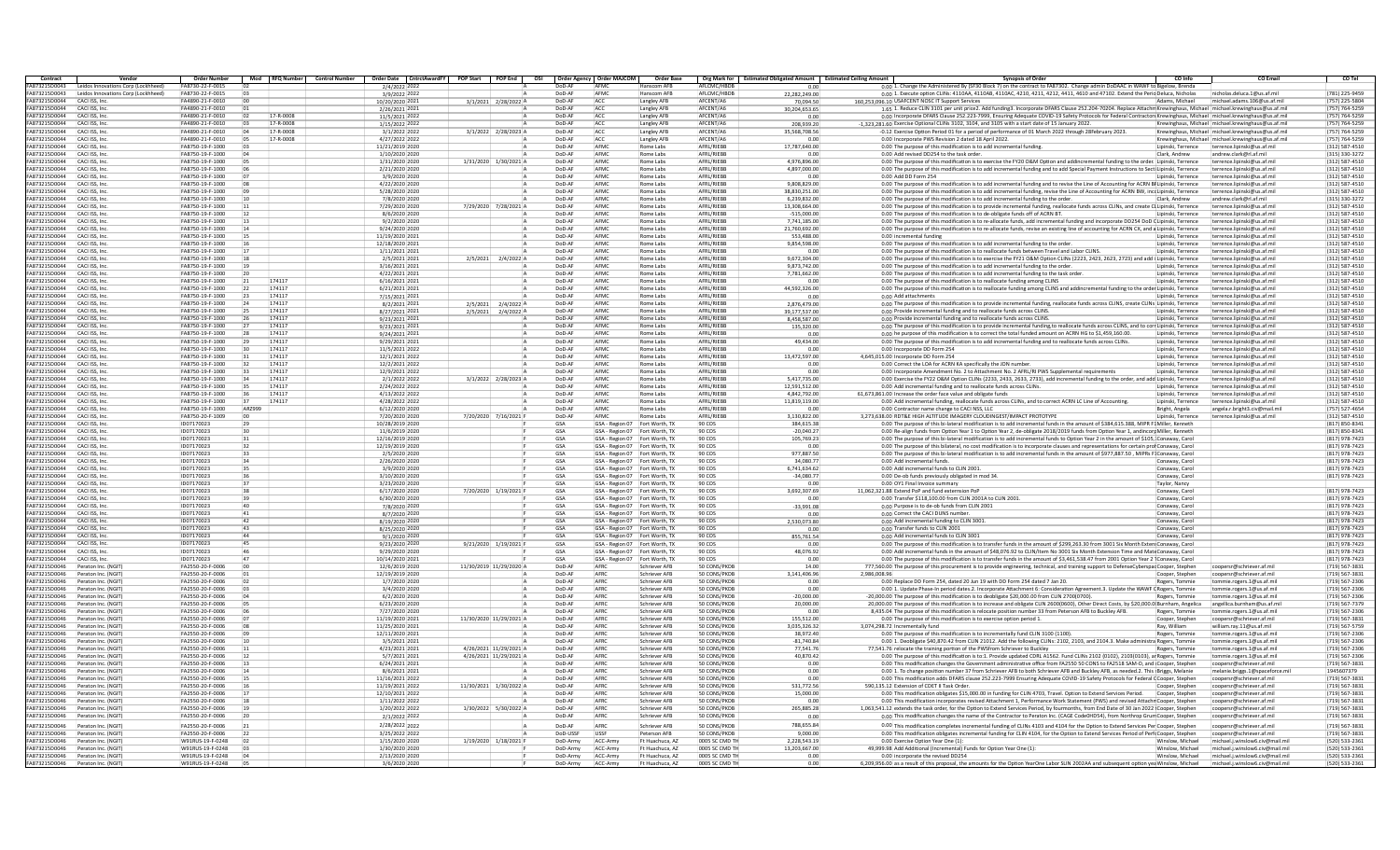| Contract                       | Vendor                                               | <b>Order Number</b>                  |                 | Mod RFO Number Control Number |                                  | Order Date CntrctAwardFY POP Start POP End OSI Order Agency   Order MAJCOM |          |              | Order Base                |                  | Org Mark for Estimated Obligated Amount Estimated Ceiling Amount | <b>Synopsis of Order</b><br>CO Info<br><b>CO Email</b><br>CO Tel                                                                                                                                                                                              |
|--------------------------------|------------------------------------------------------|--------------------------------------|-----------------|-------------------------------|----------------------------------|----------------------------------------------------------------------------|----------|--------------|---------------------------|------------------|------------------------------------------------------------------|---------------------------------------------------------------------------------------------------------------------------------------------------------------------------------------------------------------------------------------------------------------|
| A873215D0046                   | Peraton Inc. (NGIT                                   | W91RUS-19-F-0248                     |                 |                               | 5/15/2020 2020                   |                                                                            | DoD-Army | ACC-Army     | Ft Huachuca, AZ           | 0005 SC CMD T    | 4.000.000.00                                                     | 0.00 The purpose of this modification (06) to the task order is as follows:Add Additional (Incremental) Funds for Opt Winslow, Michael<br>michael.i.winslow6.civ@mail.mi<br>(520) 533-2361                                                                    |
| FA873215D0046                  | Peraton Inc. (NGIT)                                  | W91RUS-19-F-0248                     |                 |                               | 6/16/2020 2020                   |                                                                            | DoD-Army | ACC-Army     | Ft Huachuca, AZ           | 0005 SC CMD TH   | 0.00                                                             | 0.00 Update Defense Federal Acquisition Regulation Supplement (DFARS) Clause 252.245-7002<br>Pelton, Kari<br>kari Lnelton.civ@mail.mi<br>(520) 533-1694                                                                                                       |
| FA873215D004                   | Peraton Inc. (NGI                                    | W91RUS-19-F-0248                     |                 |                               | 7/29/2020 202                    |                                                                            | DoD-Army | ACC-Army     | Ft Huachuca, AZ           | 0005 SC CMD T    | 763,262.8                                                        | 0.00 Add Remainder of Funds for Sub-Line Item Number (SLIN) 2002AA(2100AA) under Option Year One (1):<br>Pelton, Kar<br>kari.l.pelton.civ@mail.m<br>(520) 533-1694                                                                                            |
| FA873215D0046                  | Peraton Inc. (NGIT                                   | W91RUS-19-F-0248                     |                 |                               | 8/11/2020 2020                   |                                                                            | DoD-Army | ACC-Army     | Ft Huachuca, AZ           | 0005 SC CMD T    | 0.00                                                             | 0.00 The purpose of this modification (09) to the task order is Revise DD254<br>Vinslow, Michae<br>michael.i.winslow6.civ@mail.m<br>(520) 533-2361                                                                                                            |
| FA873215D0046                  | Peraton Inc. (NGIT                                   | W91RUS-19-F-0248                     |                 |                               | 9/22/2020 2020                   |                                                                            | DoD-Army | ACC-Army     | Ft Huachuca, AZ           | 0005 SC CMD TH   | 90.300.00                                                        | 0.00 Realignment of Funds and Add Additional Funds under Option Year One (1)<br>(520) 533-2361<br>Winslow, Michael<br>michael.i.winslow6.civ@mail.mil                                                                                                         |
| FA873215D0046                  | Peraton Inc. (NGIT)                                  | W91RUS-19-F-0248                     |                 |                               | 10/9/2020 2021                   |                                                                            | DoD-Army | ACC-Arm      | Ft Huachuca, A7           | 0005 SC CMD TH   | 0.00                                                             | 0.00 To incorporate the Federal Acquisition Regulation (FAR) interim rule issued on July 14, 2020 reference on Sectic Winslow, Michael<br>michael.i.winslow6.civ@mail.mil<br>(520) 533-2361                                                                   |
| FA873215D0046                  | Peraton Inc. (NGIT)                                  | W91RUS-19-F-0248                     | 12              |                               | 1/13/2021 2021                   | 1/19/2021 1/18/2022                                                        | DoD-Army | ACC-Army     | Ft Huachuca, AZ           | 0005 SC CMD TH   | 12.187.348.67                                                    | 29.166.65 Exercise Option Year Two(2):<br>Winslow, Michael<br>michael.i.winslow6.civ@mail.mil<br>(520) 533-2361                                                                                                                                               |
| A873215D004                    | Peraton Inc. (NGI                                    | W91RUS-19-F-0248                     | 13              | 174117                        | 7/19/2021 202:                   |                                                                            | DoD-Army | ACC-Army     | Ft Huachuca, AZ           | 0005 SC CMD T    | 8,811,048.3                                                      | 0.00 Funds remaining balance for all CLINs; Corrects previous accounting errors<br>michael.j.winslow6.civ@mail.m<br>(520) 533-2361                                                                                                                            |
| A873215D0046                   | Peraton Inc. (NGIT                                   | W91RUS-19-F-0248                     | 14              | 174117                        | 1/14/2022 2022                   | 1/19/2022 1/18/2023 /                                                      | DoD-Army | ACC-Army     | Ft Huachuca, AZ           | 0005 SC CMD T    | 18.186.299.19                                                    | (520) 533-2361<br>0.00 Execute Option 04<br>Winslow, Michael<br>michael.i.winslow6.civ@mail.mi                                                                                                                                                                |
| FA873215D0046                  | Peraton Inc. (NGIT                                   | W91RUS-19-F-0248                     |                 | 174117                        | 1/19/2022 2022                   |                                                                            | DoD-Army | ACC-Army     | IFt Huachuca, AZ          | 0005 SC CMD TH   | 225.972.87                                                       | 225.972.87 Realignment of funds and add additional funds under Option Year Three (03)<br>Winslow, Michael<br>michael.i.winslow6.civ@mail.mil<br>(520) 533-2361                                                                                                |
| FA873215D0046                  | Peraton Inc. (NGIT                                   | W91RUS-19-F-0248                     |                 | 174117                        | 3/22/2022 2022                   |                                                                            | DoD-Army | ACC-Arm      | Ft Huachuca, AZ           | 0005 SC CMD TH   | 2.583.271.83                                                     | 0.00 Realignment of funds and add additional funds under Option Year Three (03)<br>Winslow, Michael<br>michael.i.winslow6.civ@mail.mi<br>(520) 533-2361                                                                                                       |
| <b>EA873215D0046</b>           | Peraton Inc. (NGIT                                   | W91RUS-19-F-0248                     | 17              | 174117                        | 4/20/2022 2022                   |                                                                            | DoD-Army | ACC-Army     | Ft Huachuca, AZ           | 0005 SC CMD TH   | 0.0                                                              | 0.00 Update the Pay Official DoDAACinformation in DFARS clause 252.232-7006 Wide Area Workflow Payment Instri Winslow, Michael<br>(520) 533-2361<br>michael.j.winslow6.civ@mail.mi                                                                            |
| A873215D004                    | Raytheon Co                                          | FA2860-20-F-0010                     |                 |                               | 4/1/2020 2020                    | 4/1/2020 1/31/2021 A                                                       | DoD-AF   | AFDW         | Joint Base Andrews        | 89th CS          | 1.342.843.20                                                     | 10.955.903.09 Mystic Star Maintenance and Sustainmen<br>(240) 612-5622<br>donna.heinz.:<br>Heinz, Donna                                                                                                                                                       |
| FA873215D0047                  | Raytheon Co                                          | FA2860-20-F-0010                     |                 |                               | 9/10/2020 2020                   |                                                                            | DoD-AF   | AFDW         | Joint Base Andrews        | 89th CS          | 167,598.50                                                       | (803) 895-5344<br>0.00 Incremental funding.<br>Hunter, Rober<br>robert.hunter@shaw.af.mi                                                                                                                                                                      |
| FA873215D0047                  | Raytheon Co                                          | FA2860-20-F-0010                     | <b>07</b>       |                               | 9/23/2020 2020                   |                                                                            | DoD-AF   | AFDW         | <b>Joint Base Andrews</b> | 89th CS          | 85,000,00                                                        | 75,000.00<br>Hunter, Robert<br>robert.bunter@shaw.af.mil<br>(803) 895-5344                                                                                                                                                                                    |
| FA873215D0047                  | Raytheon Co                                          | FA2860-20-F-0010                     |                 |                               | 10/20/2020 2021                  |                                                                            | DoD-AF   | AFDW         | loint Base Andrews        | 89th CS          | 0.00                                                             | 0.00 Unilaterally adding 52.204-25 due to national security<br>Hunter, Stephanie<br>stephanie.hunter.2@us.af.m                                                                                                                                                |
| FA873215D0047                  | Raytheon Co                                          | EA2860-20-E-0010                     | <b>na</b>       |                               | 12/8/2020 202:                   |                                                                            | DoD-AF   | AFDW         | Joint Base Andrews        | 89th CS          | 0.00                                                             | 0.00 The purpose of this modification is to move \$18,000.00 from CLIN 0004 (0700) to CLIN 0003 (0600)<br>Hunter, Stephanie<br>stephanie.hunter.2@us.af.mi                                                                                                    |
| A873215D004                    | Raytheon Co                                          | FA2860-20-F-0010                     |                 |                               | 1/1/2021 2021                    |                                                                            | DoD-Al   | AFDW         | Joint Base Andrews        | 89th CS          | 140.612.30                                                       | 0.00 The purpose of this modification is to add funds to CLIN 0005 (0100) in the amount of \$140.612.30.<br>stephanie.hunter.2@us.af.m<br>Hunter, Stephanie                                                                                                   |
| FA873215D0047                  | Raytheon Co                                          | FA2860-20-F-0010                     |                 |                               | 2/1/2021 2021                    | 2/1/2021 1/31/2022 A                                                       | DoD-AF   | AFDW         | Joint Base Andrews        | 89th CS          | 1,716,201.62                                                     | 0.00 Exercise the first option year with a POP of 1 February 2021 through 31 January 2022<br>stephanie.hunter.2@us.af.m<br>Hunter, Stephanie                                                                                                                  |
| FA873215D0047                  | Raytheon Co                                          | FA2860-20-F-0010                     |                 |                               | 3/15/2021 2021                   |                                                                            | DoD-AF   | AFDW         | <b>Joint Base Andrews</b> | 89th CS          | 178,600.00                                                       | 0.00 The purpose of this modification is to provide additional funding to incrementally funded CLINS<br>Hunter, Stephanie<br>stephanie hunter 2@us af mi                                                                                                      |
| <b>FA873215D0047</b>           | Raytheon Co                                          | FA2860-20-F-0010                     |                 | 174117                        | 7/8/2021 202:                    |                                                                            | DoD-AF   | <b>AFDW</b>  | Joint Base Andrews        | gath CS          | 230,234.99                                                       | 250.000.00 The purpose of this modification is to increase the contracted and funded amount<br>david.warner.27@us.af.mil<br>(210) 671-4151<br>Warner, David                                                                                                   |
| FA873215D0047                  | Raytheon Co                                          | FA2860-20-F-0010                     | 09              | 174117                        | 8/4/2021 202:                    |                                                                            | DoD-AF   | AFDW         | Joint Base Andrews        | 89th CS          | 146.407.25                                                       | 0.00 This modification is to fund the remaining balance of CLIN 1001. SLIN 100103 is hereby incorporated into the colee, William<br>william.jee@us.af.mil<br>240-612-5675                                                                                     |
| A873215D0043                   | Raytheon Co                                          | FA2860-20-F-0010                     | 10              | 174117                        | 9/28/2021 2021                   |                                                                            | DoD-AF   | AFDW         | Joint Base Andrews        | 89th CS          | 190,000.00                                                       | (210) 671-4151<br>0.00 The purpose of this modification is to provide additionally funding for CLIN 1003<br>david.warner.27@us.af.mi<br>Warner, David                                                                                                         |
| FA873215D0047                  | Raytheon Co                                          | FA2860-20-F-0010                     | 11              | 174117                        | 1/20/2022 2022                   | 2/1/2022 1/31/2023 A                                                       | DoD-AF   | AFDW         | Joint Base Andrews        | 89th CS          | 1.789.843.50                                                     | 20.000.00 Exercise Option 02                                                                                                                                                                                                                                  |
| FA873215D0047                  | Raytheon Co                                          | FA8307-17-F-0087                     | $\boxed{11}$    | FA830717R008                  | 3/12/2020 2020                   |                                                                            | DoD-AF   | AFMC         | San Antonio, TX           | AFI CMC/HNCY     | 112,000.00                                                       | 112,000.00 The purpose of this modification is to provide funding for LDAP implementation<br>Leos. Tommy<br>tommy.leos@us.af.mil                                                                                                                              |
| <b>FA873215D0050</b>           | <b>Telos Corporatio</b>                              | RA02                                 |                 |                               | 11/1/2019 2020                   |                                                                            | DoD-Army | ACC-Arm      | Rock Island, II           | Fort Belvoir, VA | 0.00                                                             | 0.00 1. Remove remaining funding from the base period CLINs, in the amount of -\$2,024,828,572, realign the above Donovan, Joell<br>IOFLIF R DONOVAN CIV@MAIL MIL<br>(309) 782-8582                                                                           |
| FA873215D0050                  | <b>Telos Corporatio</b>                              | BA07                                 | 17              |                               | 1/30/2020 2020                   |                                                                            | DoD-Army | ACC-Army     | Rock Island, I            | Fort Belvoir, VA | 1.204.452.93                                                     | 1.204.452.93 incorporate changes to FIS&T Okinawa ECP 004 in the amount of \$1,204,452.93<br>Donovan, Joelle<br>JOELLE, R.DONOVAN, CIV@MAIL, MIL<br>(309) 782-8582                                                                                            |
| A873215D0050                   | <b>Telos Corporation</b>                             | BA02                                 | 18              |                               | 2/19/2020 2020                   |                                                                            | DoD-Army | ACC-Army     | Rock Island, II           | Fort Relvoir, VA | 0.00                                                             | (309) 782-8582<br>0.00 1. De-obligate 50% of the Material Shipping CLINs2. Re-align funding from Material Shipping to Travel CLINs<br>Donovan, Joelle<br>IOFLIF R DONOVAN CIV@MAIL MIL                                                                        |
| FA873215D0050                  | <b>Telos Corporation</b>                             | BA02                                 | 19              |                               | 3/2/2020 2020                    |                                                                            | DoD-Army | ACC-Army     | Rock Island, IL           | Fort Belvoir, VA | 0.00                                                             | 0.00 incorporate Attachment 0029 - SOW Phase 1 Addendum v4. Re-align funding from CLIN 1230 to provide additio Donovan, Joelle<br>JOELLE, R.DONOVAN, CIV@MAIL, MIL<br>(309) 782-8582                                                                          |
| <b>FA873215D0050</b>           | <b>Telos Corporation</b>                             | RA07                                 | 20              |                               | 6/23/2020 2020                   | 12/30/2020 A                                                               | DoD-Army | ACC-Army     | Rock Island, II           | Fort Belvoir, VA | 00                                                               | 0.00 Due to COVID-19 restrictions, the delivery date for the FIS&T Okinawa - Torii/Bucker SLINs 1100AC, 1100AD, at Donovan, Joelle<br>IOFITE R DONOVAN CIV@MAIL MIL<br>(309) 782-8582                                                                         |
| FA873215D0050                  | <b>Telos Corporatio</b>                              | BA02                                 | 21              |                               | 8/11/2020 2020                   |                                                                            | DoD-Army | ACC-Arm      | Rock Island, I            | Fort Belvoir, VA | 6.182.212.73                                                     | 6,182,212.73 1. incorporate the Phase 1 Furnish, Install, Secure, & Test (FIS&T) Engineering Change Proposal (ECP) to add \$4 Donovan, Joelle<br>(309) 782-8582<br>IOFI I F.R.DONOVAN.CIV@MAIL.MII                                                            |
| FA873215D0050                  | <b>Telos Corporatio</b>                              | BA02                                 | 22              |                               | 9/15/2020 2020                   |                                                                            | DoD-Army | ACC-Army     | Rock Island, I            | Fort Belvoir, VA | 7.860.443.73                                                     | 7,860,443.73 incorporate the Kwajalein Furnish, Install, Secure, & Test (FIS&T) Engineering Change Proposal (ECP)<br>Donovan, Joelle<br>JOELLE.R.DONOVAN.CIV@MAIL.MIL<br>(309) 782-8582                                                                       |
| FA873215D0050                  | <b>Telos Corporation</b>                             | BA02                                 | 23              |                               | 11/3/2020 2021                   |                                                                            | DoD-Army | ACC-Army     | Rock Island, IL           | Fort Belvoir, VA | 0.00                                                             | IOFITE R DONOVAN CIV@MAIL MIL<br>(309) 782-8582<br>0.00 Realign funds<br>Donovan, Joelle                                                                                                                                                                      |
| FA873215D0050                  | <b>Telos Corporation</b>                             | BA02                                 | 24              |                               | 12/17/2020 2021                  |                                                                            | DoD-Army | ACC-Army     | Rock Island, II           | Fort Belvoir, VA | 0.00                                                             | 0.00 incorporate no-cost change to the approved Furnish, Install, Secure, & Test (FIS&T) List of Materials(LOMs):<br>JOELLE, R.DONOVAN, CIV@MAIL.MIL<br>Donovan, Joelle<br>(309) 782-8582                                                                     |
| FA873215D0050                  | <b>Telos Corporation</b>                             | RADZ                                 | 25              |                               | 1/25/2021 2021                   |                                                                            | DoD-Army | ACC-Army     | Rock Island, II           | Fort Belvoir, VA | 0.00                                                             | CHRISTINE, M.THORNTONS.CIV@MAIL.MII<br>(309) 782-4301<br>0.00 realign funding<br>Thornton, Christine                                                                                                                                                          |
| FA873215D0050                  | <b>Telos Corporatio</b>                              | BA02                                 |                 |                               | 5/6/2021 202:                    |                                                                            | DoD-Army | ACC-Arm      | Rock Island, I            | Fort Belvoir, VA | 12.032.000.00                                                    | 12,032,000.00 incorporate the Alaska Furnish, Install, Secure, & Test (FIS&T) Engineering Change Proposal (ECP)<br>Thornton, Christine<br>CHRISTINE.M.THORNTON5.CIV@MAIL.MII<br>(309) 782-4301                                                                |
| FA873215D0050                  | <b>Telos Corporatio</b>                              | BA02                                 | 27              |                               | 5/28/2021 2021                   | 9/30/2022                                                                  | DoD-Army | ACC-Army     | Rock Island, I            | Fort Belvoir, VA | 12,775,909.16                                                    | 12,775,909.16 incorporate the Japan Furnish, Install, Secure, & Test (FIS&T) Engineering Change Proposal (ECP)<br>Thornton, Christine<br>CHRISTINE.M.THORNTON5.CIV@MAIL.MII<br>(309) 782-4301                                                                 |
| FA873215D0050                  | <b>Telos Corporation</b>                             | BA02                                 | 28              |                               | 5/28/2021 2021                   |                                                                            | DoD-Army | ACC-Army     | Rock Island, IL           | Fort Belvoir, VA | 341.798.40                                                       | 341.798.40 incorporate the Japan Furnish, Install, Secure, & Test (FIS&T) Engineering Change Proposal (ECP<br>CHRISTINE.M.THORNTONS.CIV@MAIL.MIL<br>(309) 782-4301<br>Thornton, Christine                                                                     |
| FA873215D0050                  | <b>Telos Corporation</b>                             | BA07                                 | 29              |                               | 11/8/2021 2022                   |                                                                            |          | ACC-Army     | Rock Island, II           | Fort Relvoir, VA | 0.00                                                             | CHRISTINE M.THORNTONS CIV@MAIL MIL<br>(309) 782-4301                                                                                                                                                                                                          |
| FA873215D0050                  |                                                      | RADZ                                 |                 |                               | 1/14/2022 2022                   |                                                                            | DoD-Army |              |                           | Fort Belvoir, VA |                                                                  | 0.00 Add Clause 252.223-7999, Ensuring Adequate COVID-19 Safety Protocols for Federal Contractors (Deviation 20 Thornton, Christine<br>CHRISTINE.M.THORNTON5.CIV@MAIL.MII<br>(309) 782-4301                                                                   |
|                                | <b>Telos Corporation</b>                             |                                      |                 |                               |                                  |                                                                            | DoD-Army | ACC-Army     | Rock Island, II           |                  | 0.00                                                             | 1,136,026.22 Re-align funding<br>Thornton, Christine                                                                                                                                                                                                          |
| FA873215D0050                  | <b>Telos Corporatio</b>                              | BA02                                 |                 |                               | 3/25/2022 202:                   |                                                                            | DoD-Army | ACC-Arm      | Rock Island, II           | Fort Belvoir, VA | 0.00                                                             | 0.00 Add to contract the ECP Alaska Japan Half Tap and fully fund this effort, in the amount of \$56,783.14 by realigr Thornton, Christine<br>CHRISTINE.M.THORNTON5.CIV@MAIL.MII<br>(309) 782-4301                                                            |
| FA873215D0050                  | <b>Telos Corporation</b>                             | BA02                                 |                 |                               | 4/8/2022 2022                    |                                                                            | DoD-Army | ACC-Army     | Rock Island, II           | Fort Belvoir, VA | 0.00                                                             | 0.00 Incorporate Labor category to support Alaska Half Tap<br>Thornton, Christine<br>CHRISTINE.M.THORNTON5.CIV@MAIL.MI<br>(309) 782-4301                                                                                                                      |
| FA873215D0050                  | <b>Telos Corporation</b>                             | FA3030-20-F-0032                     | 00              |                               | 4/6/2020 2020                    | 4/6/2020 6/6/2020 A                                                        | DoD-AF   | AETC         | Goodfellow AFB            | 17 TRSS/TSR      | 88.157.00                                                        | 99.635.00 UTS TWO FACTOR AUTHENTICATION<br>(325) 654-5216<br>Simpkins, William<br>william.simpkins@goodfellow.af.mil                                                                                                                                          |
| FA873215D0050                  | <b>Telos Corporation</b>                             | FA3030-20-F-0032                     |                 |                               | 8/17/2020 2020                   |                                                                            | DoD-AF   | AETC         | Goodfellow AFR            | 17 TRSS/TSR      | 0.00                                                             | william.simpkins@goodfellow.af.mil<br>0.00 The purpose of this modification is to add periods of performance to the warranty option years<br>Simnkins, William<br>(325) 654-5216                                                                              |
| FA873215D0050                  | <b>Telos Corporatio</b>                              | FA3030-20-F-0032                     |                 |                               | 3/18/2021 202:                   | 5/31/2021 5/30/2022 /                                                      | DoD-AF   | AETC         | Goodfellow AFE            | 17 TRSS/TSR      | 3.826.00                                                         | william.simpkins@goodfellow.af.mil<br>0.00 The purpose of this modification is to exercise option year :<br>Simpkins, William<br>(325) 654-5216                                                                                                               |
| FA873215D0050                  | <b>Telos Corporation</b>                             | FA3030-20-F-0032                     |                 | 174117                        | 5/31/2022 2022                   | 5/31/2022 5/30/2023 /                                                      | DoD-AF   | AETC         | Goodfellow AF             | 17 TRSS/TSF      | 3.826.00                                                         | 0.00 The purpose of this modification is to exercise option year 02<br>Lafever, Rvar<br>:rvan.lefever@kirtland.af.mi<br>(505) 853-7757                                                                                                                        |
| FA873215D0050                  | <b>Telos Corporation</b>                             | FA3099-19-F-A013                     |                 |                               | 11/14/2019 2020                  | 11/18/2019 1/1/2020 F                                                      | DoD-Al   | AETC         | Laughlin AFB              | 47 CS CCA        | 0.00                                                             | 0.00 The purpose of this modification is to change the period ofperformance from 9 Sept 19 - 24 Oct 19 to 18 Nov 1! Alvarado, Alejandro<br>aleiandro.alvarado.3@us.af.mi<br>(830) 298-5992                                                                    |
| FA873215D0050                  | <b>Telos Corporation</b>                             | FA4497-18-F-0012                     | n1              |                               | 12/20/2019 2020                  | 12/20/2019 12/19/2020 /                                                    | DoD-AF   | AMC          | Dover AFB                 | 436 AW/CF        | 10.165.00                                                        | (302) 677-5226<br>0.00 Exercise option year one (1) with a POP 20 Dec 19 - 19 Dec 20.<br>Jones, Talava<br>talava.iones@us.af.mil                                                                                                                              |
| FA873215D0050                  | <b>Telos Corporation</b>                             | FA4497-18-F-0012                     |                 |                               | 12/20/2020 2021                  | 12/20/2020 12/19/2021 A                                                    | DoD-AF   | AMC          | Dover AFR                 | 436 AW/CF        | 10.165.00                                                        | 0.00 1. Exercise option year two (2) with a POP 20 Dec 20 - 19 Dec 21.2. Fund option year two (2) via CLIN 3100 in tHones. Talaya<br>(302) 677-5226<br>talava.iones@us.af.mil                                                                                 |
| FA873215D0050                  | <b>Telos Corporatio</b>                              | FA4497-18-F-0012                     |                 |                               | 9/20/2021 202:                   | 12/20/2020 12/19/2021 /                                                    | DoD-AF   | AMC          | Dover AFB                 | 436 AW/CF        | 6,918.05                                                         | 8,598.05 A. Create CLIN 3101 to Install one (1) Door Access Panel to Bldg 639 in the amount of \$6,078.05.B. Create CLIN Rosenthal, Stephanie<br>stephanie.rosenthal@us.af.mi<br>445-5258                                                                     |
| A873215D0050                   | <b>Telos Corporation</b>                             | FA4497-18-F-0012                     |                 |                               | 12/20/2021 2022                  | 12/20/2021 12/19/2022 /                                                    | DoD-AF   | AMC          | Dover AFB                 | 436 AW/CF        | 11,005.00                                                        | 0.00 A. Exercise Option Period 03, CLIN 4100, in the amount of \$11,005,00; Period of Performance 20 Dec 21 - 19 Dec 22.B. Incorporate Wage Determination 2015 4217 Revision No. 17                                                                           |
| FA873215D0050                  | <b>Telos Corporation</b>                             | FA4497-18-F-0012                     |                 |                               | 12/10/2021 2022                  | 3/31/2022                                                                  | DoD-Al   | AMC          | Dover AFB                 | 436 AW/CF        | $-210.00$                                                        | 210.00 A. Extend the Period of Performance (PoP) at no cost for CLIN 3101B. Descope the Maintenance/Support in the Amount of \$210 for (1) Door Access Panel (CLIN 3101) that was not installed.                                                              |
| FA873215D0050                  | <b>Telos Corporation</b>                             | FA4497-18-F-0012                     | i ne            |                               | 2/2/2022 2022                    |                                                                            | DoD-AF   | AMC          | Dover AFR                 | 436 AW/CF        | 0.00                                                             | 0.00 Change the CAGE Code from 4GRI6 to 07PY5<br>Rosenthal, Stephanie stephanie rosenthal@us.af.mi<br>445-5258                                                                                                                                                |
| FA873215D0050                  | <b>Telos Corporation</b>                             | FA4497-18-F-0012                     |                 |                               | 3/31/2022 2022                   | 4/15/2022                                                                  | DoD-AF   | AMC          | Dover AFR                 | 436 AW/CF        | 0.00                                                             | 0.00 Extend the Period of Performance (PoP) at no cost for CLIN 3101 from 17 September 2021 - 31 March 2022 to 1Rosenthal, Stephanie stephanie rosenthal@us.af.mi<br>445-5258                                                                                 |
| FA873215D0050                  | <b>Telos Corporation</b>                             | FA4610-20-F-0095                     |                 |                               | 9/28/2020 2020                   | 9/28/2020 5/10/2021 F                                                      | DoD-AF   | <b>AFSP</b>  | Vandenberg AFB            | 30 SW            | 2,238,823.27                                                     | 2,238,823.27 Major Range Test Facility Base (MRTFB)<br>Lechon, Vanessa<br>vanessa.lechon@us.af.mil<br>(805) 605-2484                                                                                                                                          |
| A873215D0050                   | <b>Telos Corporation</b>                             | FA4610-20-F-0095                     |                 |                               | 5/4/2021 2021                    | 9/28/2020 9/27/2021 F                                                      | DoD-AF   | AFSPC        | Vandenberg AFB            | 30 SW            | 0.00                                                             | 0.00 1. Incorporate revised IRCC Statement of Work, dated 24 Jun 2020, Attachment 12. Extend Delivery Date from Swain, Evelyn<br>(805) 606-3981<br>evelyn.swain@us.af.mil                                                                                     |
| FA873215D0050                  | <b>Telos Corporation</b>                             | FA4610-20-F-0095                     | 02              |                               | 9/20/2021 2021                   |                                                                            | DoD-AF   | <b>AFSPC</b> | Vandenberg AFB            | 30 SW            | 0.00                                                             | 0.00 Extend the Delivery Schedule on non-severable CLINS: 3100, 3105, 3110, 3500, 3600, 3605 and 3700 from: 27 (Williams, Katherine<br>(805) 606-1507<br>katherine williams 9@us af mi                                                                        |
| FA873215D0050                  | <b>Telos Corporation</b>                             | FA4610-20-F-0095                     | n3              |                               | 12/28/2021 2022                  |                                                                            | DoD-AF   | AFSPC        | Vandenberg AFB            | 30 SW            | 0.00                                                             | 0.00 Extend the Delivery Schedule on non-severable CLINS: 3100, 3105, 3110, 3500, 3600, 3605 and 3700 from: 31 (Williams, Katherine katherine, williams 9@us.af.mil<br>(805) 606-1507                                                                         |
| FA873215D0050                  | <b>Telos Corporatio</b>                              | FA4610-20-F-0095                     |                 |                               | 2/28/2022 2022                   |                                                                            | DoD-AF   | AFSPC        | Vandenberg AFB            | 30 SW            | 0.00                                                             | 0.00 Extend the Delivery Schedule on non-severable CLINS: 3100, 3105, 3110, 3500, 3600, 3605 and 3700 from: 28 Williams, Katherine<br>(805) 606-1507<br>katherine.williams.9@us.af.mi                                                                         |
| FA873215D0050                  | <b>Telos Corporation</b>                             | FA4659-18-F-00A3                     |                 |                               | 10/26/2020 202:                  |                                                                            | DoD-AF   | ACC          | <b>Grand Forks AFB</b>    | 319 CS           | $-14.367.68$                                                     | -14.367.68 1. Terminate this contract in full. This contract is hereby terminated for the convenience of the Government.2. I Larson. Carly<br>carly.larson@us.af.mi<br>(701) 747-5285                                                                         |
| A873215D0050                   | <b>Telos Corporation</b>                             | FA4861-19-F-A227                     |                 |                               | 11/19/2019 2020                  | 9/16/2020                                                                  | DoD-AF   | ACC          | <b>Nellis AFB</b>         | 99 CS            | 0.00                                                             | (702) 652-8482<br>0.00 The purpose of this modification is to extend Period Of Performance (PoP) from 17 April 2020 to 16 September Pettit, Julia<br>julia.pettit@us.af.mi                                                                                    |
| FA873215D0050                  | <b>Telos Corporation</b>                             | FA4861-19-F-A227                     | in a            |                               | 9/17/2020 2020                   | 3/15/2021                                                                  | DoD-AP   | ACC          | <b>Nellis AFR</b>         | 99.05            | 0.00                                                             | 0.00 The purpose of this modification is to extend the Period of Performance from 16 September 2020 to 15 March Pettit, Julia<br>iulia.pettit@us.af.mil<br>(702) 652-8482                                                                                     |
| FA873215D0050                  | <b>Telos Corporation</b>                             | FA4861-19-F-A227                     | 04              |                               | 3/9/2021 2021                    | $9/16/2021$ F                                                              | DoD-AF   | ACC          | Nellis AFR                | 99 CS            | 0.00                                                             | 0.00 The purpose of this modification is to extend the completion date by 180 calendar days due to COVID.<br>julia.pettit@us.af.mil<br>(702) 652-8482<br>Pettit, Julia                                                                                        |
| FA873215D0050                  | <b>Telos Corporatio</b>                              | FA5205-20-F-0105                     |                 |                               | 9/16/2020 2020                   | 9/16/2020 11/16/2020 F                                                     | DoD-AF   | PACAF        | Misawa AB                 | 35 CS            | 361.489.53                                                       | 361,489.53 35th Fighter Wing conference room VTC upgrade<br>Grant, Ashley<br>ashley.grant.1@us.af.m<br>$()$ 226-3895                                                                                                                                          |
| A873215D0050                   | <b>Telos Corporation</b>                             | FA5205-20-F-0105                     |                 |                               | 12/11/2020 2021                  | 7/31/2021                                                                  | DoD-AF   | PACAR        | Misawa AB                 | 35 CS            | 0.00                                                             | 0.00 The purpose of this modification is to extend the delivery date to 31 July 2021.<br>Grant, Ashley<br>ashley.grant.1@us.af.mil<br>() 226-3895                                                                                                             |
| FA873215D0050                  | <b>Telos Corporation</b>                             | FA5205-20-F-0105                     |                 |                               | 4/26/2021 202:                   | 7/31/2021 F                                                                | DoD-AF   | PACAE        | Misawa AB                 | 35 CS            | 3,394.21                                                         | 3,394.21 The purpose of this modification is to add an updated Performance Work Statement, additional CLIN for additic Grant, Ashley<br>ashley.grant.1@us.af.mi<br>$()$ 226-3895                                                                              |
| FA873215D0050                  | <b>Telos Corporation</b>                             | FA5205-20-F-0105                     |                 |                               | 7/12/2021 2021                   | 1/19/2021 10/31/2021                                                       | DoD-AF   | PACAE        | Misawa AB                 | 35 CS            | 0.00                                                             | 0.00 The purpose of this modification is to extend the projected delivery date to 31 Oct 2021 as the global shortage Blalock, Joshua<br>(315) 226-4894<br>ioshua.blalock.1@us.af.mi                                                                           |
| <b>FA873215D0050</b>           | <b>Telos Corporation</b>                             | FA5205-20-F-0105                     | in a            |                               | 10/25/2021 2022                  | 12/31/2021                                                                 | DoD-AF   | PACAE        | Misawa AB                 | 35 CS            | 0.00                                                             | 0.00 The purpose of this modification is to extend the projected delivery date to 31 Dec 2021 as the global shortage Lorance, Matthew<br>315-226-4895<br>matthew.lorance.1@us.af.m                                                                            |
| FA873215D0050                  | <b>Telos Corporatio</b>                              | FA5205-20-F-0105                     |                 |                               | 12/13/2021 2022                  |                                                                            | DoD-AF   | PACAF        | Misawa AB                 | 35 CS            | 0.00                                                             | 226-8059<br>0.00 Update the WAWF clause approver/acceptance and the inspection/acceptance officefrom FU5205 to F3D1F1, a Madilar, Joshue<br>oshue.madilar.1@us.af.mi                                                                                          |
| FA873215D0050                  | <b>Telos Corporation</b>                             | FA5240-19-F-A033                     |                 |                               | 4/6/2021 2021                    | 4/7/2021 10/7/2021 F                                                       | DoD-AF   | PACAF        | Andersen AFB              | 36 CS            | 0.00                                                             | 0.00 1. Lift the Stop Work Order issued 28 September 2020 and all extensions, at no additional cost to the Governm McFarland, Jody<br>jody.mcfarland@us.af.mil<br>(671) 366-2358                                                                              |
| FA873215D0050                  | <b>Telos Corporation</b>                             | FA5270-18-F-0166                     |                 |                               | 5/10/2020 2020                   |                                                                            | DoD-AF   | PACAF        | Kadena AB                 | 18 CS            | 0.00                                                             | 315-634-4694<br>0.00 Termination for Convenience.CO signed mod on 8/6/2021<br>Bae, Jae Man<br>iae man.bae.2@us.af.mi                                                                                                                                          |
| FA873215D0050                  | <b>Telos Corporation</b>                             | FA5270-18-F-0166                     | in <sub>2</sub> |                               | 4/22/2022 2022                   |                                                                            | DoD-AF   | PACAF        | Kadena AB                 | 18 CS            | 150.819.43                                                       | 315-634-4694<br>150.819.43 finalize the cost settlement and deobligate excess funds<br>Bae. Jae Man<br>iae man.bae.2@us.af.mi                                                                                                                                 |
| FA873215D0050                  | <b>Telos Corporatio</b>                              | FA5570-19-F-A019                     |                 |                               | 11/15/2019 2020                  | 6/30/2020 F                                                                | DoD-AF   | LISAFE       | Croughton RAI             | 422 ABS          | 0.00                                                             | 0.00 to change the existing contract from a service contract to a supply with incidental installations. Create a CLIN s Fuller, Susan<br>susan.fuller@us.af.mil<br>(016) 385-2209                                                                             |
| FA873215D0050                  | <b>Telos Corporatio</b>                              | FA5570-19-F-A019                     |                 |                               | 4/3/2020 2020                    | 6/15/2020 F                                                                | DoD-AF   | USAFE        | Croughton RAF             | 422 ABS          | 0.00                                                             | 0.00 The Purpose of this modification is to extend the period of performance to 15 June 2020<br>Wilke, Shau<br>shaun.wilke@us.af.mil<br>(314) 268-2129                                                                                                        |
| FA873215D0050                  | <b>Telos Corporation</b>                             | FA5570-19-F-A019                     |                 |                               | 4/13/2020 2020                   |                                                                            | DoD-AF   | USAFE        | Croughton RA              | 422 ABS          | 0.00                                                             | 0.00 The purpose of this modification is to remove MH AW from the work requirement<br>shaun.wilke@us.af.mil<br>(314) 268-2129<br>Wilke, Shaun                                                                                                                 |
| FA873215D0050                  | <b>Telos Corporation</b>                             | FA5570-19-F-A019                     |                 |                               | 6/12/2020 2020                   | 7/15/2020 F                                                                | DoD-AF   | USAFE        | Croughton RA              | 422 ABS          | 0.00                                                             | 0.00 The purpose of this modification is to extend the delivery dates for CLINs 2100AE through 2100AK, 2400, and 2 Fuller, Susan<br>susan.fuller@us.af.mi<br>(016) 385-2209                                                                                   |
| <b>FA873215D0050</b>           | <b>Telos Corporation</b>                             | FA5570-19-F-A019                     |                 |                               | 11/5/2020 2021                   |                                                                            | DoD-AF   | LISAFF       | Croughton RAF             | 422 ABS          | $-8.565.00$                                                      | .٩ 565 no The nurnose of this modification is to deobligate residual funds prior to close out<br><b>Fuller, Susan</b><br>susan fuller@us.af.mil<br>$(016)$ 385-2209                                                                                           |
| FA873215D0050                  | <b>Telos Corporatio</b>                              | FA5613-18-F-0254                     | lo <sub>2</sub> |                               | 2/24/2020 2020                   | 9/30/2020 F                                                                | DoD-AF   | USAFE        | Kapaun AS                 | 86 CS            | 0.00                                                             | 0.00 The purpose of this no-cost modification is to extend the period of performance due to Government delays and Duquette, Briar<br>brian.duquette.5@us.af.mi<br>(631) 536-6003                                                                              |
| FA873215D0050                  | <b>Telos Corporatio</b>                              | FA5613-20-F-0363                     |                 |                               | 8/20/2020 2020                   | 8/20/2020<br>11/6/2020 F                                                   | DoD-AF   | USAFE        | Kapaun AS                 | 86 CS            | 120,100.03                                                       | 120.100.03 BLDG, 2502 TACAN TO BLDG, 2303ATCT FIBER<br>Feguer, Diane                                                                                                                                                                                          |
| FA873215D0050                  | <b>Telos Corporation</b>                             | FA5613-20-F-0363                     |                 |                               | 10/2/2020 2021                   | 8/19/2021 F                                                                | DoD-AF   | USAFE        | Kapaun AS                 | 86 CS            | 0.00                                                             | 0.00 To change the period of performance to: not to exceed 365 days from contract award date<br>Feguer, Diane                                                                                                                                                 |
|                                |                                                      |                                      |                 |                               |                                  |                                                                            | DoD-AF   | USAFE        |                           |                  | 0.00                                                             |                                                                                                                                                                                                                                                               |
| FA873215D0050<br>FA873215D0050 | <b>Telos Corporation</b><br><b>Telos Corporation</b> | FA5613-20-F-0363<br>FA5613-20-F-0363 | in a            |                               | 3/17/2021 2021<br>7/26/2021 2021 |                                                                            | DoD-AF   | LISAFF       | Kapaun AS<br>Kanaun AS    | 86 CS<br>86.05   |                                                                  | 0.00 The purpose of this modification is to authorize partial payments<br>Feguer, Diane<br>n nn Stop Work effective 26 July 2021, due to differing site conditions and additional work related to the Performan Lindsey, Douglas<br>Douglas, Lindsey@us.af.mi |
|                                |                                                      |                                      |                 |                               |                                  | 8/20/2020 11/6/2020                                                        |          |              |                           |                  | 0.00                                                             |                                                                                                                                                                                                                                                               |
| FA873215D0050                  | <b>Telos Corporatio</b>                              | FA5613-20-F-0363                     |                 |                               | 10/23/2021 2022                  |                                                                            | DoD-AF   | USAFE        | Kapaun AS                 | 86 CS            | 0.00                                                             | 0.00 Extend the Stop Work Order to 22 December, 2021 on Task Order: FA5613-20-F-0363. In accordance with Fede Lindsey, Douglas<br>Douglas. Lindsey@us.af.m                                                                                                    |
| FA873215D0050                  | <b>Telos Corporation</b>                             | FA5613-20-F-0363                     |                 |                               | 12/22/2021 2022                  |                                                                            | DoD-AF   | <b>USAFE</b> | Kapaun AS                 | 86 CS            | 0.00                                                             | 0.00 Extend the Stop Work Order to 22 January, 2022. The Government is extending the Stop Work, due to addition Lindsey, Douglas<br>Douglas, Lindsey@us.af.m                                                                                                  |
| FA873215D0050                  | <b>Telos Corporation</b>                             | FA5613-20-F-0363                     |                 |                               | 1/31/2022 2022                   |                                                                            | DoD-AF   | USAFE        | Kapaun AS                 | 86 CS            | 0.00                                                             | 0.00 Cancel the Stop Work Order on Task Order FA5613-20-F-0363 effective 31 January 2022. Telos Corporation shi Lindsey, Douglas<br>Douglas, Lindsey@us.af.mi                                                                                                 |
| <b>FA873215D0050</b>           | <b>Telos Corporation</b>                             | FA5613-20-F-0363                     |                 |                               | 2/3/2022 2022                    | 4/22/2022 4                                                                | DoD-AF   | LISAFF       | Kanaun AS                 | 86.05            | 0.00                                                             | 0.00 Extend the Period of Performance through 22 April 2022 to account for the delays caused by stop work orders. Lindsey, Douglas<br>Douglas. Lindsey@us.af.mil                                                                                              |
| FA873215D0050                  | <b>Telos Corporation</b>                             | FA5613-20-F-0472                     | <b>no</b>       |                               | 9/15/2020 2020                   | 9/30/2020 2/10/2021                                                        | DoD-AF   | LISAFF       | Kanaun AS                 | 86.05            | 188.344.62                                                       | 188.344.62 engineer, furnish, install, and test new fiber optic cable from Bldg, 500 to Bldg, 2330<br>Feguer, Diane                                                                                                                                           |
| FA873215D0050                  | <b>Telos Corporatio</b>                              | FA5613-20-F-0472                     |                 |                               | 10/30/2020 202:                  | 5/1/2021                                                                   | DoD-AF   | USAFE        | Kapaun AS                 | 86 CS            | 0.00                                                             | 0.00 To extend the period of performance from 30 Sept 20 - 2 Feb 21 to 30 Sept 20 - 1 May 21<br>Feguer, Diane                                                                                                                                                 |
| A873215D0050                   | <b>Telos Corporation</b>                             | FA5613-20-F-0472                     |                 |                               | 3/17/2021 202:                   |                                                                            | DoD-Al   | USAFE        | Kapaun AS                 | 86 CS            | 0.00                                                             | 0.00 The purpose of this modification is to authorize partial payment<br>Feguer, Diane                                                                                                                                                                        |
| FA873215D0050                  | Telos Corporation                                    | FA5613-21-F-0457                     | <b>no</b>       |                               | 8/31/2021 2021                   | 9/14/2021 5/22/2022 /                                                      | DoD-AF   | USAFE        | Ramstein AB               | 86 CS            | 254.537.35                                                       | 254.537.35 Engineer, furnish, install and test (EFIT) tosupport relocation the information Transfer Building (ITB) ITB 667 to Lindsey, Douglas<br>Douglas, Lindsey@us.af.mi                                                                                   |
| FA873215D0050                  | <b>Telos Corporation</b>                             | FA5613-21-F-0457                     |                 |                               | 3/9/2022 2022                    | $9/13/2022$ A                                                              | DoD-AF   | LISAFF       | Ramstein AB               | 86 CS            | 0.00                                                             | 0.00 Extend the Period of Performance (PoP) to 13 September 2022 due to error made in the original contract.<br>Lindsey, Douglas<br>Douglas, Lindsey@us.af.mi                                                                                                 |
| FA873215D0050                  | <b>Telos Corporation</b>                             | FA5613-21-F-0523                     |                 |                               | 9/23/2021 2021                   | 9/20/2021 8/30/2022 A                                                      | DoD-AF   | LISAFF       | Ramstein AB               | 86.05            | 659,373.47                                                       | 559,373.47 Engineer, furnish, install and test (EFI_T) two (2) completely diverse paths of new fiber optic cables among vari Lindsey, Douglas<br>Douglas. Lindsey@us.af.mi                                                                                    |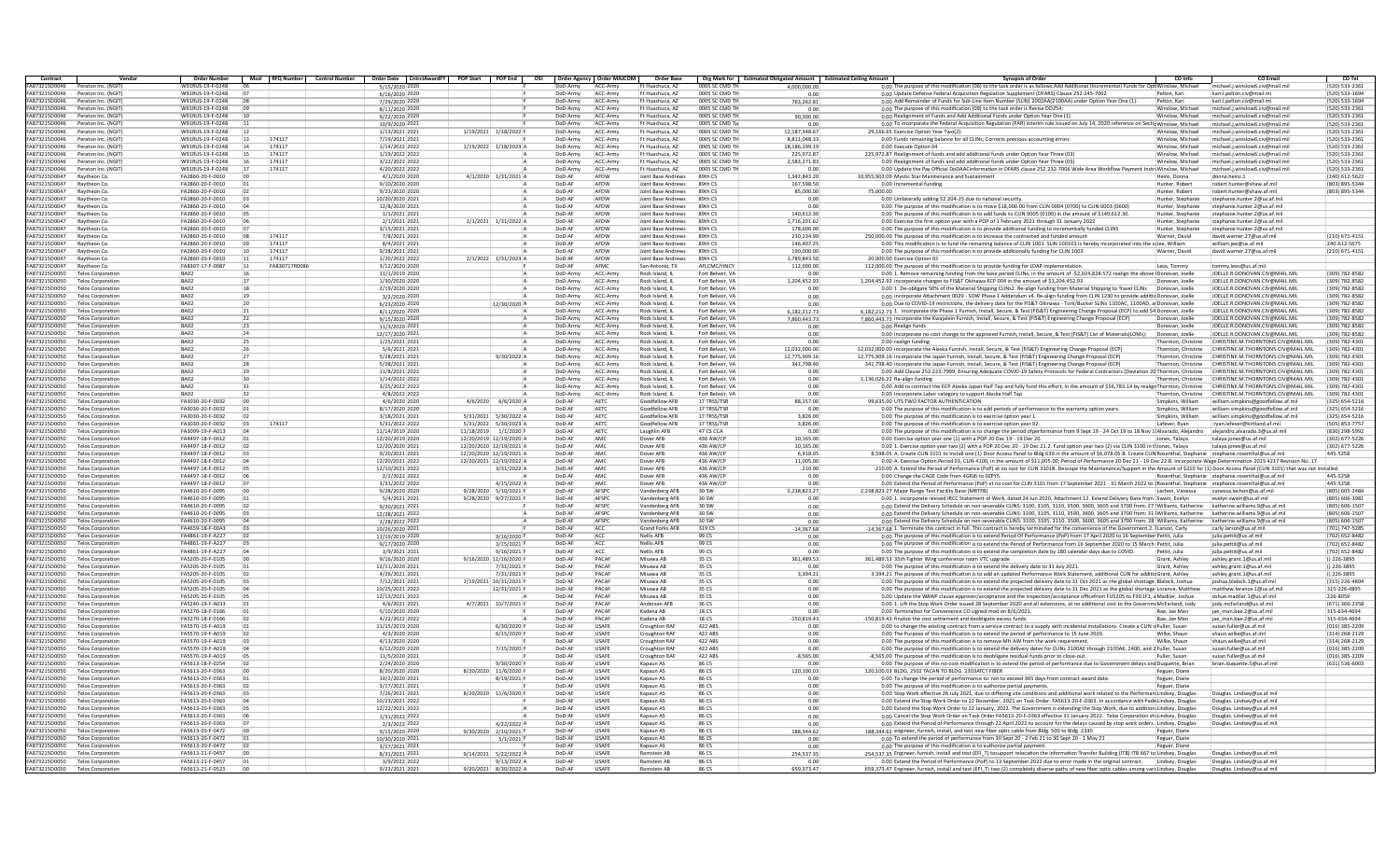| Contract      | Vendor                   | <b>Order Number</b> | Mod RFO Number | <b>Control Number</b> | <b>Order Date</b><br>CntrctAwardFY | <b>POP Start</b><br><b>POP End</b> | OSI    | Order Agency   Order MAJCOM | Order Bas          | Org Mark for | <b>Estimated Obligated Amount</b> | <b>Synopsis of Order</b><br><b>Estimated Ceiling Amount</b>                                                                                                                 | CO Info           | <b>CO Email</b>                                   | CO Tel         |
|---------------|--------------------------|---------------------|----------------|-----------------------|------------------------------------|------------------------------------|--------|-----------------------------|--------------------|--------------|-----------------------------------|-----------------------------------------------------------------------------------------------------------------------------------------------------------------------------|-------------------|---------------------------------------------------|----------------|
| FA873215D0050 | <b>Telos Corporation</b> | FA5682-19-F-A059    |                |                       | 1/28/2020 2020                     | 4/7/2020 F                         | DoD-AF | <b>USAFE</b>                | Aviano AB          | 31 CS        | 0.00                              | 4.772.18 To extend the period of performance to read 09/27/2019 to 04/07/2020. In consideration of the modification t Clarke, Jeffrey                                       |                   | ieffrey.clarke.10@us.af.mil                       | (314) 632-7985 |
| FA873215D0050 | <b>Telos Corporation</b> | FA5682-19-F-A059    |                |                       | 4/7/2020 2020                      | 8/31/2020 F                        | DoD-A  | USAFE                       | Aviano AF          | 31 CS        | 0.00                              | 0.00 The purpose of this change order is to postpone the Period of Performance end date from now reads 04/07/20 Baer, Megan                                                 |                   | megan.f.baer.civ@mail.mil                         | (240) 612-6190 |
| FA873215D0050 | <b>Telos Corporation</b> | FA5682-19-F-A059    |                |                       | 8/26/2020 2020                     |                                    | DoD-A  | USAFE                       | Aviano AR          | 31 CS        | 0.00                              | 0.00 The purpose of this modification is to incorporate the revised PWS dated 20 August 2020, superseding the PWS Clarke, Jeffrey                                           |                   | ieffrey.clarke.10@us.af.mil                       | (314) 632-7985 |
| FA873215D0050 | <b>Telos Corporation</b> | FA7000-18-F-4100    |                |                       | 12/1/2019 2020                     | 12/1/2019 11/30/2020               | DoD-A  | <b>USAFA</b>                | USAFA, CO          | <b>USAFA</b> | 1.371.067.56                      | 0.00 Exercise Option 2                                                                                                                                                      | Smith, Jerry      | jerry.smith.25@us.af.mil                          | (719) 333-8267 |
| FA873215D0050 | <b>Telos Corporation</b> | FA7000-18-F-4100    |                |                       | 1/31/2020 2020                     |                                    | DoD-A  | LISAFA                      | USAFA, CO          | <b>USAFA</b> | 0.00                              | 0.00 Update USAFA MISSION NETWORK OPERATIONS AND MAINTENANCE PERFORMANCE WORK STATEMENT toing Western, Dana                                                                 |                   | dana.western@us.af.mil                            | (719) 333-3961 |
| FA873215D0050 | <b>Telos Corporation</b> | FA7000-18-F-4100    |                |                       | 3/30/2020 2020                     |                                    | DoD-A  | <b>USAFA</b>                | USAFA, CO          | <b>USAFA</b> | 0.00                              | 0.00 Incorporate clause DFARS 252.237-7023                                                                                                                                  | Western, Dana     | dana.western@us.af.mil                            | (719) 333-3961 |
| FA873215D0050 | <b>Telos Corporation</b> | FA7000-18-F-4100    |                |                       | 11/9/2020 202:                     |                                    | DoD-A  | LISAFA                      | LISAFA CO          | <b>USAFA</b> | 0.00                              | 0.00 Incorporate FAR clause 52,204-25                                                                                                                                       | Helgeson, Kenneth | kenneth.helgeson.3@us.af.mil                      | (312) 333-4761 |
| FA873215D0050 | <b>Telos Corporation</b> | FA7000-18-F-4100    |                |                       | 12/1/2020 202:                     | 12/1/2020 11/30/2021               | DoD-AF | LISAFA                      | USAFA, CO          | <b>USAFA</b> | 775.032.00                        | 0.00 Exercise option 3 12/1/2020 - 11/30/2021                                                                                                                               | Helgeson, Kenneth | kenneth.helgeson.3@us.af.mil                      | (312) 333-4761 |
| FA873215D0050 | <b>Telos Corporation</b> | FA7000-18-F-4100    |                |                       | 12/1/2021 2022                     | 12/1/2021 11/30/2022 A             | DoD-AF | <b>USAFA</b>                | USAFA, CO          | <b>USAFA</b> | 762.276.00                        | 124,740.00 Exercise Option Year 04 with a Period of Performance of 1 Dec 2021 - 30Nov 2022.                                                                                 | Chavez, Alfredo   | alfredo.chavez.2@us.af.mil                        | 719-333-2074   |
| FA873215D0050 | <b>Telos Corporation</b> | FA8307-20-F-0014    |                |                       | 5/24/2020 2020                     | 5/24/2020 5/23/2021 A              | DoD-AF | AFMC                        | San Antonio. 7     | AFLCMC/HNCD  | 2.597.152.76                      | 4,829,928.72 Radio Frequency Monitoring Acquisition, Support, and Sustainment (RFMASS)                                                                                      | Leos. Tommy       | tommy.leos@us.af.mil                              |                |
| FA873215D0050 | <b>Telos Corporation</b> | FA8307-20-F-0014    |                |                       | 6/16/2020 2020                     |                                    | DoD-AF | AFMC                        | San Antonio, T.    | AFLCMC/HNCD  | 0.00                              | 0.00 Update PWS and incorporate DD Form 254.                                                                                                                                | Leos. Tommy       | tommy.leos@us.af.mil                              |                |
| FA873215D0050 | <b>Telos Corporation</b> | FA8307-20-F-0014    |                |                       | 5/24/2021 2021                     | 5/24/2021 5/23/2022                | DoD-A  | AFMC                        | San Antonio. T     | AFLCMC/HNCD  | 1.103.236.41                      | 0.00 The purpose if this modifiction is to exercise and fund Option Year 1                                                                                                  |                   | Trumpfheller. Candy candy.trumpfheller@us.af.mil  | (210) 395-1011 |
| FA873215D0050 | <b>Telos Corporation</b> | FA8307-20-F-0014    |                |                       | 5/24/2021 2021                     |                                    | DoD-AF | AFMC                        | San Antonio, T.    | AFLCMC/HNCD  | 76.647.21                         | 76.647.21 The purpose of this modification is to add the Extended Hardware Warranty during Option Year 1                                                                    |                   | Trumpfheller, Candy candy, trumpfheller@us.af.mil | (210) 395-1011 |
| FA873215D0050 | <b>Telos Corporation</b> | FA8307-20-F-0014    |                |                       | 5/24/2021 202:                     |                                    | DoD-A  | AFMC                        | San Antonio. T.    | AFLCMC/HNCD  | 0.00                              | 0.00 Change the purchase request for the exercised Option Period 1 and correct ACRN AC total funded amount on P(Trumpfheller, Candy candy.trumpfheller@us.af.mil            |                   |                                                   | (210) 395-1011 |
| FA873215D0050 | <b>Telos Corporation</b> | FA8307-20-F-0014    |                |                       | 2/15/2022 202:                     |                                    | DoD-Al | AFMC                        | San Antonio. T.    | AFLCMC/HNCD  | 61.904.76                         | 61.904.76 Add funding for the Other Direct Costs (ODCs) to CLIN 2601 in theamount of \$61.904.76.                                                                           | Wilson, Stacy     |                                                   |                |
| FA873215D0050 | <b>Telos Corporation</b> | FA8726-18-F-0022    | 196441         |                       | 4/14/2020 2020                     | 6/12/2020                          | DoD-A  | AFMC                        | <b>Hanscom AFR</b> | AFLCMC/HNIM  | 0.00                              | 0.00 Move 156th AW from CLIN 1100AB to 1100AC and extend PoP to 12 June 2020                                                                                                | Renzella, Traci   |                                                   |                |
| FA873215D0050 | <b>Telos Corporation</b> | FA8726-18-F-0022    | 196441         |                       | 4/23/2021 2021                     |                                    | DoD-A  | AFMO                        | <b>Hanscom AFR</b> | AFLCMC/HNIM  | 0 <sub>0</sub>                    | 0.00 To modify contractual terms and make an equitable adjustment for costs as authorized IAW CARES Act Section Walles, Shawr                                               |                   |                                                   |                |
| FA873215D0050 | <b>Telos Corporation</b> | FA8726-20-F-0027    |                |                       | 12/6/2019 202                      | 12/6/2019<br>6/6/2020              | DoD-AF | AFMO                        | Hanscom AFB        | AFLCMC/HNIB  | 22.837.469.00                     | 66,394,189.00 The Black core architecture is needed to interface with the defense Information Systems Agency (DISA) networ Matthews, Nicholas nicholas matthews.1@us.af.mil |                   |                                                   | (719) 556-0232 |
| FA873215D0050 | <b>Telos Corporation</b> | FA8726-20-F-0027    |                |                       | 1/28/2020 2020                     |                                    | DoD-A  | AFMC                        | Hanscom AFB        | AFLCMC/HNIB  | 0.00                              | 0.00 Add Statement of Work (SOW), Systems Requirements Document (SRD), and Government Furnished Equipmen Matthews, Nicholas nicholas.matthews.1@us.af.mil                   |                   |                                                   | (719) 556-0232 |
| FA873215D0050 | <b>Telos Corporation</b> | FA8726-20-F-0027    |                |                       | 3/11/2020 2020                     |                                    | DoD-Al | AFMC                        | Hanscom AFR        | AFLCMC/HNIB  | 0.00                              | 0.00 1. Add Clause 52.232-23 Assignment of Claims to allow the Contractor to designate a new payee.2. Change the Gomez, Filomena                                            |                   |                                                   |                |
| FA873215D0050 | <b>Telos Corporation</b> | FA8726-20-F-0027    |                |                       | 4/3/2020 2020                      | 9/4/2020                           | DoD-A  | AFMC                        | Hanscom AFB        | AFLCMC/HNIB  | 0.00                              | 0.00 Extend PoP end date to 4 September 2020                                                                                                                                | Gomez, Filomena   |                                                   |                |
| FA873215D0050 | <b>Telos Corporation</b> | FA8726-20-F-0027    |                |                       | 8/12/2020 2020                     | 12/31/2020 A                       | DoD-A  | AFMO                        | <b>Hanscom AFR</b> | AFLCMC/HNIB  | 0.00                              | 0.00 Extend Period of Performance for CLIN 2100 to 31 December 2020                                                                                                         | Gomez, Filomena   |                                                   |                |
| FA873215D0050 | <b>Telos Corporation</b> | FA8726-20-F-0027    |                |                       | 10/30/2020 202:                    |                                    | DoD-A  | AFMC                        | Hanscom AFR        | AFLCMC/HNIB  | 0.00                              | 0.00 Modification to update CLINs 2101-2109 description and FAR clause 52.204-25                                                                                            | Gomez, Filomena   |                                                   |                |
| FA873215D0050 | <b>Telos Corporation</b> | FA8726-20-F-0027    |                |                       | 12/22/2020 202:                    | 3/4/2021                           | DoD-A  | AFMC                        | Hanscom AFB        | AFLCMC/HNIB  | 0.00                              | 0.00 No-Cost modification to extend CLIN 2100 delivery date to 04 March 2021 and to establish CLIN 2111                                                                     | Gomez, Filomena   |                                                   |                |
| FA873215D0050 | <b>Telos Corporation</b> | FA8726-20-F-0027    |                |                       | 2/17/2021 202:                     |                                    | DoD-A  | AFMC                        | Hanscom AFP        | AFLCMC/HNIB  | 0.00                              | 0.00 Admin mod to correct administrative office                                                                                                                             | Gomez, Filomena   |                                                   |                |
| FA873215D0050 | <b>Telos Corporation</b> | FA8726-20-F-0027    |                |                       | 3/17/2021 202:                     | 3/17/2021 9/17/2021                | DoD-A  | AFMC                        | Hanscom AFB        | AFLCMC/HNIB  | 21.156.218.00                     | 0.00 Exercise Option Year 2                                                                                                                                                 | Gomez, Filomena   |                                                   |                |
| FA873215D0050 | <b>Telos Corporation</b> | FA8726-20-F-0027    |                |                       | 3/29/2021 2021                     | 4/30/2021                          | DoD-AF | AFMC                        | Hanscom AFB        | AFLCMC/HNIB  | 0.0                               | 0.00 Rename CLIN 2111 and extend Period of Performance to 30 April 2021.                                                                                                    | Gomez, Filomena   |                                                   |                |
| FA873215D0050 | <b>Telos Corporation</b> | FA8726-20-F-0027    | 17-R-0008      |                       | 6/3/2021 202:                      | 6/7/2021 12/6/2021                 | DoD-A  | AFMO                        | Hanscom AFB        | AFLCMC/HNIB  | 176.512.00                        | 0.00 Exercise and Fund Training Option SubCLINs 2110AC, 2110AE, 2110AF, 2110AG, and 2110AH.                                                                                 | Gomez, Filomena   |                                                   |                |
| FA873215D0050 | <b>Telos Corporation</b> | FA8726-20-F-0027    | 17-R-0008      |                       | 8/18/2021 202:                     | 8/18/2021 2/18/2022 A              | DoD-A  | AFMC                        | Hanscom AFB        | AFLCMC/HNIB  | 9.780.256.00                      | 0.00 Exercise Option CLIN 2102                                                                                                                                              | Gomez, Filomena   |                                                   |                |
| FA873215D0050 | Telos Corporation        | FA8726-20-F-0027    | 17-R-0008      |                       | 9/14/2021 2021                     | 12/12/2021 A                       | DoD-A  | AFMC                        | <b>Hanscom AFR</b> | AFLCMC/HNIB  | 0.00                              | 0.00 The purpose of this modification of OP 02 is to extend CLINs 2103, 2104, 2105, 2106 delivery dates from 17 Set Gomez, Filomena                                         |                   |                                                   |                |
| FA873215D0050 | <b>Telos Corporation</b> | FA8726-20-F-0027    | 17-R-0008      |                       | 10/29/2021 2023                    | 11/12/2021 A                       | DoD-A  | AFMC                        | Hanscom AFB        | AFLCMC/HNIB  | 0.00                              | 0.00 Extend CLINs 2013, 2105, and 2106 delivery date from 10/29/2021 to 11/12/2021 at no cost to the Governma Toombs, Robert                                                |                   |                                                   |                |
| FA873215D0050 | <b>Telos Corporation</b> | FA8726-20-F-0027    | 17-R-0008      |                       | 11/10/2021 2022                    | 11/12/2021                         | DoD-A  | AFMC                        | Hanscom AFB        | AFLCMC/HNIB  | 0.00                              | 0.00 Extend CLINs 2103, 2105, and 2106 delivery date from 12 November 2021 to 22 November 2021 at no cost to Toombs, Robert                                                 |                   |                                                   |                |
| FA873215D0050 | <b>Felos Corporation</b> | FA8726-20-F-0027    | 17-R-0008      |                       | 11/22/2021 2022                    | 12/31/2021 A                       | DoD-A  | AFMC                        | Hanscom AFB        | AFLCMC/HNIB  | 218,414.00                        | 218,414.00 Extend CLINs 2103, 2105 and 2106 delivery date to 31 December 2021. Exercise Option Training CLINs 2110AA Toombs, Robert                                         |                   |                                                   |                |
| FA873215D0050 | <b>Telos Corporation</b> | FA8726-20-F-0027    | 17-R-0008      |                       | 11/30/2021 2022                    |                                    | DoD-A  | AFMC                        | Hanscom AFB        | AFLCMC/HNIB  | 12.225.320.00                     | 0.00 Exercise Production Option CLINs 2107 and 2108                                                                                                                         | Gomez, Filomena   |                                                   |                |
| FA873215D0050 | <b>Telos Corporation</b> | FA8726-20-F-0027    | 17-R-0008      |                       | 2/10/2022 202:                     | 7/31/2022                          | DoD-A  | AFMC                        | Hanscom AFR        | AFLCMC/HNIB  | 0.00                              | 0.00 Extend CLINs 2102, 2107, and 2108 delivery dates at no cost to the Government                                                                                          | Gomez, Eilomena   |                                                   |                |
| FA873215D0050 | <b>Telos Corporation</b> | FA8726-20-F-0027    | A0000          |                       | 2/3/2020 2020                      |                                    | DoD-A  | AFMC                        | Hanscom AFR        | AFLCMC/HNIB  | 0.00                              | 0.00 DCMA Mod: The Admin By DoDAAC is changed from S5111A to FA8726                                                                                                         | Chan, Stanley     |                                                   |                |
| FA873215D0050 | <b>Telos Corporation</b> | 0501                | 104319         |                       | 4/15/2020 2020                     |                                    | DoD-A  | USAFE                       | Kapaun AS          | HO USAFE/A6  | 0.00                              | 0.00 The purpose of this bilateral modification is to change the payment location to a third party bank in response to Collins, Camern                                      |                   |                                                   |                |
| FA873215D0050 | <b>Telos Corporation</b> | Q501                | 104319         |                       | 9/21/2020 202                      |                                    | DoD-A  | USAFI                       | Kapaun AS          | HO USAFE/A6  | 239.483.04                        | 0.00 his modification will incrementally fund remaining FY 20 funds from an Army MIPR for the final option year on (Collins, Thomas                                         |                   | thomas.collins.de.16@us.af.mil                    | (631) 536-6860 |
| FA873215D0050 | Telos Corporation        | 0501                | 104319         |                       | 4/1/2021 202:                      | 4/1/2021 5/31/2021                 | DoD-AF | LISAFF                      | Kanaun AS          | HO USAFE/A6  | 411.473.56                        | 411.473.56 2 month extension 4/1/2021 to 5/31/2021                                                                                                                          | Collins, Thomas   | thomas.collins.de.16@us.af.mil                    | (631) 536-6860 |